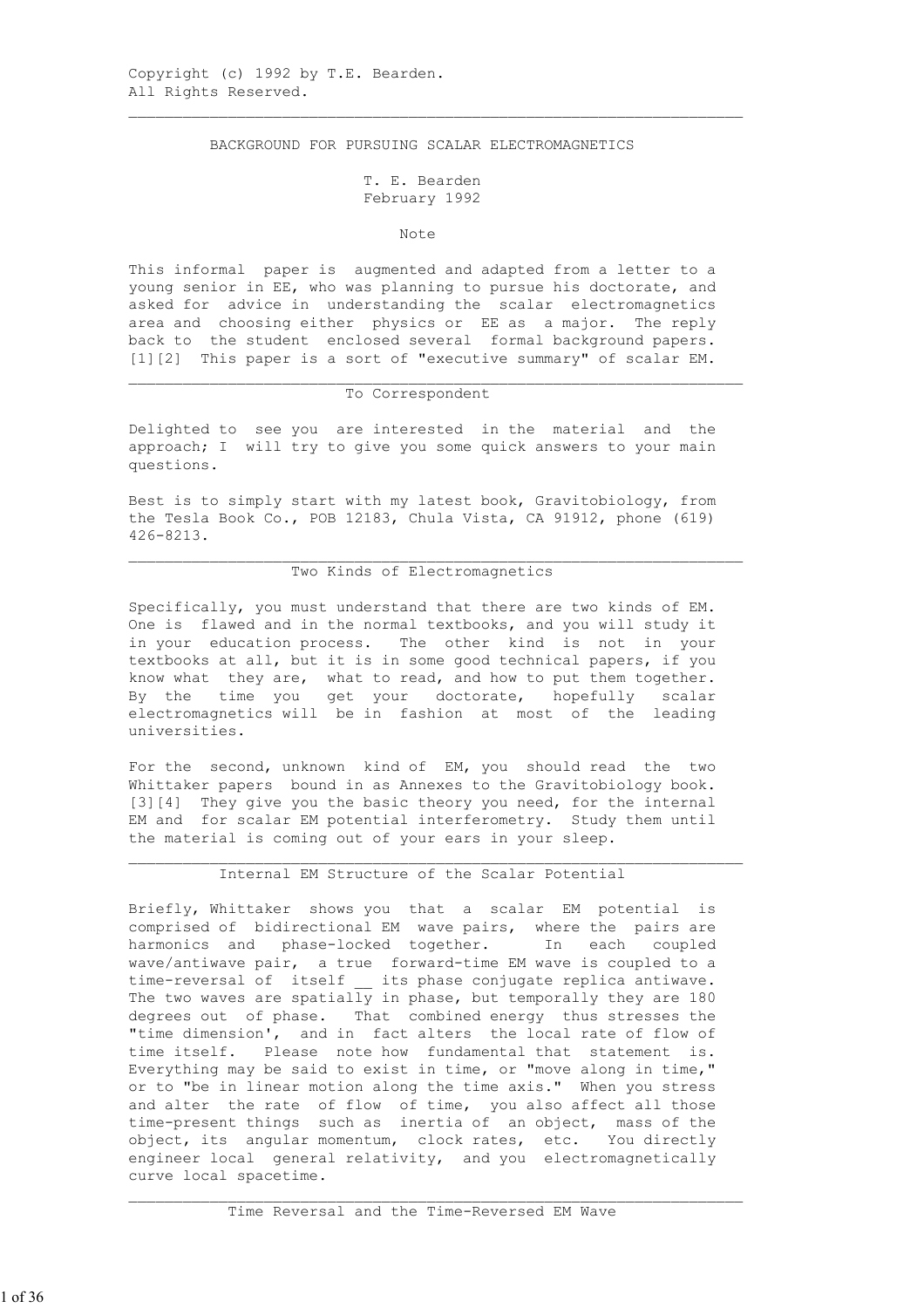You must understand time-reversal and the time-reversed EM wave [5] itself, including the theory of the phase conjugate mirror and of the pumped phase conjugate mirror (from nonlinear optics.) Yariv [6] Chapter 16 and Pepper [7][8] are key to that understanding. Study these references also until the material is coming out of your ears in your sleep.

 Also study Sachs' overview of time reversal in physics. [9] Here you will find that time-reversal still isn't well understood at all, but Sachs does a marvelous job in presenting what is known and used. You should also realize that a time-reversed (TR) wave is seen by the observer in his own "forward time." Hence he sees the wave spatially reversed. In short, he sees the same thing as he would see if a movie \_ of the wave expressed as a forward time wave were simply reversed. So the TR wave ever-converges on its course, rather than diverges. Convergence is the time reversal of divergence. Apply similar TR processes to other characteristics of a normal wave, by letting the movie film run backward in your mind. Notice particularly what happens to the forward-time entropy of scattered waves \_\_ it becomes negentropy when you time-reverse the scattered waves. You can recover "order" or "energy" even after it's been scattered in performing work, by phase conjugate reflection. And then you can use it again. Remember, every system is driven, with continual input and output of energy. We are not violating the conservation of energy of a closed system, because we are not talking about a closed system.

### Destroy the Mystique of Entropy

 $\mathcal{L}_\text{max}$  , and the contribution of the contribution of the contribution of the contribution of the contribution of the contribution of the contribution of the contribution of the contribution of the contribution of t

 Remove in your mind the neo-religious mystique built up around the entropy concept. The two serious postulations (assumptions) of entropy are (1) every component is a forward-time critter, with no time-reversed critters allowed, and (2) random variable statistics is assumed a priori. With the Whittaker decomposition of the scalar potential into a surprising and perfectly ordered set of harmonic biwave pairs, you have blown away the random variable statistics assumption. By phase conjugate mirror production of time-reversed EM waves, you have blown away the forward-time assumption. So entropy isn't what it used to be, and the second law of thermodynamics is not a mystical, irrevocable law of nature at all. To believe that it is, is dogma, not science. Entropy can be transformed directly into negentropy, and negentropy can even be amplified. Specifically, the pumped phase conjugate mirror does exactly that.

#### Statistical Gravitons and Coupled Photons

 $\mathcal{L}_\text{max}$  , and the contribution of the contribution of the contribution of the contribution of the contribution of the contribution of the contribution of the contribution of the contribution of the contribution of t

 Then consider the Whittaker EM biwave structure of the potential again, from the particle viewpoint. The wave is made of photons, and the antiwave is made of antiphotons. Since the wave and antiwave in each set are perfectly correlated, so must be the photons/antiphotons. The waves are passing through each other, so to speak, in the time dimension only. They are perfectly coordinated spatially. Thus so are the photon/antiphoton pairs. That is, the photons and antiphotons are continually coupling and decoupling, in each wave/antiwave pair. Since all the wave/antiwave sets are phase-locked, then one has the unusual feature that this potential in the local spacetime has formed a spacetime lattice, perfectly organized both spatially and temporally. Further, when a photon and antiphoton are coupled, the resulting system has helicity-2. This spin-2 entity is a graviton. However, it is not a hard particle, because it is continually forming and unforming. Hence it is a statistical graviton. Occasionally, more than two photons couple; occasionally the coupling opportunity is missed. We are interested in the average coupling's spin value; that may be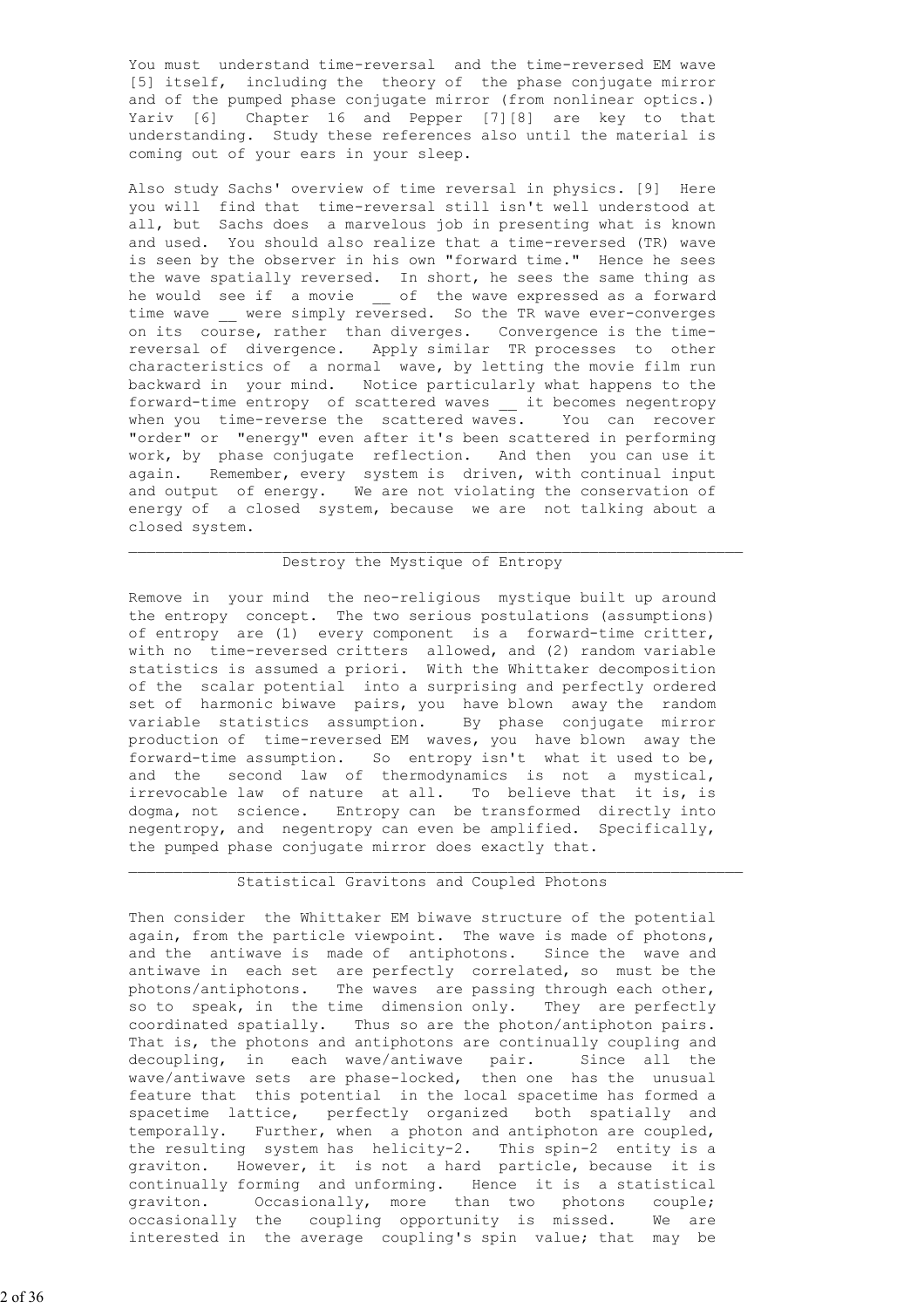either integral or fractional. What is happening in the Whittaker spacetime lattice \_ with respect to the photon coupling and decoupling  $\overline{\phantom{a}}$  is that energy is oscillating back and forth between expression as EM energy/order (photons decoupled) and expression as gravitational energy/order (photons coupled).

 The statistical graviton process is not confined to helicity-2 gravitons, since the spin-2 value just represents the average coupling. Spin-2 statistical gravitons represent or produce a flat local spacetime, since the lattice has no surplus or shortage of either photons or antiphotons. Indeed, we may regard the coupled photons and antiphotons as a special sort of "Dirac sea," similar to the Dirac sea of negative energy electrons. Depending upon the helicity, the spacetime may have an excess of deficiency of photons, in which case it is said to be curved. Also, it can thus serve as a source or a sink, depending upon whether the hidden photon sea has a surplus or a deficiency.

# Graviton Helicity and Spacetime Curvature

 Note that we are often using the term "photons" to mean either photons or antiphotons.

 If in the statistical graviton we increase the photon coupling to \_ say \_\_ 2.1 photons average, then this provides gravitons of spin 2.1. In this case the local spacetime is curved, since it has an excess EM energy density, as compared to normal ambient vacuum. It has an excess of photons, so to speak, and can thus serve as a photon source (an EM energy source). If the averaged coupling is 1.9, say, then the local spacetime is curved in the opposite direction. In that case, the vacuum is deficient in photons, and can act as a sink for EM energy.

### An Asymmetrical Vacuum Violates Local Conservation

 In a locally curved spacetime, then, one may have either an energy source or an energy sink, depending upon how one makes or engineers this local vacuum/spacetime. In a curved local spacetime, the local vacuum/spacetime interacts directly with a system placed there, and it can be designed to produce either extra energy in the system or absorb energy from the system. A curved local spacetime is a locally asymmetrical spacetime. With this violation of symmetry, most of the conservation laws can be broken locally. One can readily have magnetic monopoles also, in such a locally curved system. [10] These violated laws include conservation of energy, electrical charge, magnetic charge, momentum, etc. The vacuum itself becomes an engine, to perform work upon the system.

#### Using the Inner Hidden EM Order of Entropy

With the pumped phase conjugate mirror concept, you can decompose negentropic EM scattering stress energy (even heat) into ordered bidirectional sets of Whittaker waves, use these Whittaker waves as pump waves inputting to a phase conjugate mirror(PCM), "tickle" the PCM with a very small "signal" wave input, and get out all of the entropic pump energy back in perfect order, as a powerfully amplified time-reversed phase conjugate replica (PCR) of the little signal wave.

 If you look in that fashion at Tesla's magnifying transmitter that he built on Long Island, you will see that he really is treating the earth itself as a pumped phase conjugate mirror, and he is using his transmitter to provide a stimulus wave into the earth. When things are done right (there's also one or two more requirements), when so stimulated the scalar EM potential represented by the heat and pressure energy of the earth's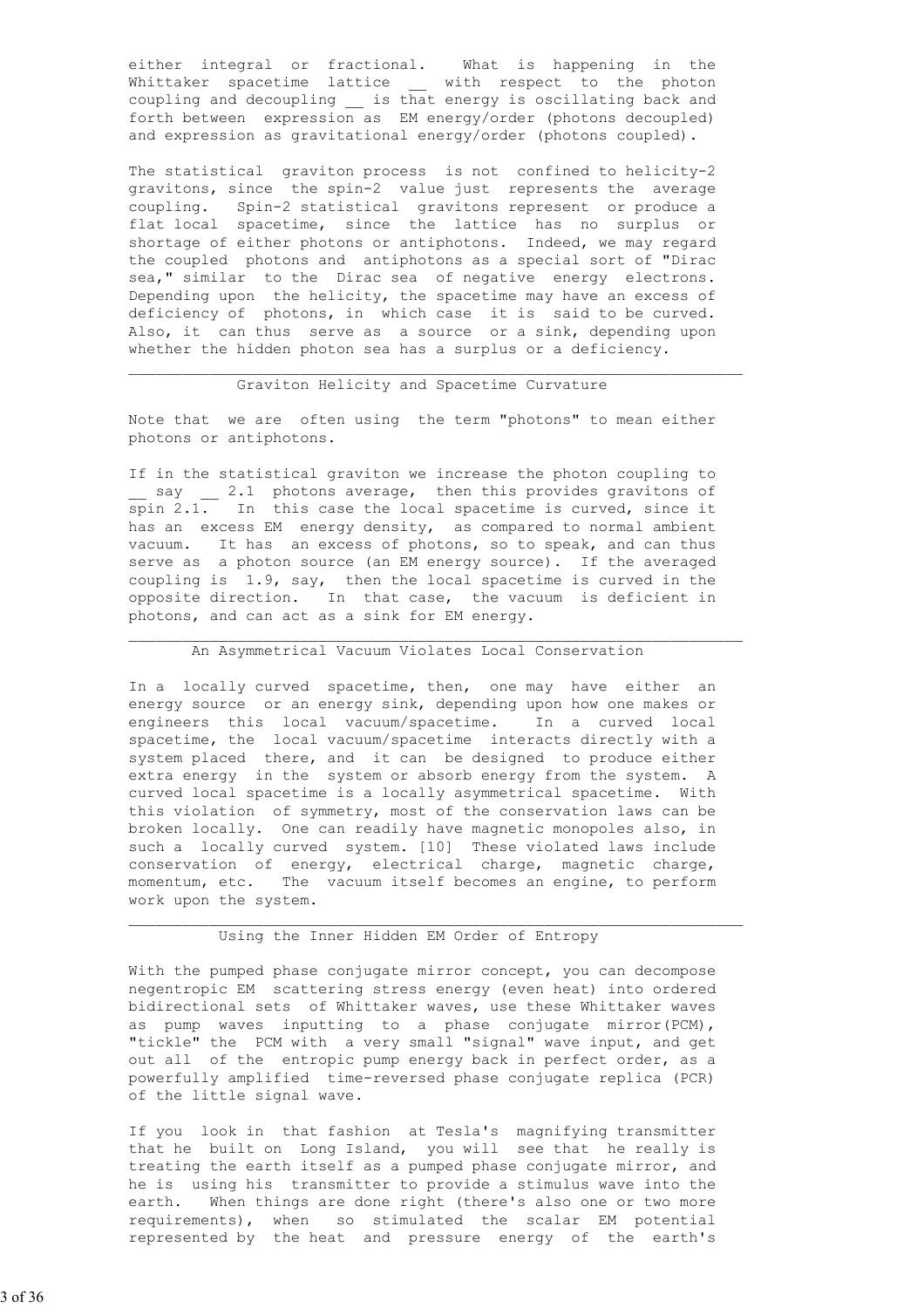interior will partially organize itself internally as sets of Whittaker pump waves. The combination of these Whittaker bidirectional EM waves and the highly nonlinear material of the earth then become a pumped phase conjugate mirror (PPCM). Tesla's transmitter is furnishing the "stimulus" wave to cause internal Whittaker bidirectional self-ordering to occur (actually through nonlinear harmonic and subharmonic resonance).

 Now suppose the earth has been "stimulated" in this fashion, and has become a PPCM earth. By standard, orthodox, nonlinear optics theory, proved by thousands of experiments and papers in the literature, you can then input a small "signal wave" from a distant transmitter anywhere on earth, at the distant locality, and there you will receive back from the PPCM earth an amplified phase conjugate replica (PCR) wave, with far more energy in it than you put in, in your signal wave. So you can use Tesla's approach to directly organize the enormous heat and pressure energy of the earth, forming them (considered as a scalar potential) into a giant "standing Whittaker pump wave" in the earth, and tap that Whittaker wave anywhere else in the world that you transmit in another little signal wave. In late April to early May of 1985, Frank Golden detected and measured the Soviets doing precisely that, on 27 pairs of EM pump wave frequencies, 12 kilohertz apart. [11] Almost incredible electrical power was being extracted from the earth, to power enormous Soviet directed energy weapons as part of the May Day celebrations for the 40th anniversary of the end of World War II against the Nazis.

#### Pumped Phase Conjugation as a Negentropic Process

 In other words, you can defeat entropy disordering by this pumped PCM means. You do it by turning positive (scattering) (entropic) energy of the pump waves into negative (gathering) (negentropic) energy of the amplified PCR wave. Note that almost all of what you were taught about entropy assumes that all components of the entropic system are time-forward components, and that none of them are time-reversed components. It would be nice if the leading thermodynamics experts would do some real hard work with Whittaker potentials, internal EM biwave structures of scalar potentials, PCMs, pumped PCMs, and time-reversed waves in general, not just at optical frequencies, and not just with obscure electro-optical devices.

# Time Reversal and Correction of Disorder

 Be sure you understand Yariv's statement of the distortion correction theorem. [12] The principle is awkwardly named, but it contains the gist of engineerable negentropy. Read it and say it over and over, until your mind grasps its fantastic implications. You can easily make a wave that will restore former order after the scattering of that order. Realize also that the time-reversed wave is a general solution to the wave equation. Any kind of wave \_\_ EM, sound, mechanical, whatever can be phase-conjugated/time-reversed in this manner. In his New York lab, Tesla apparently did it first, with mechanical vibration waves, before the turn of the century. [13] His later telegeodynamics [14] actually envisioned the use of time reversed, laser-like mechanical waves that traveled through the earth's crust to a distant point. He also understood the use of two such beams from separated separate transmitters, so that the beams met and crossed at that distant point, to reproduce \_\_ by scalar interferometry the mechanical effects desired at that point. Whittaker's 1904 paper will show you that interference of two such scalar potentials will indeed produce ordinary force fields in the interference zone. You can fairly readily produce force fields at a distance. By calculation of the form of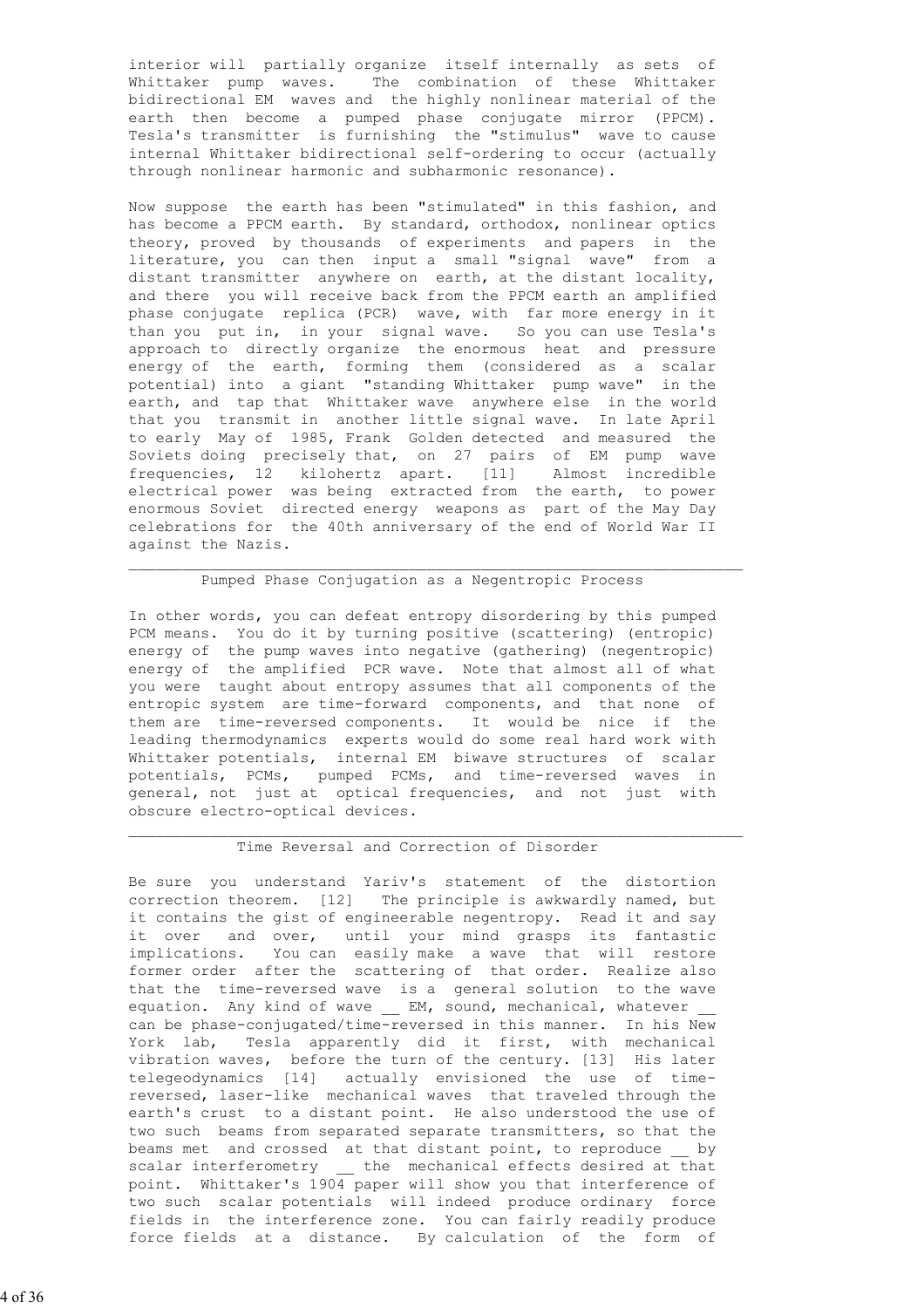potential needed, you can even produce them in the geometric patterns and directions you wish. Ball lightning, e.g., is one of nature's ways of using distance-independent scalar interferometry to produce such stabilized geometrical forms of EM energy. Try finding any other laboratory-testable explanation of ball lightning in the physics and electrical engineering curricula!

# Whittaker and the Aharonov-Bohm Effect

 $\mathcal{L}_\text{max}$  , and the contribution of the contribution of the contribution of the contribution of the contribution of the contribution of the contribution of the contribution of the contribution of the contribution of t

 You must also understand what the Aharonov-Bohm (AB) effect is. Read carefully the cited AB 1959 paper. [15] You must also comprehend the fact that Whittaker's work in 1903 and 1904 had already anticipated the AB effect, and drastically extended it engineerably and in a distance-independent manner, into the macroscopic world, far beyond the several thousand angstroms to which it has now been laboriously proven by modern physicists.

### A Basic Knowledge of Atomic Nuclei

 You need to know a little something about atomic nuclei, isotopes, isomers, etc. A variety of introductory nuclear physics or nuclear engineering books have the necessary material in a few chapters.

### Vacuum Is a Plenum, Not an Emptiness

 You need to also understand what the vacuum is. My own later work will give you an overall grasp of that, and for deeper understanding you can check cited references that appeal to you. [16][17][18][19][20] I warn you that we've all been so conditioned to think of the vacuum as "nothing" and an "emptiness," that it takes some doing to overcome that deep-set, unconscious bias in one's own thinking.

# The Major Physics Disciplines Are Inconsistent

 $\mathcal{L}_\text{max}$ 

 You need to be aware that there are serious conflicts and inconsistences existing between general relativity, electromagnetics, and quantum mechanics. [21] Physics is not unified, and it is not even consistent. No one, for example, even knows what a photon really is. [22] It is not just a localized particle, that much is sure; it's more like a delta appearing in the calculated constant of each frequency term in an infinite Fourier expansion series. In fact we've got four major photon models, all different, and we just plug in whichever model has been found to give the right answers for a particular application. [23] As another example, the field concept is known to be fundamentally in error, but it is so useful that it continues to be widely utilized. [24]

#### Force Fields Versus Potentials

 $\mathcal{L}_\text{max}$  , and the contribution of the contribution of the contribution of the contribution of the contribution of the contribution of the contribution of the contribution of the contribution of the contribution of t

 The conflict between QM and EM is particularly poignant in regards to what causes electromagnetic phenomena in the first place. [25] In classical EM theory the forcefields are considered the primary causes, and the potentials are just sort of mathematical conveniences. In quantum mechanics, however, you have exactly the contrary view. There, the potentials are the primary causes, and the force fields are secondary effects, created in the charged particle system itself by the interference there of the potentials. Vacuum is pure potential, nothing else. [26] The forcefields do not even exist in the vacuum, but only in the charged particle system itself, with which the potentialized vacuum interacts.

You cannot have the classic EM force field in the vacuum, a

5 of 36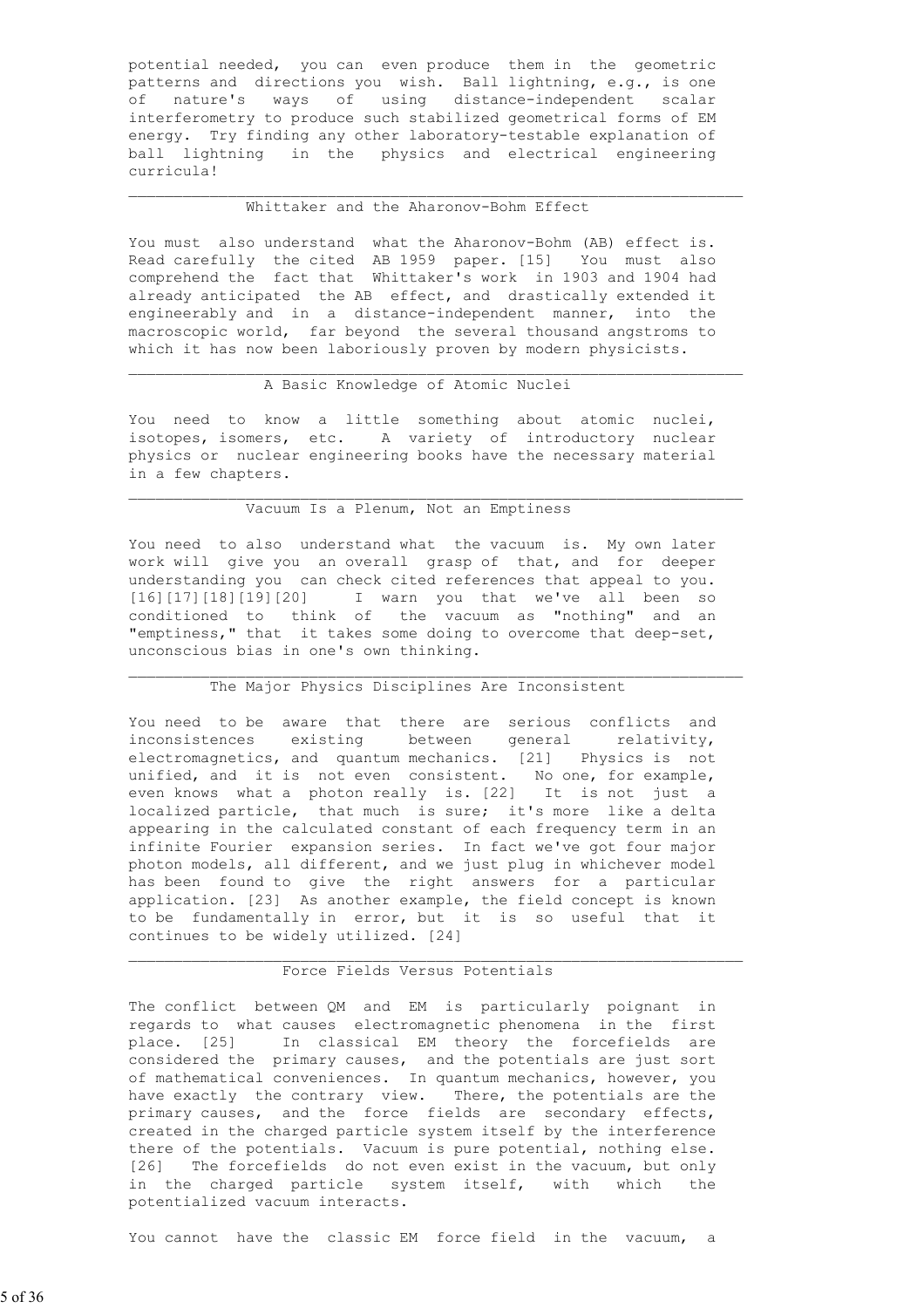priori. You can't and don't have a force field except when you introduce a charge into a potential gradient. There's never been an E-field or a B-field in the vacuum as such; never has been, and never will be. The classical EM model is flat wrong on that. Even Feynman pointed out in his three volumes of physics that only the potential for the forcefield exists in the vacuum, not the forcefield itself. [27] You've got to understand this point. The inclusion of vacuum forcefields is a major screw-up in classical EM that prevents real understanding of the vacuum's potentialization and local interaction with physical systems.

Take the definition of an E-field:  $E = F/q$ , where q is charged mass. If you don't have any charged mass, you can't possibly have any force per unit charged mass, from the definition a priori. Try an analogy where E is the number of fish per bucket of water, F is the number of fish in all the buckets of water, and q is the number of buckets of water. If you have no buckets of water at all, for example, you cannot possibly have any fish per bucket of water, a priori. If you have a lot of fish around, but no buckets of water, however, you have the potential for fish per bucket of water, should you bring in some buckets of water and couple the fish to them (put them in the buckets of water).

#### The Quantum Mechanical Vacuum

 $\mathcal{L}_\text{max}$  , and the contribution of the contribution of the contribution of the contribution of the contribution of the contribution of the contribution of the contribution of the contribution of the contribution of t

 To understand what is in the vacuum, you need to appreciate the quantum mechanical view of the vacuum. In that view, spontaneous creation and annihilation of particles occur at an incredible rate. Each particle is formed, then disappears, so quickly that it cannot be individually observed. But it is real while it is existing, because in quantum field theory the exchange of virtual particles generates all the forces of nature. We call such a fleeting or ghostly particle a virtual particle. Of particular interest is that enormous numbers of virtual photons continually appear and disappear in the vacuum. The vacuum is thus a fiery, seething cauldron of incredible EM energy, but the EM energy is essentially disintegrated. At any rate, electromagnetically the quantum mechanical vacuum to first order consists of an incredible flux of virtual photons. [28]

 So to be more precise, in the quantum mechanical vacuum you do not have observable charged mass, but you do have virtual charged mass. So you can have a virtual E-field in the vacuum, which is just a potential gradient without the presence of observable charged mass particles. [29] Let's look a bit deeper:

# Detected EM Waves Are Electron Precession Waves

 $\mathcal{L}_\text{max}$  , and the contribution of the contribution of the contribution of the contribution of the contribution of the contribution of the contribution of the contribution of the contribution of the contribution of t

 Because of the spin of the electron/particle, that potential gradient in the vacuum \_\_ that interacts, e.g., with an electron in a detector probe wire \_\_ is actually oriented longitudinally, at right angles to the present notion of a transverse wave. Let's see why: The conduction electron in the wire is relatively constrained [30] by all the other conduction electrons ahead of it pushing back when it tries to accelerate. Being constrained longitudinally but spinning, it acts then as a gyro, and precesses laterally (from the direction of the disturbing "force". If a vacuum potential gradient "virtual force" pushes on that spinning electron gyro in a wire probe, the spinning electron must move at right angles to the direction of the virtual force, because its movement is mostly precession.

 Conduction electrons thus don't move down the wire at the "disturbing force's" signal velocity; instead, they precess sideways, and occasionally "slip" forward down the wire a bit during their precession. They thus "drift" along down the wire at centimeters per second or so \_\_ not even approaching the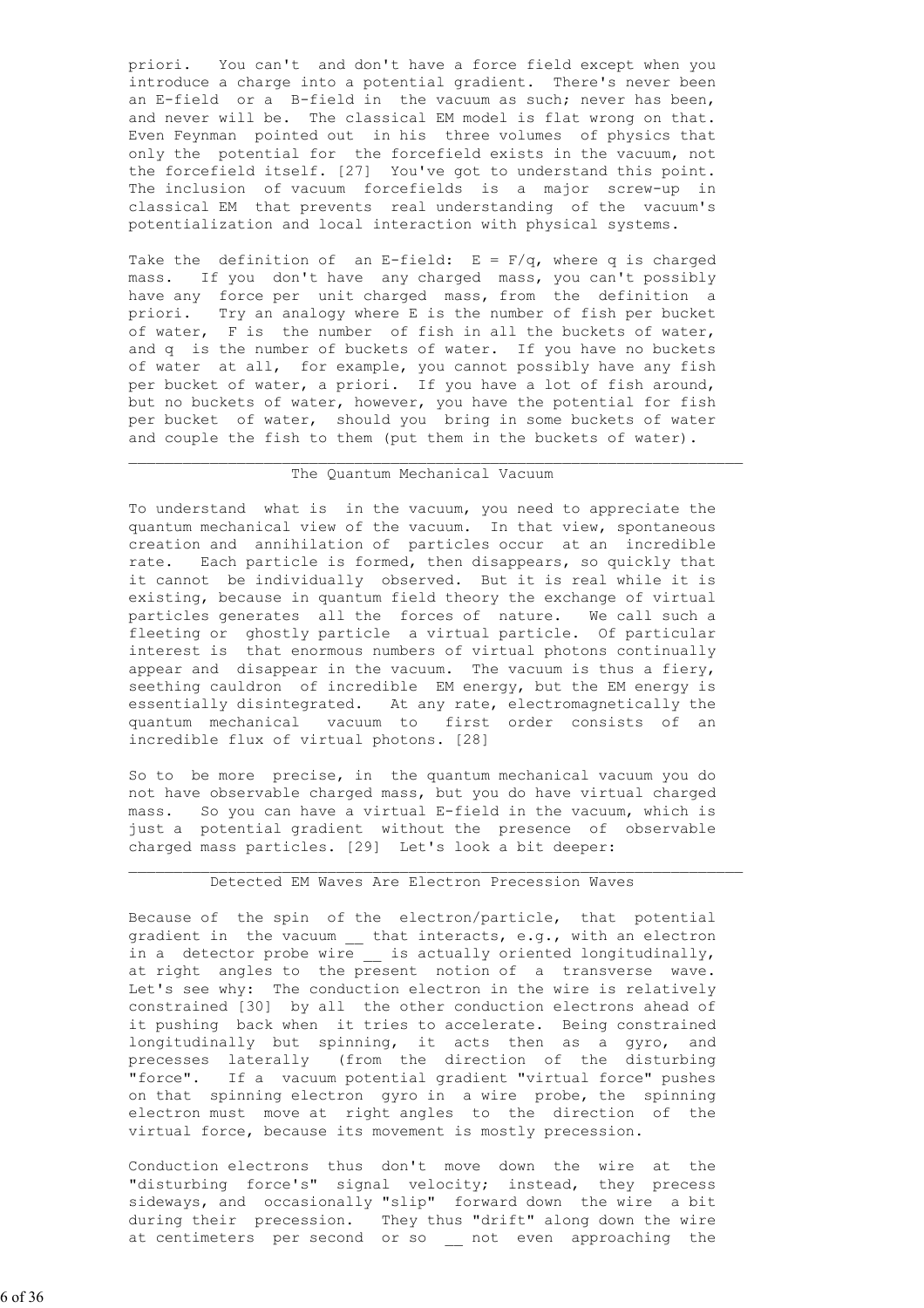signal velocity (i.e., the velocity of the change in potential as the change moves down the wire). The signal velocity down the wire is only slightly less than the speed of light in vacuum, which is about 300,000,000 meters per second. [31][32] The lateral or transverse EM forcefield waves we measure in our probes and instruments \_\_ and erroneously model in our theory as existing in the vacuum \_\_ are actually electron translation waves in the charged particle system (the detector). Since that translation is precession, the measured EM transverse waves are actually electron precession waves. They are not at all what is in the vacuum. Instead, they are what is in the electron gas in the wires and circuits of our detectors and instruments.

# EM Waves in the Vacuum Are Longitudinal

 $\mathcal{L}_\text{max}$  , and the contribution of the contribution of the contribution of the contribution of the contribution of the contribution of the contribution of the contribution of the contribution of the contribution of t

 Since the interacting/disturbing virtual E-field (the massless potential gradient) "force" in the vacuum must be oriented at right angles to the detected precession movement of the electrons, then the EM waves in vacuum are actually "waves of potential gradients" and are longitudinal. It appears that Nikola Tesla was quite correct on this, you see, and all the modern textbooks are quite wrong. [33]

 So you cannot have an observable E-field in the vacuum, contrary to what classical EM theory and your physics text prescribe, because it would require the presence of observable charged particles, none of which are there. It would in fact require the presence of the mechanical ether, a notion that was destroyed before the turn of the last century. You do have virtual charged particles present in the vacuum, and the gradients in the vacuum/virtual domain are longitudinal, not transverse.

#### Why Maxwell Assumed Transverse EM Waves

 $\mathcal{L}_\text{max}$  , and the contribution of the contribution of the contribution of the contribution of the contribution of the contribution of the contribution of the contribution of the contribution of the contribution of t

 When Maxwell wrote his theory, he used a mechanical model of the ether. [34] In that model, thin but observable mass "fluid" is assumed to comprise and fill the vacuum. Accordingly, Maxwell assumed observable forcefields and transverse EM waves to exist also, since that is what is measured in the electron gas in our probes and detectors. The electron had not been predicted yet, and electricity was considered to be a thin material fluid, as was the "luminiferous ether." Decades later, the notion of a mechanical ether was destroyed experimentally, [35] but Maxwell's mechanical-ether-based EM model \_\_ as by then long-since "interpreted" from quaternions into vectors, by Heaviside and Gibbs \_ was not changed accordingly. With respect to the form of EM waves in vacuum, the Heaviside/Gibbs vector interpretation model has been in error a long time \_\_ just as was its Maxwellian quaternionic predecessor \_\_ and it's still in error, contrary to what they taught you in your textbooks and classes.

#### There Is a Mechanism for the Flow of Time

 $\mathcal{L}_\text{max}$  , and the contribution of the contribution of the contribution of the contribution of the contribution of the contribution of the contribution of the contribution of the contribution of the contribution of t

 Note in passing that the scattering interaction of the external EM with the electron shells of atoms primarily creates the basic quantum changes that in turn create and control the nature of the macroscopic flow of time. In other words, a quantum consists of action, or "energy times time." It carries not only a piece of energy, but also a piece of time. [36][37][38] Keep that firmly in mind for the following:

 A photon is freed EM energy. Its thing is to travel at the speed of light. Mass is trapped EM energy. Its thing is to trap photons and sit there and hold them as a densely packed mass potential. (more on that later).

In the ubiquitous photon interaction with mass continual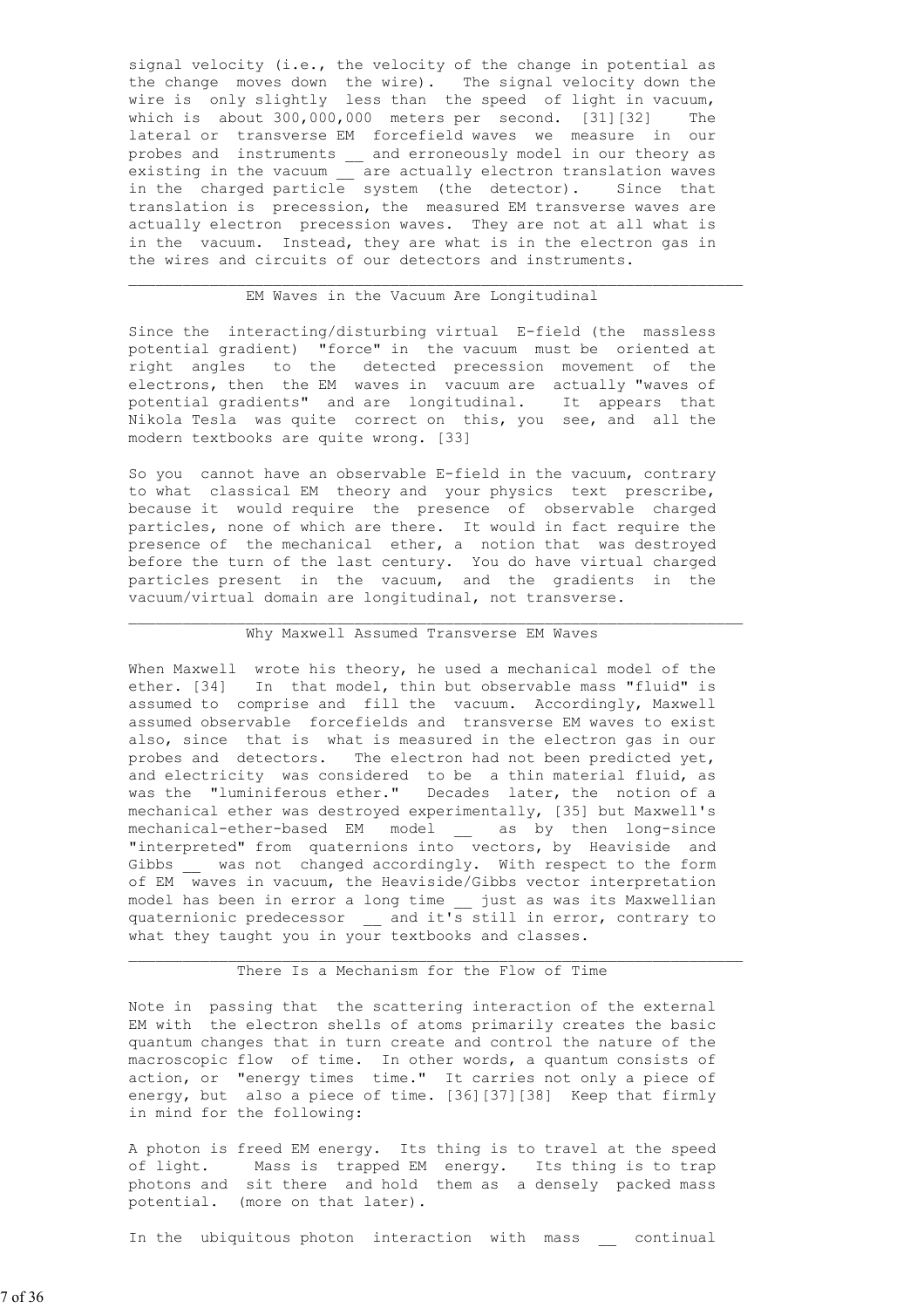photon absorption by matter and photon emission from it \_\_ the energy portion in the absorbed quantum (photon; free EM energy) turns into mass (trapped EM energy). Simply divide the photon's energy by c-squared to get the amount of extra resulting mass. However, absorption of the energy portion of the photon leaves its "time portion" or "time tail" attached to the "excited" mass that absorbed the photon. Thus that (formerly) mass that absorbed the energy portion of the photon is now "masstime" and not mass.

 Note that mass does not exist in time. Masstime does. Each constituent particle of the atom thus is alternately existing as mass, masstime, mass, masstime, etc. Or in other words, it's flipping between atom, atom-time, atom, atom-time, etc. states. Think deeply about that. Things don't "flow through time" continuously in the manner universally assumed. To the macro observer, of course, the flipping is so rapid that he cannot see it. So he sees the macro world as solid and continuous. At the micro level, physical reality is being created and annihilated, quantum by quantum but at an incredible rate.

 Shortly after absorbing the photon, photon emission from that excited atom-time occurs, and a bit of the atom-time's mass (the trapped EM energy) is reconverted back to a new energy part of a photon (freed EM energy). In the photon freeing/formation process, this freed "photon energy part" absorbs/joins the time tail of the atom-time as part of itself. The emission of this photon "tears off and carries away the time tail" from the mass/atom-time, leaving behind mass/atom again, and not (mass/atom)-time. So a mass is continually changing into masstime, then mass, then masstime, then mass, etc. The mass "moves through time" in little jumps, so to speak, at a very high "jumping rate."

 The result is that the "time dimension" connected to the mass of the observer or instrument is not continuous, but discontinuous. It's rather like a switch being repeatedly thrown back and forth, between off and on states. A mass's "passage through time" is in that vein. The "time dimension" is continually being created and destroyed, for each particle of mass in the observer/instrument, by photon interaction. By the creation portion, things exist in time, producing causality and a future and a past. By the destruction portion, the future and the past are disconnected and "lost." That's why you can look in a corner, and see the three length (spatial) dimensions, but try as you will, you cannot see the time dimension at right angles to them. It doesn't exist as a continuous dimension; otherwise, you could see into the past and into the future.

Play around with multiple masses and multiple time flows a bit, and you'll discover that there are ways to "see into the future and the past," but's that's way beyond the scope of this present discussion! [Suffice it to say that I know one physicist (PhD) who has extensively experimented with that, and another scientist who has also experimented with it, but I am not at liberty to discuss the results.].

# External and Internal Electromagnetics

 $\mathcal{L}_\text{max}$  , and the contribution of the contribution of the contribution of the contribution of the contribution of the contribution of the contribution of the contribution of the contribution of the contribution of t

But to return. To understand scalar EM, as we said, you must understand that there are actually two kinds of electromagnetics. One is \_\_ so to speak \_\_ only on the external "surface magnitude' of the  $\overline{\phantom{a}}$  vacuum potential, and the other is in the interior of the vacuum potential. The exterior kind is spatial in nature; the interior kind is hyperspatial in nature.

(1) The exterior kind of EM is caused or due to the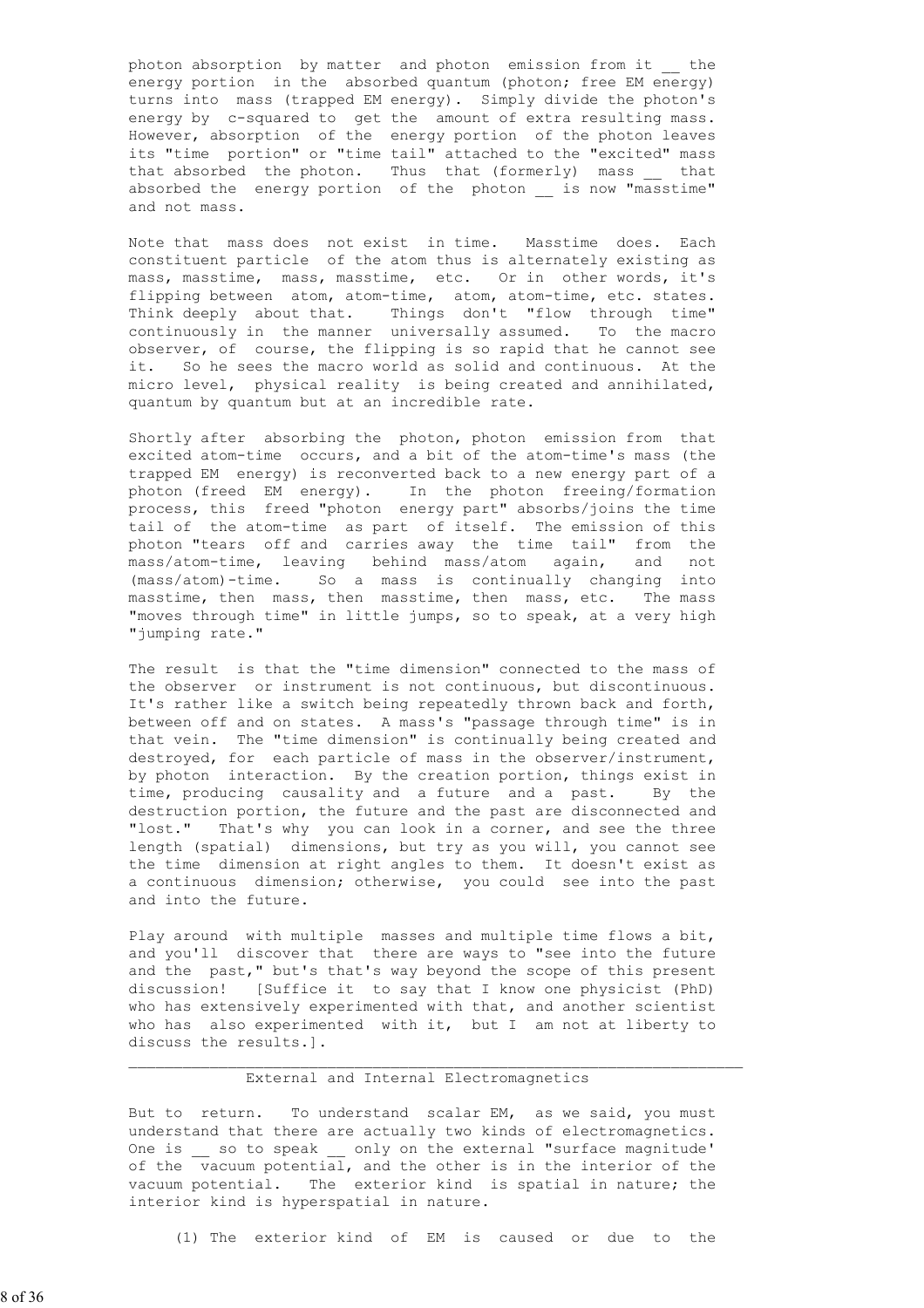potential magnitudes and their gradients, interacting with charged particles (forcefields); that's the "normal" kind. In that kind the theoretical EM model's focus is on the forcefields as causes, with the potentials themselves just regarded as mathematical conveniences. Certainly that "normal" EM does not contain any sort of organized EM structure inside, and composing, the scalar EM potential. It just models the scalar potential at a point as a magnitude, and the vector potential at a point as a magnitude and direction. Notice it thus models only local action; it does not model any sort of action at a distance. The EM action is considered \_\_ and described in the classical EM model \_\_ as existing at a point in space and time. Further, the local spacetime itself is considered not to have any direct causative EM interaction there. In other words, there are assumed to be no local vacuum engines \_\_ no Whittaker activation of mass or the local vacuum.

> (2) There's also an internal EM, normally completely inside the scalar potential, which exists as "infolded" harmonic sets of EM antiparallel wave/antiwave pairs. Whittaker 1903 describes that kind of EM. This internal EM was in Maxwell's original quaternion equations, hidden in the scalar component resultant that remained when the directional components of quaternions interacted to form directional zero resultants. The scalar component resultant of the interaction often still remained, and infolded inside itself (i.e., it then consisted of) scalar and vector functions of the yet-present-and-interacting component vectors. [39]

 Today that part of Maxwell's original theory just appears in classical EM Heaviside/Gibbs theory as a vector zero resultant, which is erroneously discarded as if it were a complete absence of EM. It is no such thing; it is merely the absence of EM translation of charged particles. It indeed is a patterned EM-induced gravitational stress in local spacetime, and it is a little "vacuum engine" capable of working directly on the atomic nucleus. If you want to know what all the fuss about the difference between Maxwell's 200-odd quaternion equations EM theory [40] and the Heaviside/Gibbs four vector equations curtailment/subset, just look at the difference between a zero vector result and a quaternion resultant, in an interaction where the vector resultant is zero but the scalar component of the quaternion resultant remains. Specifically, look mathematically at the internal functional nature of that remaining scalar resultant \_\_ the part that's thrown away in the present theory.

 (3) Note that the internal EM is more than just a model of conditions at a point. In addition to that, it prescribes a hyperspatial, bidirectional flow of EM transverse wave energy at the point, into and out of it, into it from afar and away from it back to afar, on an infinite number of phase-locked frequencies. In other words, the internal EM energetically connects conditions at a point with essentially all the other points in the universe. And when we interfere two such scalar potentials, we are actually interfering both of those sets of an infinite number of bidirectional EM waves. (See Whittaker's second paper, 1904). [41] It doesn't matter where the interference zone occurs; it can be a million miles away, or a light-year away. The interference accomplishes "outfolding," and creates "normal" or "exterior" EM effects. Specifically, it creates force fields and patterns of them \_\_ both static and dynamic \_\_ on charged particle systems. The internal EM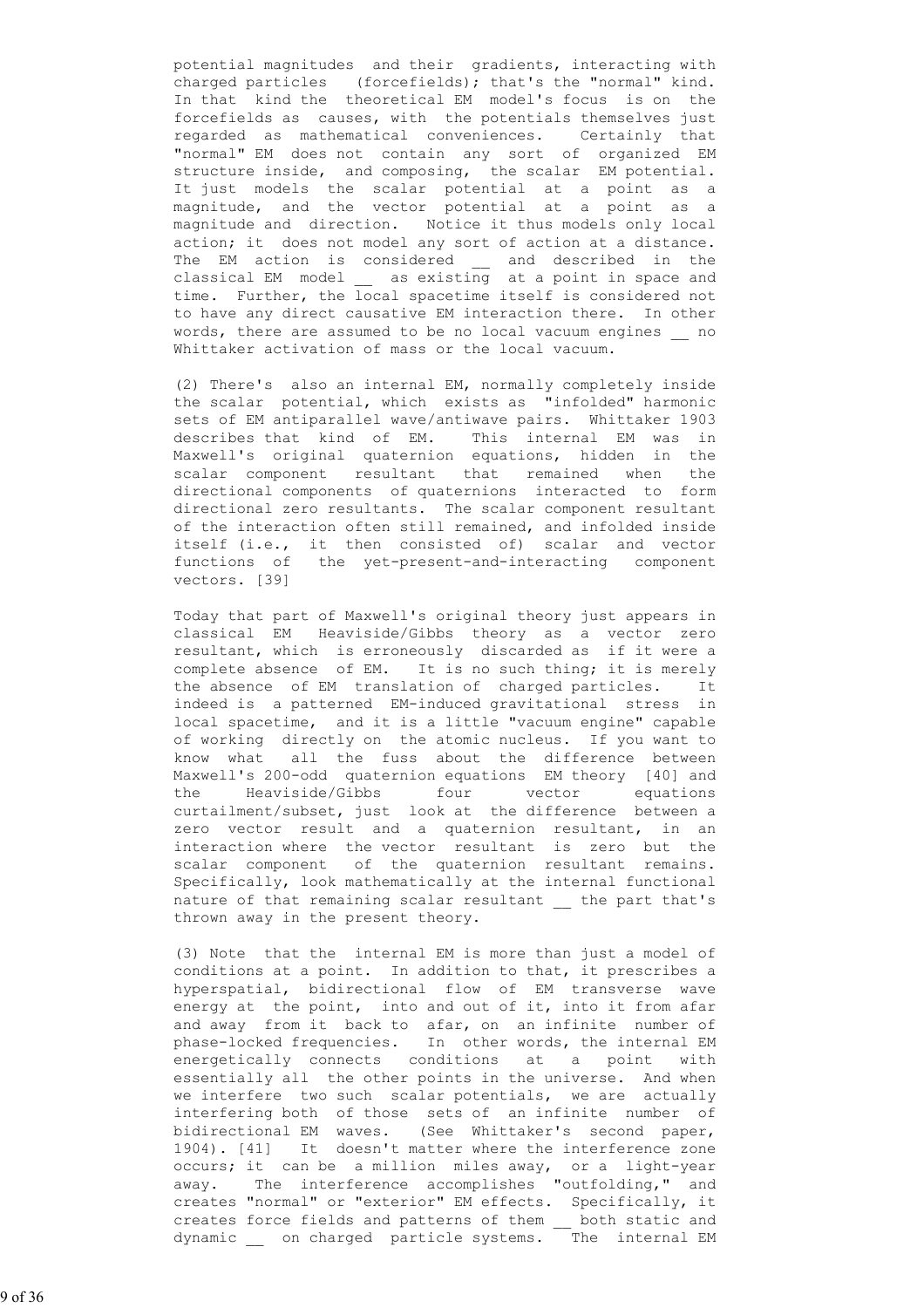thus prescribes and models action at a distance, and incorporates the "normal" exterior EM as a special case of local scalar interferometry. Whittaker rigorously proved this mathematically.

### Zero-Translation-Vector-Resultant Systems

 $\mathcal{L}_\text{max}$  , and the contribution of the contribution of the contribution of the contribution of the contribution of the contribution of the contribution of the contribution of the contribution of the contribution of t

 You must also do some thinking about the scalar envelope nature of a series of finite, nonzero, interacting translation vectors which result in a zero-vector resultant for translation. They still form an internally active system, and their action cannot be ignored if one is to grasp the total physics of the situation. Not all vector zeroes are equal it is a serious fallacy of vector analysis to equate them, and also to equate all of them as "total absences." [42] There's a great deal of difference in two identical tanks, one of which is truly empty, and one which is filled with a gas under enormous pressure. Neither is translating, but which one would you prefer to cut into with a cutting torch? As an example, the resultant system of two equally forceful elephants pushing fiercely against each other may not translate, so they will do no external translation work on an external system. But they do struggle fiercely against each other, and put a lot of stress in there, and each is constantly working furiously. The system isn't doing external translation work, but it's doing a whale of a lot of internal work, of one elephant on the other. [That, after all, is what internal stress is \_\_ it's a condition of internal work being continually performed on the parts of a system, without external translation of the system.]

# Internal EM Energy As Continual Internal Work

 $\mathcal{L}_\text{max}$  , and the contribution of the contribution of the contribution of the contribution of the contribution of the contribution of the contribution of the contribution of the contribution of the contribution of t

 Now two matched fleas pushing together would be the same sort of "zero vector translation" system as the system of two matched elephants. But if one thinks that all vector zero resultants are really equal, and really are the total absence of work and force, just try standing between the elephants and then between the fleas, and compare your two experiences. I think you can immediately see a great difference in the two systems! I also think you can see that you really shouldn't neglect the internal energy trapped in that zero-translation-vector system. Many learned professors challenged with standing between two straining elephants, to test their notion that the zero vector system is a "total absence of force" type of zero and is to be simply discarded, just don't seem to see the humor in the issue posed. Instead, they are quite apt to become rather furious at the suggestion of putting the issue to such a practical and definitive test. Ah, me! They really will not submit their pronouncements to scientific verification or validation by a simple experiment! [I am particularly fond of challenging the ones who call me all the dirty names, to test it with the two elephants.]

 But in a physical system, you might ask, how can the system, just sitting there doing nothing externally, be continually performing internal work, which requires continual scattering of energy inside itself? Simple. All systems are open, driven systems driven by the VPF of vacuum. Such a system, in equilibrium  $\frac{1}{10}$  its driving flux exchange flows, can easily be constantly performing internal work. Again, it's like sticking a paddlewheel in a river, without connecting any external load to the shaft. The system will just sit there and continually do internal work, but it will not be doing any external translation work. Nontranslating systems are just "idling" systems, so to speak, driven by the VPF exchange with the vacuum. The vacuum is driving everything, everywhere, anyway.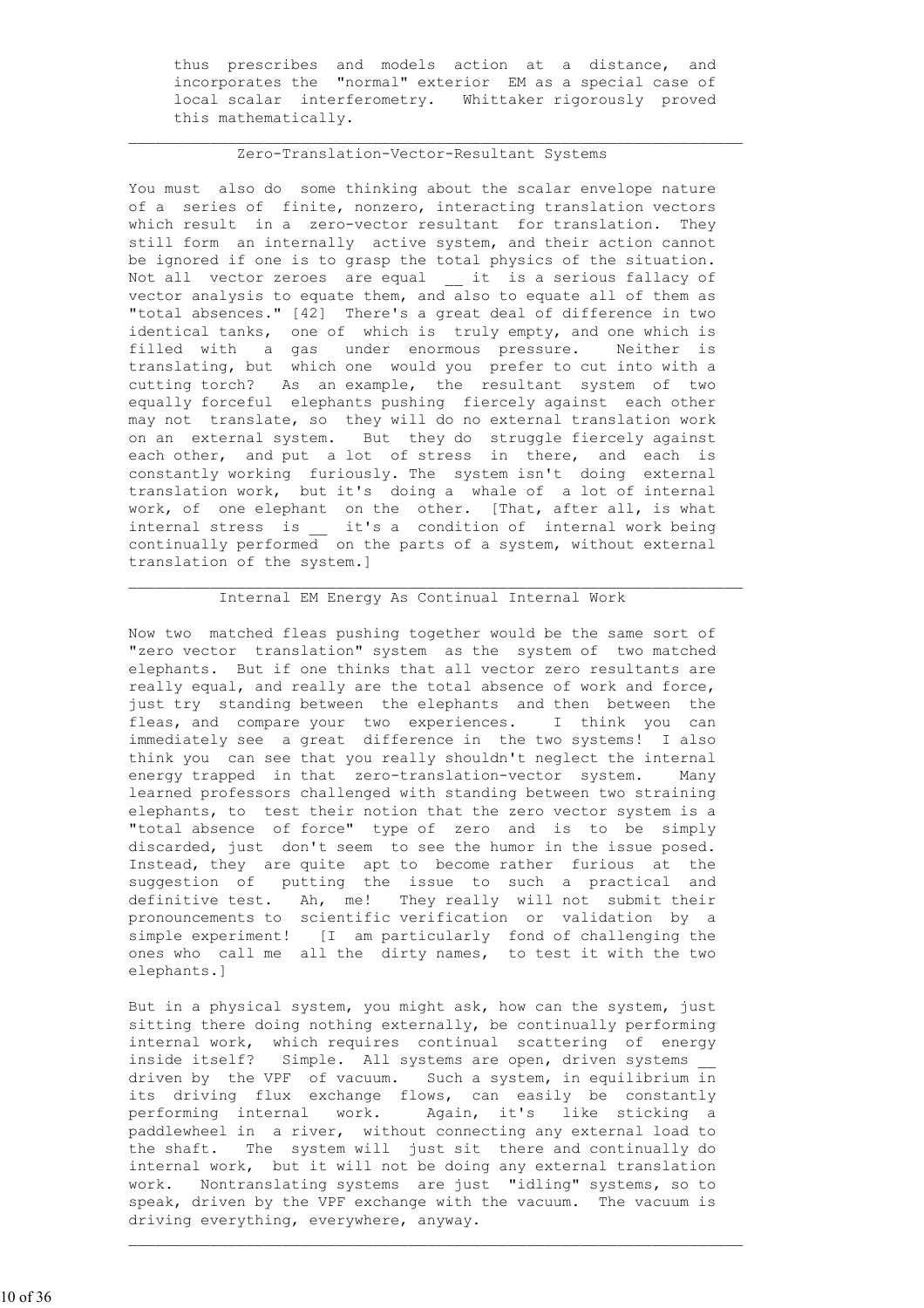Nowhere in classical EM does it tell you what electrical charge is or what causes it. For that question, you will have to dig the answer out of quantum mechanics and quantum field theory. Briefly, the electrical charge of a mass is really its violent exchange of virtual photons with the vacuum. The charged mass of the particle is continually absorbing virtual photons from the surrounding vacuum, and re-emitting them back to the vacuum. Actually, the magnitude of the electrical charge is simply a measure of the volumetric intensity of this virtual photon flux (VPF) exchange. Also, it is fixed only for a fixed vacuum VPF intensity, in which it is embedded. It's really discrete, not quantized. If you change the local vacuum VPF flux intensity (by simply adding, e.g., a positive or negative electrostatic scalar potential), you create a "locally excited vacuum," a "locally curved spacetime," and an altered magnitude of the charge on a fundamental charged particle located in that excited (potentialized) vacuum. If you want to get a Nobel prize, then perform some experiments along this line, to demonstrate that the electrical charge of a particle is discretized as a function of local vacuum VPF intensity, but it is not quantized, and write it up and publish it in a leading journal. Of course if you do your experiments in an unexcited (i.e., normal ambient) vacuum, you'll get the same answer everyone else has before you. Tesla, however, certainly held a very different view, and considered the electron as having a variable charge. [43] A lot of things in your EE book were simply assumed, back there at the beginning.

#### What Unorthodox Researchers Mean By "Free Energy"

 Regarding your present "free energy is impossible" education, don't believe a lot of what you were told. If they didn't even get the definition of energy correct \_\_ and they didn't \_\_ then you might suspect they really are not too sure just what  $\overline{t}$  and of energy is free for the taking and what kind is not. Many of them certainly don't seem to recognize that there's absolutely no such thing as a closed system, anywhere in the universe. Everything is open to a virtual particle flux exchange with the vacuum, and every system is driven by that flux and its energy. Indeed, every system is just a complex order in equilibrium in that VPF of vacuum, with violent input and output continually. All we mean by "free energy device" is a device that incorporates some sort of "gating mechanism" to gate out a bit of that violent VPF energy circulation in and out of the system. We just wish to gate some of the vacuum energy that runs in to the nucleus catch it there before it runs back out to the vacuum, and "gate" it out to the external circuit and the load before it is allowed to scatter and run back permanently to the vacuum. It's no different than wishing to put a paddlewheel in a river, with a sluice-box arrangement to divert some of the river's water to the load (the paddles) and get shaft power from the rushing water, before the water is allowed to spill off the paddles and return permanently back to the river.

#### $\mathcal{L}_\text{max}$  , and the contribution of the contribution of the contribution of the contribution of the contribution of the contribution of the contribution of the contribution of the contribution of the contribution of t Local Energy Conservation Can Be Legitimately Violated

 "Conservation of energy" ruthlessly depends upon time symmetry; if time stress is made asymmetrical (as in potentialization/curvature of the local vacuum/spacetime and deliberately altering its Whittaker structure), then local conservation of energy is violated, and the local vacuum will serve as a sink or a source, depending upon which way it's potentialized. You can easily violate local conservation of energy by curving local spacetime, if you understand Whittaker's two papers. [44] He already shows you that, in the potential at a point, you've got bidirectional EM wave flows of energy, in and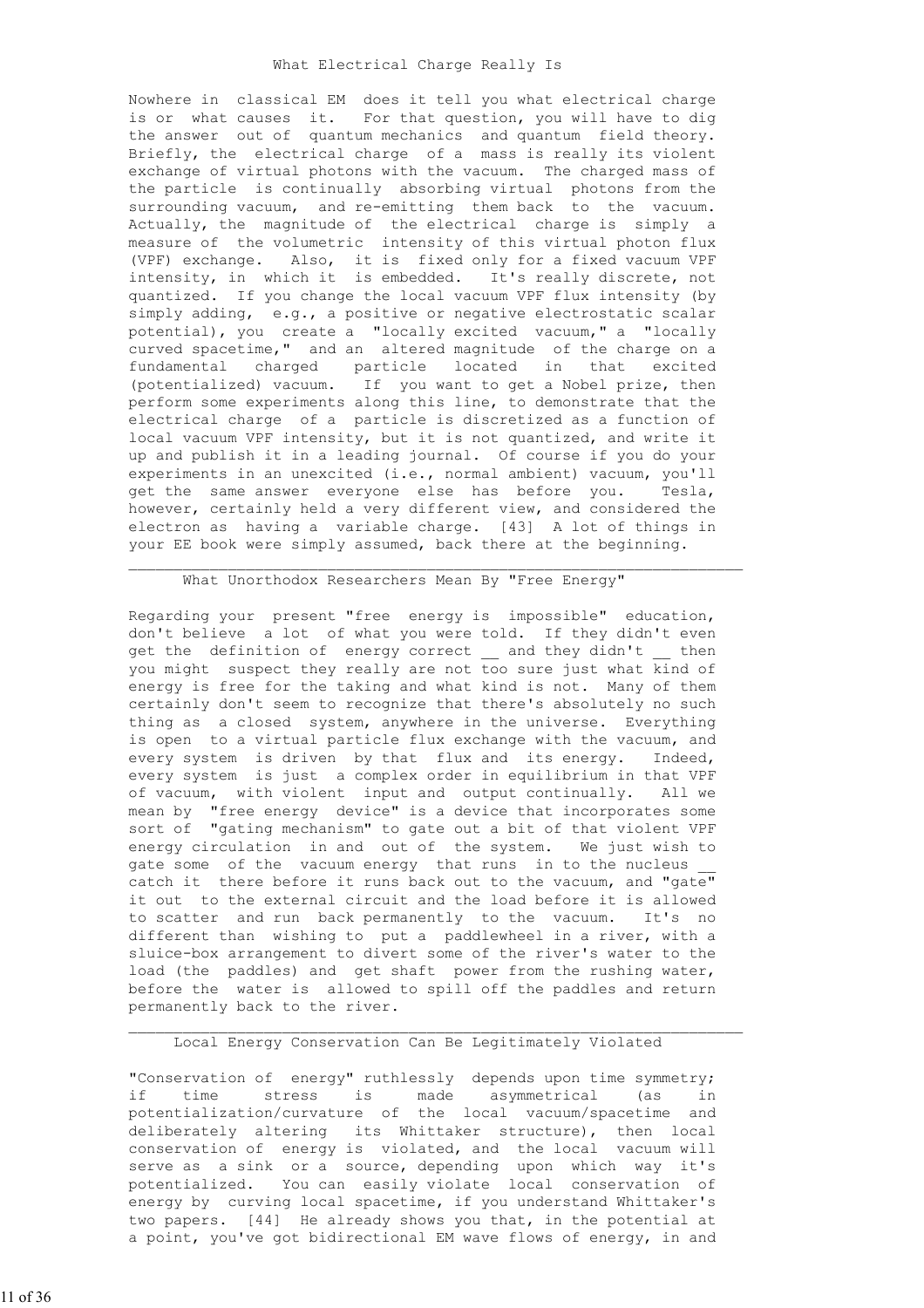out, from all the rest of the vacuum in the universe. That exchange of the vacuum is mostly with the nucleus of the atom, for that's where most of the mass potential is. If you "gate" a little bit of the inflowing EM Whittaker wave energy out to the external circuits of a device, you will extract and use EM energy directly from the vacuum source. As I showed in the Sweet vacuum triode write-up, there's at least one major way of doing just that sort of gating and the device proves it.

# On Self-Powered Permanent Magnet Devices

 $\mathcal{L}_\text{max}$  , and the contribution of the contribution of the contribution of the contribution of the contribution of the contribution of the contribution of the contribution of the contribution of the contribution of t

 And they told you a magnet won't turn itself, didn't they? Well, that's not always true. They never heard of a kinetic (activated) magnet, which by definition traps-in a special vacuum engine function to drive it. Floyd Sweet activates the magnets in his vacuum triode by a special proprietary process, after which it can gate energy out of the vacuum into the external load circuit. Until the nuclei are activated to function as controlled vacuum engines, the device is just an inert, solid state pattern of materials, and quite useless as a generator. Also, check the Einstein-de Haas effect for rigorous proof of additional considerations in a magnet other than magnetic forces. [45] In the standard Einstein-de Haas experiment using a coil, substitute the linear field region between two permanent magnets for the coil's field region, and you will see what I mean. The Einstein-de Haas effect is only a little bitty white crow, but it's quite sufficient to prove that not all crows are black. But what if you could make the crow grow?

 Further, Howard Johnson goes after a self-powered permanent motor in a slightly different fashion. Imagine a "rotary wheel" motor, where one permanent bar magnet is used on the rotor and one on the stator. Suppose the stator magnet has its north pole facing the rotor, and the rotor magnet has its south pole facing outward. As the rotor magnet's south pole approaches the stator magnet's north pole, it is magnetically attracted and accelerates toward it, producing forceful torque and shaft horsepower. During the approach phase, energy is stored in the flywheel as mechanical energy. Now just as the magnetic south pole on the rotor is passing the stator's north pole, suppose you have cleverly produced or "activated" a little region of time-reversal on the back side of the stator's "north" pole. In the time reversed region, the north pole of the stator functions precisely as if it were a south pole, to an external observer (to the just departing rotor south pole, for example.). Consequently, the rotor finds itself repelled on away from the stator, accelerating yet again in the same rotational direction as before. This stores additional energy in the flywheel. As can be seen, you are now in an "over-unity" condition, and you can power an external load continually.

 In a real-world device, you may not get total time-reversal at the backside of the stator magnet's north pole, but only partial time reversal. So to the departing south pole of the rotor magnet, the north pole backside of the stator magnet will appear to be a much-weakened north pole. It will still extract back some of the shaft energy previously stored in the flywheel during the approach phase, but not all of it. Hence the device is still in an "over-unity" condition, and energy \_\_ though not as much as<br>before can be continually extracted from it to power an can be continually extracted  $\overline{f}$  from it to power an external load.

 In both cases, using time-reversal we have created a region of local time asymmetry, so we can locally violate conservation of energy. In this fashion, you can legitimately build a permanent magnet motor that appears to be "self-powered." The entire secret is how you achieve the time asymmetry in the exactly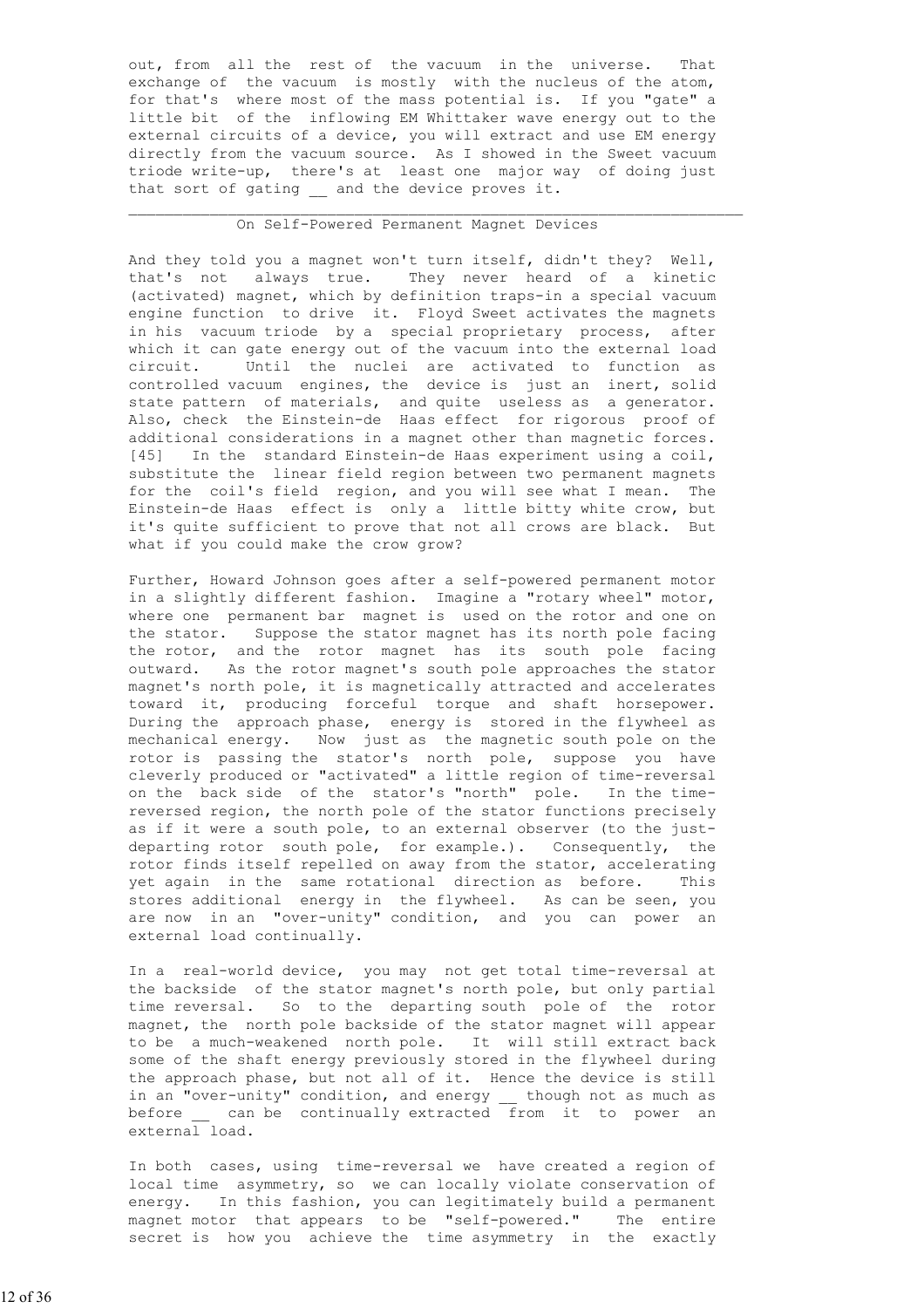needed place. But even with this over-unity condition, you are not violating overall conservation of the universe as a whole. Remember, all systems are driven. This self-powered permanent magnet motor is actually extracting and gating energy from the local now-asymmetrical flux exchange of the atoms/nuclei of the magnet material with the vacuum. It's still a special sort of paddlewheel in a special sort of river. Time asymmetry, achieved by using a time-reversing material and process, furnishes the stream and standard techniques will furnish the "paddlewheel."

 Remember the principle: Conservation of energy ruthlessly depends upon time symmetry. If you're going to locally violate conservation of energy, you must establish and utilize a local time asymmetry. And that can be done; at our present elemental level of knowledge of vacuum engineering, it's quite tricky, and everything must be precisely so and highly nonlinear but it can be done. And it's really no more mystical than putting a sluice-box arrangement in a flowing stream, diverting some of the water to a waterwheel, and extracting shaft horsepower.

 We emphasize, however, that you cannot, cannot, cannot make a self-powered permanent magnet motor with "ordinary" magnets and an "ordinary" time-symmetrical vacuum, no matter how strong the magnets, or what exotic form you twist them into. You can make one with activated magnets and an extraordinary asymmetrical vacuum, which have locked-in time asymmetry regions.

 $\mathcal{L}_\text{max}$  , and the contribution of the contribution of the contribution of the contribution of the contribution of the contribution of the contribution of the contribution of the contribution of the contribution of t

### Vacuum, Spacetime, Frame, and All That

You also have to make the notion of "spacetime" less mysterious. It's just vacuum, by the way, and potential, and energy. It's also used in two different senses: (1) In general, when a specific frame has not been imposed or selected, and (2) in specific, when a specific frame has been imposed and selected.

 When the specific frame is imposed, you've already assumed that you know the conditions and ordering of the vacuum for the whole universe, that the distance between every two points (and the time between them) has been rigorously measured and determined and fixed, etc. You've already assumed the fundamental operation of the entire universe, its physics, everything! So beware of thinking just in a fixed frame. In that sort of thinking, you've got a lot of built-in, sweeping, global assumptions that will elude your recognition unless you're careful. Many scientists don't realize this. They think in one frame at a time, and then make grand pronouncements about the entire nature of the universe, not realizing that they already assumed those answers in the first place.

 So watch out for the trap of assuming that "space" and "spacetime" and "vacuum" are all synonymous with "frame" and "spacetime frame." They're not. Vacuum per se doesn't have any fixed length and time; the observer's mass reaction with the vacuum potential determines and makes those quantities.

### The Speed of Light Is Not a Universal Constant

 $\mathcal{L}_\text{max}$  , and the contribution of the contribution of the contribution of the contribution of the contribution of the contribution of the contribution of the contribution of the contribution of the contribution of t

 The speed of light in vacuum is also not a universal constant. [46] Sorry about that. The speed of light in a given, specific vacuum of specific potential magnitude is constant. Note that to first order the vacuum is just electrostatic scalar potential and therefore just virtual photon flux. The intensity of VPF flux is the electrical charge density. So the speed of light in a given, specific vacuum of specific electrical charge is constant. But if you change the vacuum's ambient electrical charge density \_\_ i.e., change the value of that vacuum potential's magnitude you can make light passing through go faster or slower, depending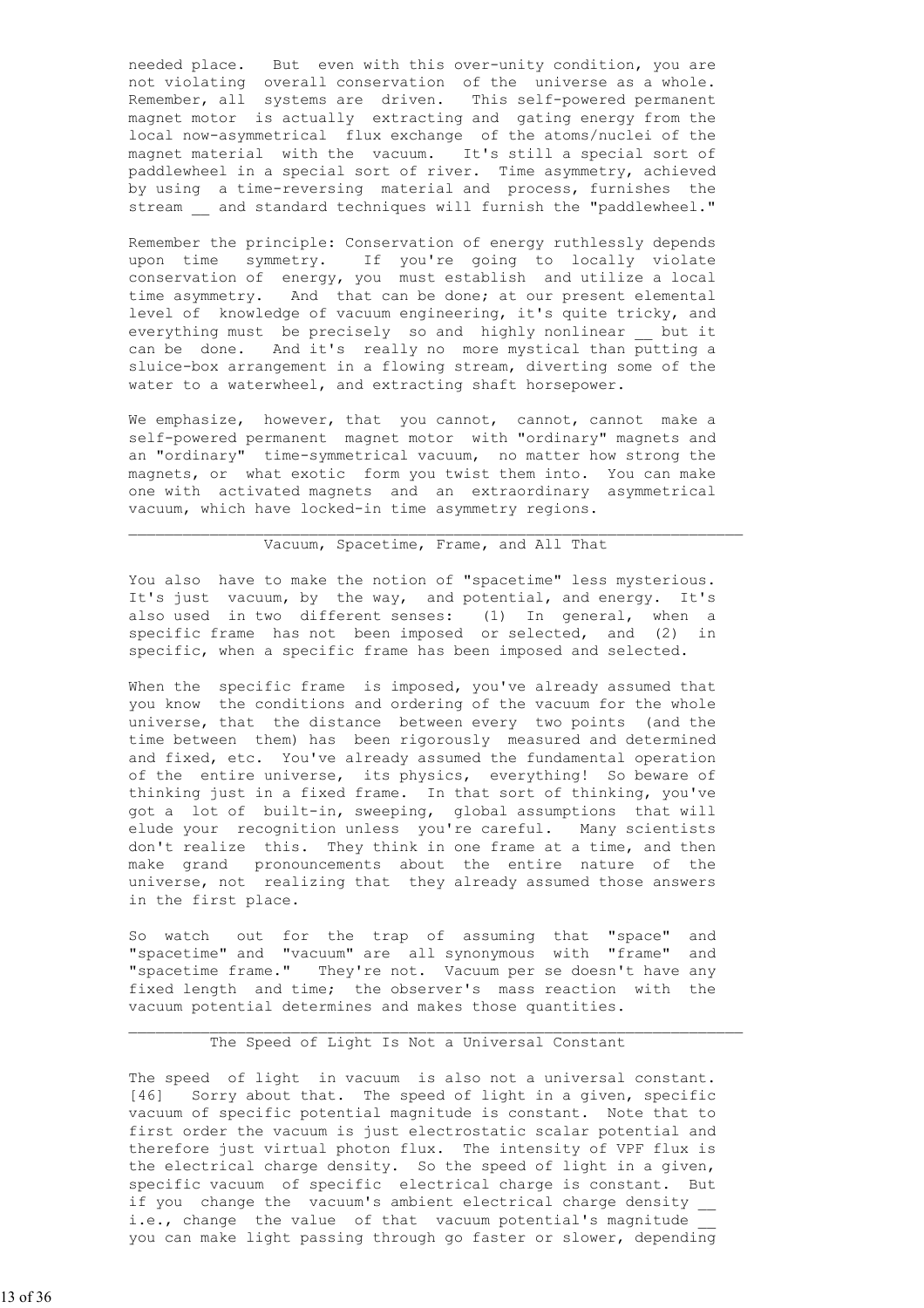upon whether you decreased or increased the vacuum charge density. [47]

 In fact, you can make local time go much faster or much slower, if you take the time to substantially activate the mass potential, because the VPF exchange between vacuum and mass (nucleus) is far greater in the mass potential than in any other kind of potential. I was once involved in an unplanned experiment where, after several hours of Frank Golden's charging the area with two powerful scalar EM wave generators, we messed up all the clocks in the area \_\_ grandfather mechanical pendulum clocks, electric watches and clocks, mechanical windup clocks and watches, battery-operated clocks, everything \_\_ because we altered the ambient "mass potential" of the area. We charged up or activated all the local mass, and in doing so we made a zone in which time flowed at a somewhat different rate. There were other phenomena which I am not at liberty to discuss. required four days for the activation to discharge, and things to return to normal.

# The Multiple Nature of "the" Ambient Vacuum

 $\mathcal{L}_\text{max}$  , and the contribution of the contribution of the contribution of the contribution of the contribution of the contribution of the contribution of the contribution of the contribution of the contribution of t

 Another problem is that "the" ambient laboratory vacuum we normally have or consider is really jillions and jillions of vacua, simultaneously, in interference with each other. Spacetime, to the first order you see, is just electrostatic scalar potential. (It's just scalar potential, to nth order, without restriction to considering just virtual photons and electromagnetics.). Since that potential isn't adequately defined in physics or EE either, I'm sending some papers with proper definitions.

 Actually, scalar potentials (Vacua! Spacetimes!) from charged particles \_\_ both static and dynamic \_\_ all over the universe are continually interfering in each differential volume of the observer's spacetime. Whittaker's first paper tells us how the hidden EM energy flows between any point and every other point in the universe, right through each of these potentials from distant sources. By Whittaker's 2nd paper (1904), the local interference of these potentials generates continual scalar potential gradients \_\_ EM forcefields, if you will, when you stick a measuring charge in the gradient to provide observable charged particle translation [which is what the E-field, e.g., is defined in terms of]. The rapidity of the interfering changes in the local vacuum potentials is phenomenal, but the interference is totally deterministic. However, all the fine-grained information is totally lost to the observer. Hence it appears to him to be statistical.

### Generation of Zero-Point EM Fluctuations

 Note that, in the differential of local spacetime vacuum that we are examining, "the" vacuum/potential is actually incredible numbers of dynamically changing vacua/potentials, all in violent interferometry a la Whittaker's second paper. In other words, "the" ambient vacuum is really not just "a" single vacuum, but many, many, many dynamic vacua all at once, and all in interference. By Whittaker 1904, their interference (as scalar potentials) is what deterministically produces the local highly noisy virtual EM field gradients the zero-point EM energy of the quantum mechanical vacuum.

# Puthoff's Cosmological Feedback Principle

 $\mathcal{L}_\text{max}$  , and the contribution of the contribution of the contribution of the contribution of the contribution of the contribution of the contribution of the contribution of the contribution of the contribution of t

 Puthoff referred to this vacuum situation of individually deterministic but conglomerated statistical local EM fluctuation effects, from the potential energies of the distant charged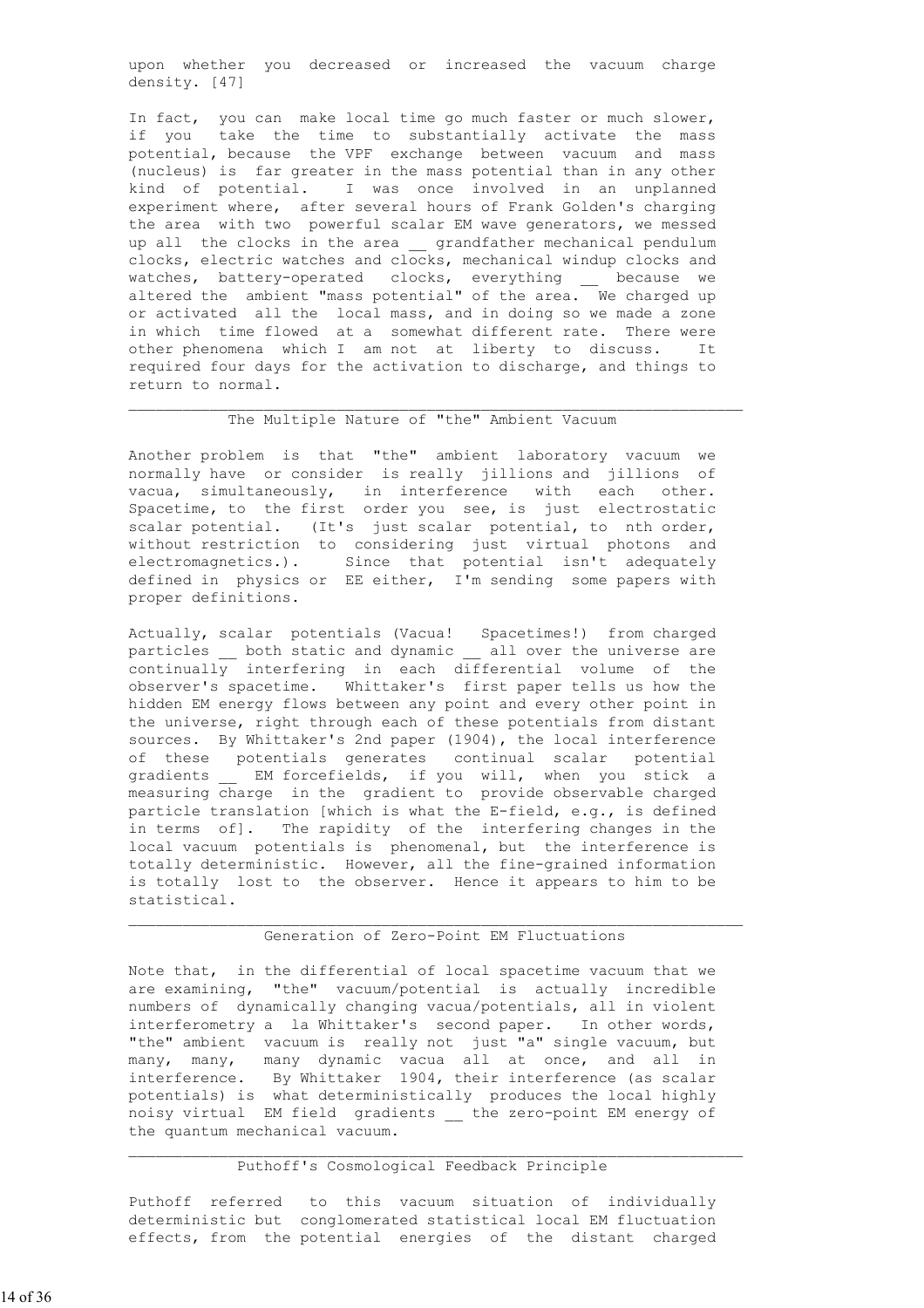particles of the universe, as a cosmological feedback principle. You should also read Puthoff's articles, as cited in my papers, and perhaps some of his references dealing with the exploding field of stochastic electrodynamics (SED). The only present problem with SED is that its practitioners have not yet discovered Whittaker's two papers (1903 and 1904), and therefore do not incorporate nature's highly organized internal electromagnetics.

### Adding a Potential to "the" Vacuum Potential

 $\mathcal{L}_\text{max}$  , and the contribution of the contribution of the contribution of the contribution of the contribution of the contribution of the contribution of the contribution of the contribution of the contribution of t

 When you make "a" potential, you make "a single" spacetime/vacuum. That's sitting on top of (adding to the magnitude of), or lowered into (decreasing the magnitude of), the conglomerated "ambient vacuum potential" that is the "normal vacuum." That added scalar EM potential is a beautifully organized, EM, spatiotemporal lattice, per Whittaker's 1903 paper. It's filled with organized, phase-locked, EM energy waves; it is not a random mishmash at all. You must understand that. You can organize and engineer local spacetime itself, and even do it at a distance.

# Solution to the Missing Chaos of Quantum Mechanics

 $\mathcal{L}_\text{max}$  , and the contribution of the contribution of the contribution of the contribution of the contribution of the contribution of the contribution of the contribution of the contribution of the contribution of t

 In fact, when you add a potential to the ambient vacuum (to the ambient vacuum potential), you add something that is perfectly ordered to the statistical "ambient vacua." Thus you have added hidden order into the local statistics. That's the missing chaos in quantum mechanics \_ the hidden order that everyone's been desperately looking for.

### $\mathcal{L}_\text{max}$  , and the contribution of the contribution of the contribution of the contribution of the contribution of the contribution of the contribution of the contribution of the contribution of the contribution of t Spacetime Is Energy

 At any rate, the ambient vacuum is "spacetime," and is (to first order) a conglomerated scalar EM potential, of very high value. Please read that statement again. Then read the definitions of energy, scalar potential, and electrostatic scalar potential, that we have included in a footnote to this paper. Notice that vacuum/spacetime is pure energy \_\_ and to first order, pure EM energy. So we are like a bird on an electrical high line; we live directly in an extremely high potential, but not in a potential gradient. That's a flat spacetime; it has the same ambient "potential" magnitude everywhere. If you change the ambient potential of the local vacuum from point to point in the neighborhood, that's a curved local spacetime. Imagine ST curvature as a change in the "virtual ambient pressure" of the local vacuum. That "ambient pressure" can be increased or decreased, hence the two "curvatures." Simple as that. You can curve it in two ways: (1) increase the local ambient value of the vacuum potential, or (2) decrease the local ambient value of the vacuum potential. So local ST curvature really isn't any big deal. And you can do it on the lab bench.

### Trapped EM Energy Is Gravitational Potential

 $\mathcal{L}_\text{max}$  , and the contribution of the contribution of the contribution of the contribution of the contribution of the contribution of the contribution of the contribution of the contribution of the contribution of t

 As is well-known in general relativity, it is the trapped energy in mass that is responsible for its exhibiting gravitational attraction. Again, Einstein's  $E = mc(exp2)$  is a prescription for the amount of electromagnetic energy that is trapped in a mass m. An electrostatic scalar potential is just one where the EM energy is trapped (see the first Whittaker paper, 1903, for the EM wave form in which it is trapped). So if trapped energy is gravitational in mass, it is gravitational in the potential as well. In GR, all potentials are therefore gravitational. In fact, there is no such separate thing as "the" gravitational potential; "the" G-potential is made from a conglomerate of other fields/field effects, which is Sakharov's hypothesis [48]. To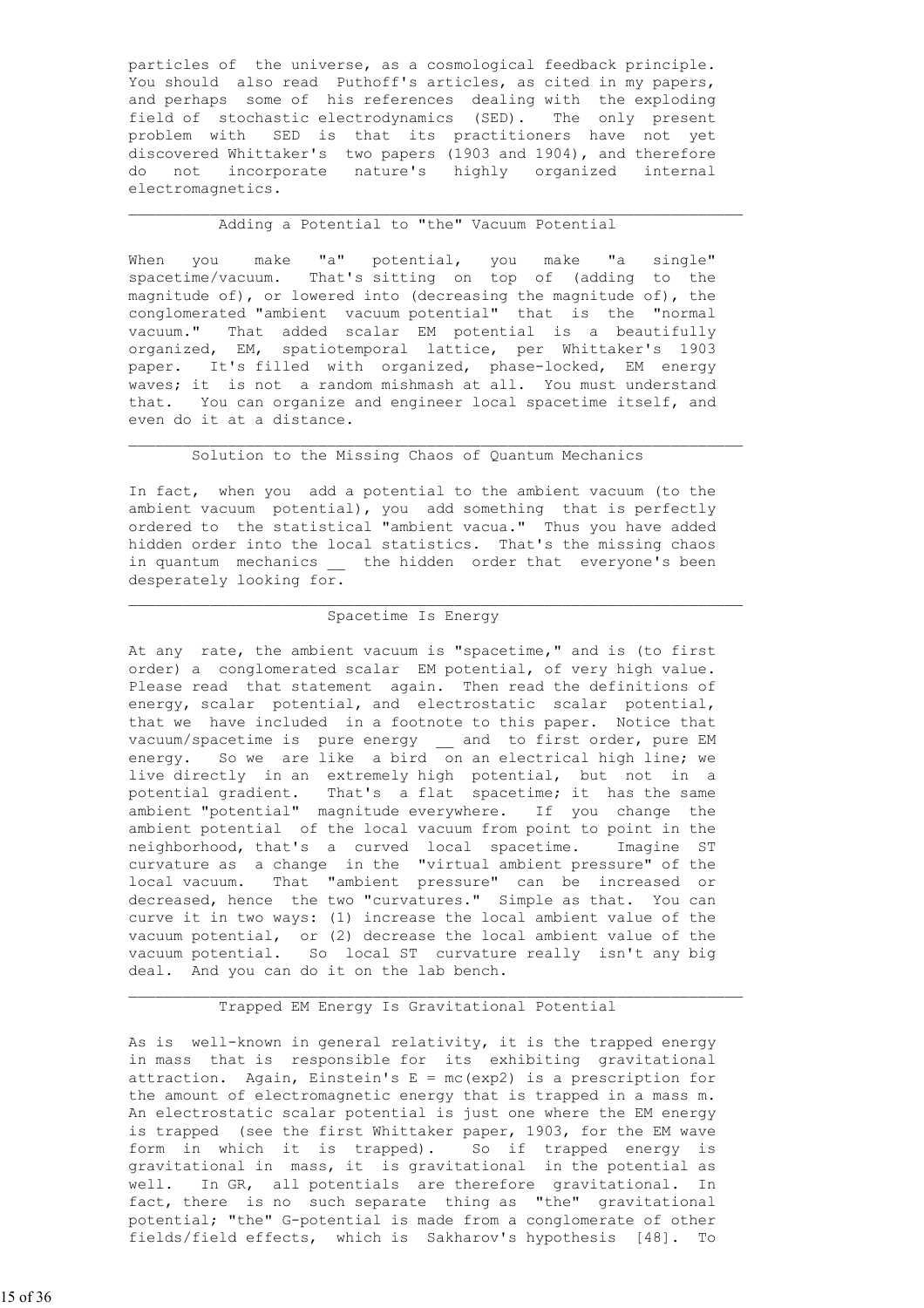first order, the G-potential is a function of the trapped local EM energy density of the vacuum.

#### The Quantum Potential: Action At a Distance

 $\mathcal{L}_\text{max}$  , and the contribution of the contribution of the contribution of the contribution of the contribution of the contribution of the contribution of the contribution of the contribution of the contribution of t

You must also at least get acquainted with the quantum potential, and its place in hidden variable quantum mechanics theory. The quantum potential (QP) is a potential added to the Schroedinger potential. It provides an instantaneous connection between separated components, even over great distances. The QP appears to have no point source, in sharp contrast to the classical potential. The QP field is not radiated in the classical sense. In general the QP between two particles (or two components of a system exhibiting a macroscopic QP) does not produce a vanishing interaction between the particles (or components) as their spatial separation becomes very large. The QP contains an instantaneous connection between separated components of the system, rather than the retarded connection provided by the classical potential. Thus with a QP, two widely separated components of a physical system may be strongly and directly connected. The QP of a system depends on the quantum state of the system as a whole, even when its parts are greatly separated. In the case of a QP established by separated electronic equipments, the QP depends on the "structured graviton" state of all the radiative components, circuits, devices, transmitters, etc. [49][50]

### As Trapped EM Energy, Mass Is a Special Scalar EM Potential

 $\mathcal{L}_\text{max}$  , and the contribution of the contribution of the contribution of the contribution of the contribution of the contribution of the contribution of the contribution of the contribution of the contribution of t

 Since (see definitions in the footnotes to this paper) trapped EM energy is also a scalar EM potential, then it follows that the mass (of the nucleus or a fundamental particle) can be regarded as, and is, a special kind of very, very intense scalar EM potential. I call it the mass potential to differentiate it because of its fantastic strength. Not only is the mass potential a scalar EM potential, but it is also a gravitational potential. Note that the concept of the mass potential is a unifying field concept, for unifying gravity and EM fields.

The beauty of the mass potential concept is fourfold: (1) Now mass has a universal kind of organized EM internal structure, given by Whittaker's 1903 paper, that comprises the mass in the first place,  $(2)$  the hidden internal EM structure of the mass potential can be changed and engineered at will, electromagnetically, by external means and directly, (3) we now have direct electrogravitation, opening up the vista of directly engineering antigravity (as Sweet has already proven in his vacuum triode device) [51], and (4) the internal structure of the nuclear mass potential can be deliberately altered in a nonequilibrium manner vis a vis its virtual photon flux (VPF) exchange with its local vacuum, as can be the VPF of the local vacuum itself. In that case, you have created a local vacuum engine in the altered Whittaker vacuum/potential, and you have also created an activated interacting engine of the altered atomic nucleus (its mass potential), fed by vacuum energy, and gating the energy out of the atom to do marvelous things to do whatever you've been clever enough to design it to do in the first place! You can transmute elements, materialize and dematerialize matter, alter and change a radioactive nucleus's energy balance and characteristics so that it is inert, etc.

### $\mathcal{L}_\text{max}$  , and the contribution of the contribution of the contribution of the contribution of the contribution of the contribution of the contribution of the contribution of the contribution of the contribution of t Gravitational Energy Is Negative Energy

 Finally, you must be aware that gravitational energy is negative energy, since it is "withdrawn" from the EM scattering energy domain, and scattering EM energy has been designated as positive. You can understand that G-energy is negative, in this fashion,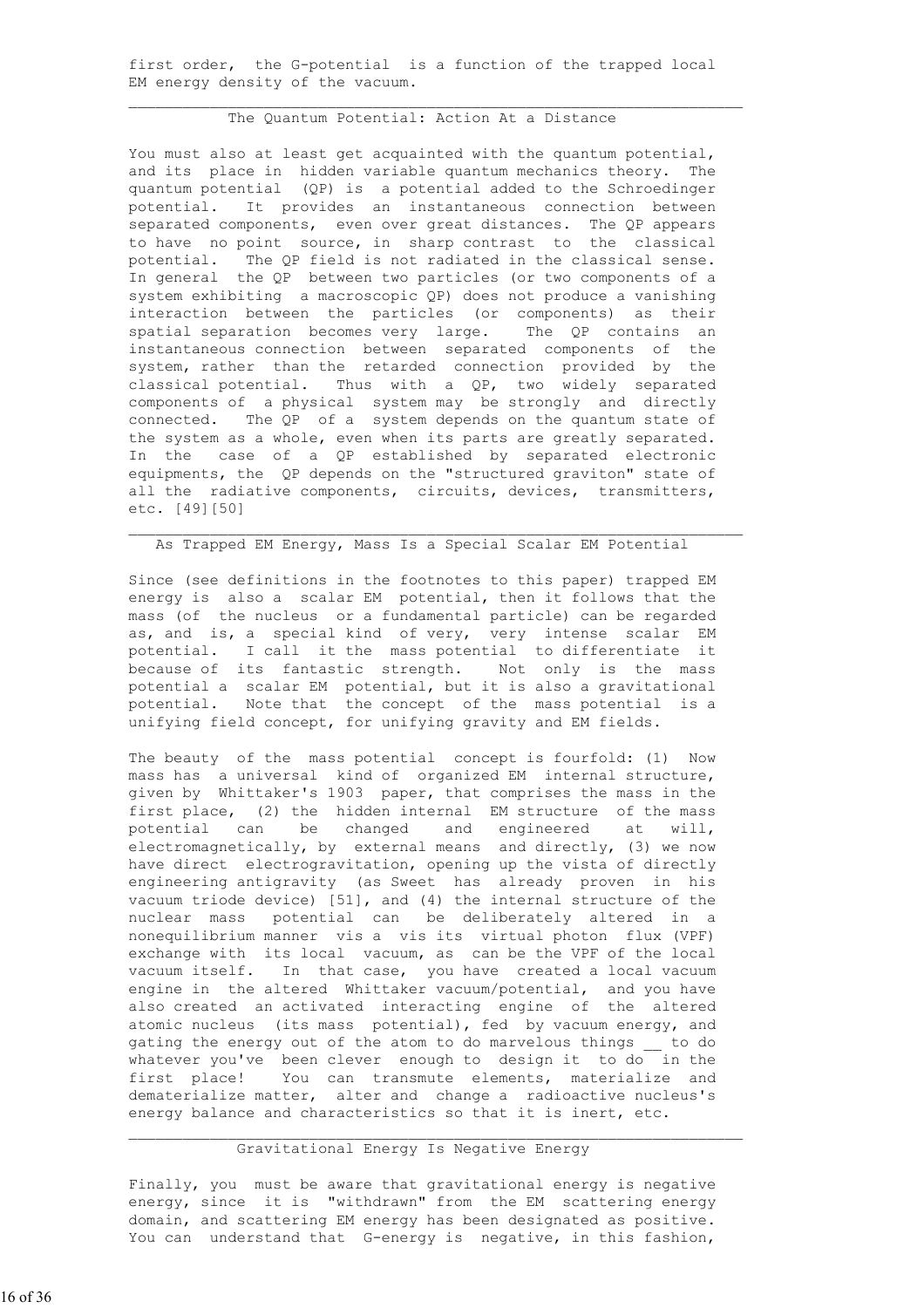after Nahin [52]: If two like electrical charges are brought together, energy is required to overcome the repulsion, and this energy "goes into the field" to give a positive energy density of space. Two positive masses, however, attract each other; it takes the exertion of energy to keep them apart. In other words, the field energy is negative in this case. [53] Maxwell was much perplexed by this problem, as was Heaviside and as have been many other physicists.

### Engineering Physical Reality Itself

 $\mathcal{L}_\text{max}$  , and the contribution of the contribution of the contribution of the contribution of the contribution of the contribution of the contribution of the contribution of the contribution of the contribution of t

 In summary of this scalar EM approach, there are literally no limits that cannot be overcome. It just requires us to now explore and develop the phenomenology, advance the theory and approach, learn how to design and implement what we wish the activated mass and activated vacuum to do, etc. We can change the so-called "laws of nature" in an area or even for the whole earth \_\_ as we wish, using this approach. It doesn't matter whether we're ready for it or not; the Creator has now laid in our hands the power to alter and engineer physical reality itself, as we may wish.

# Nonlinear Oscillation

 $\mathcal{L}_\text{max}$  , and the contribution of the contribution of the contribution of the contribution of the contribution of the contribution of the contribution of the contribution of the contribution of the contribution of t

 One also needs to be aware of nonlinear oscillator theory. [54] One will encounter in scalar EM the effects of nonlinear oscillation, including harmonic and subharmonic oscillation, self-oscillation, etc. The organized graviton structure of a scalar potential is organized (and in fact phase-locked) in terms of both harmonic and subharmonic oscillation.

#### $\mathcal{L}_\text{max}$  , and the contribution of the contribution of the contribution of the contribution of the contribution of the contribution of the contribution of the contribution of the contribution of the contribution of t Mind and Matter and Their Interaction

 Without further amplification, we will also state that mind, matter, thought, and the deepest living biological control functions also utilize the Whittaker internal electromagnetics, and have done so since the beginning. We now know where the software is, how it is filed, and how to go about engineering it directly. We have already advanced the precise mechanism for Sheldrake's morphogenetic field, and explained how it generates a change in a species in a complete evolutionary "jump." We state without further elaboration that specific, testable mechanisms for parapsychology can also be extracted from the scalar EM approach. What is involved here is not only a unification of the branches of physics, but also a unification of physics and metaphysics.

#### $\mathcal{L}_\text{max}$  , and the contribution of the contribution of the contribution of the contribution of the contribution of the contribution of the contribution of the contribution of the contribution of the contribution of t Biological Effects of EM Fields and Radiation

 As is well-known, the question of whether or not EM fields and radiation may contribute to incidences of leukemia, brain tumors, and other health changes is unresolved. Four decades of the best technical efforts of many able researchers, together with the entire body of experimental data they have gathered, has been unable to technically and decisively resolve the issue. The studies and experiments have continued to be contradictory and inconsistent, and replication of results has continued to be difficult and often impossible. What the experimental results actually show is that there are uncontrolled and unknown EM variables in the experiments, hence in the experimental model being applied \_\_ either consciously or unconsciously \_\_ by the experimenters.

 The standard experimental model (SEM) that EM/bioeffects researchers apply, either wittingly or unwittingly, rests on two major postulates, that: (1) the present theoretical model of electromagnetics is correct and complete, and sufficient to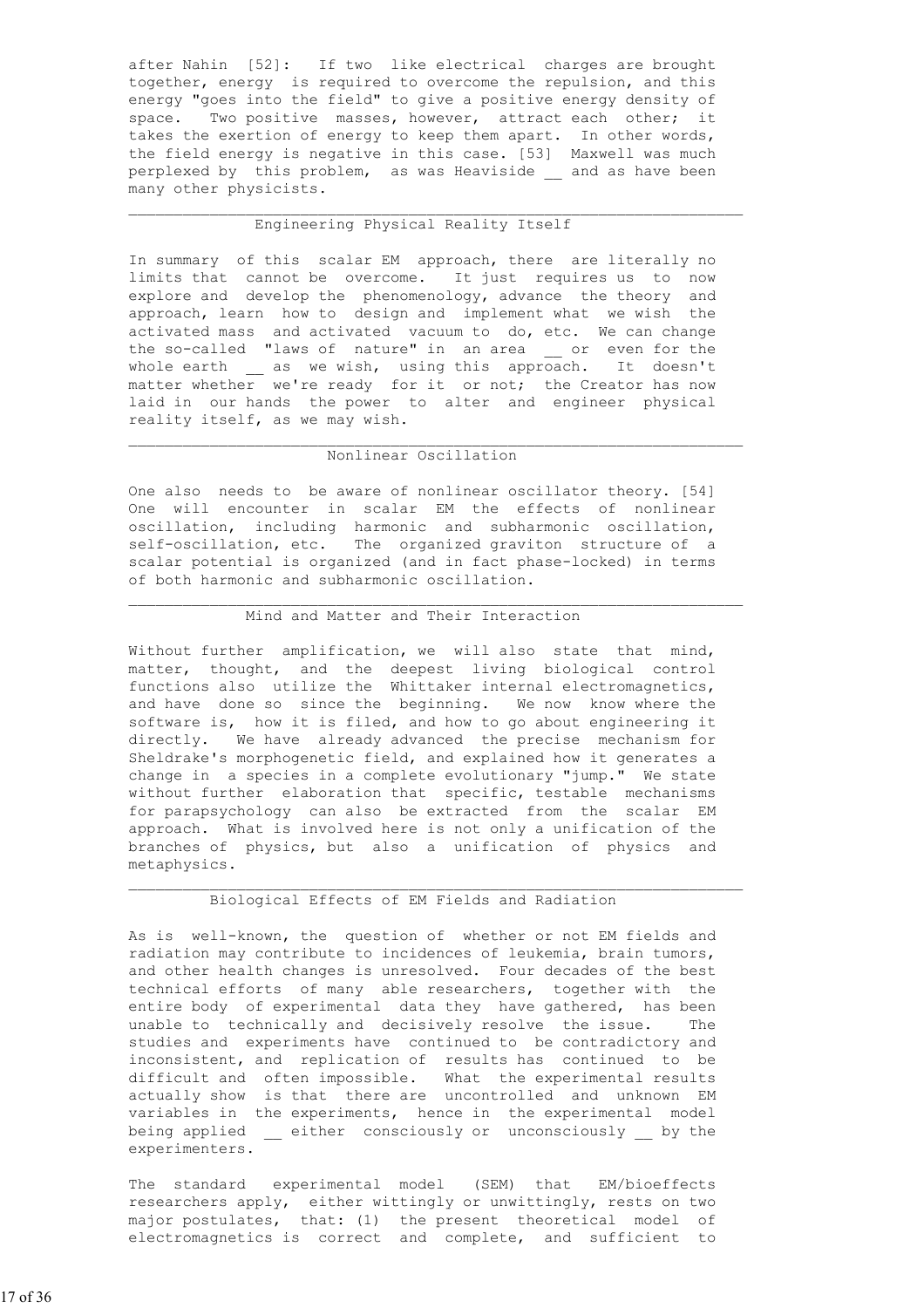characterize both the EM stimulus to the biological system and the causative mechanism for biological effects, and (2) the gross EM dosage/response model \_\_ energy deposition, or "heat" by another name \_\_ used in the measurement instrumentation adequately characterizes EM stimulus/bioresponse, for measuring and interpreting the factors and results of the experiments.

 Both fundamental postulates are seriously in error, and the standard experimental model is therefore seriously invalid. Using the SEM by rote for four and a half decades has resulted in the present state of confusion, inconclusiveness, conflict, and indeterminacy in the field. Mostly what the experimenters have really shown to date is that: (1) their own experimental model is hopelessly flawed, (2) their instruments and instrumental methods are inadequate, and (3) the classical EM theoretical model is inadequate for their experimental tasks.

 Living systems have long used the internal EM Whittaker channel for deep cellular control of the organism. By manipulating this channel, Kaznacheyev [55] showed EM induction of cellular death and disease into environmentally protected cell cultures. [56] Priore [57] demonstrated \_\_ under rigorous scientific controls [58] \_\_ absolute cures of terminal tumors and leukemias in laboratory animals. Popp [59] also discovered the master cellular control system, including its virtual photon storage characteristics, without knowing of the internal Whittaker storage channel and mechanism.

 Quantum mechanically it has been known since 1959 that the EM potentials are the primary causes of electromagnetic phenomena, .<br>[60] and the force fields are only secondary bhe exact opposite of what has been assumed in the classical EM theory utilized by present experimenters in the SEM. Whittaker's fundamental decomposition of the scalar EM potential into an internal harmonic set of paired bidirectional planar EM waves provides a rich set of experimentally and theoretically unaccounted and uncontrolled hidden EM variables involved in all EM bioeffects experiments to date. The scalar EM potential is an organized spacetime lattice of perfectly ordered EM energy, passing through it in a Whittaker wave structure. Living systems alter this internal EM Whittaker channel (this spacetime lattice structure) and communicate through it for mind, thought, personality, long-term memory, and deep control of cellular and body functions. All the deepest biological control systems are in the Whittaker channel. To understand environmental-EM bioeffects, you've got to understand how the local environmental EM (both internal and external) affects and alters the Whittaker channel, and hence the deep biocontrol systems utilizing it.

 These hidden Whittaker EM variables are real; that is testable and unassailable. The unknown Whittaker EM variables also account for most if not all the serious deficiencies and problems of the entire experimental field to date. Scalar interferometry of Whittaker potentials alone, e.g., can reproduce any kind of normal EM, [61] and the potentials can pass deep into the body before that interference occurs. So Whittaker potential interferometry can produce much deeper EM fields in the body than present field theory and dosimetry would indicate. Even worse, the Whittaker potentials interact in the nuclear mass potential of the body and that is where the signals and functions for deep cellular control, immune system control, etc. are located. Interfering EM signals (multiphoton effects) in the external environment create sporadic Whittaker potentials, with "noisy" and often abnormally strong EM hidden variable structures. Repetitious noise patterns in the Whittaker channel gradually "activate" or "charge up" the Whittaker channel of the organism. Thus a sort of long-term "electronic jamming" of the deep control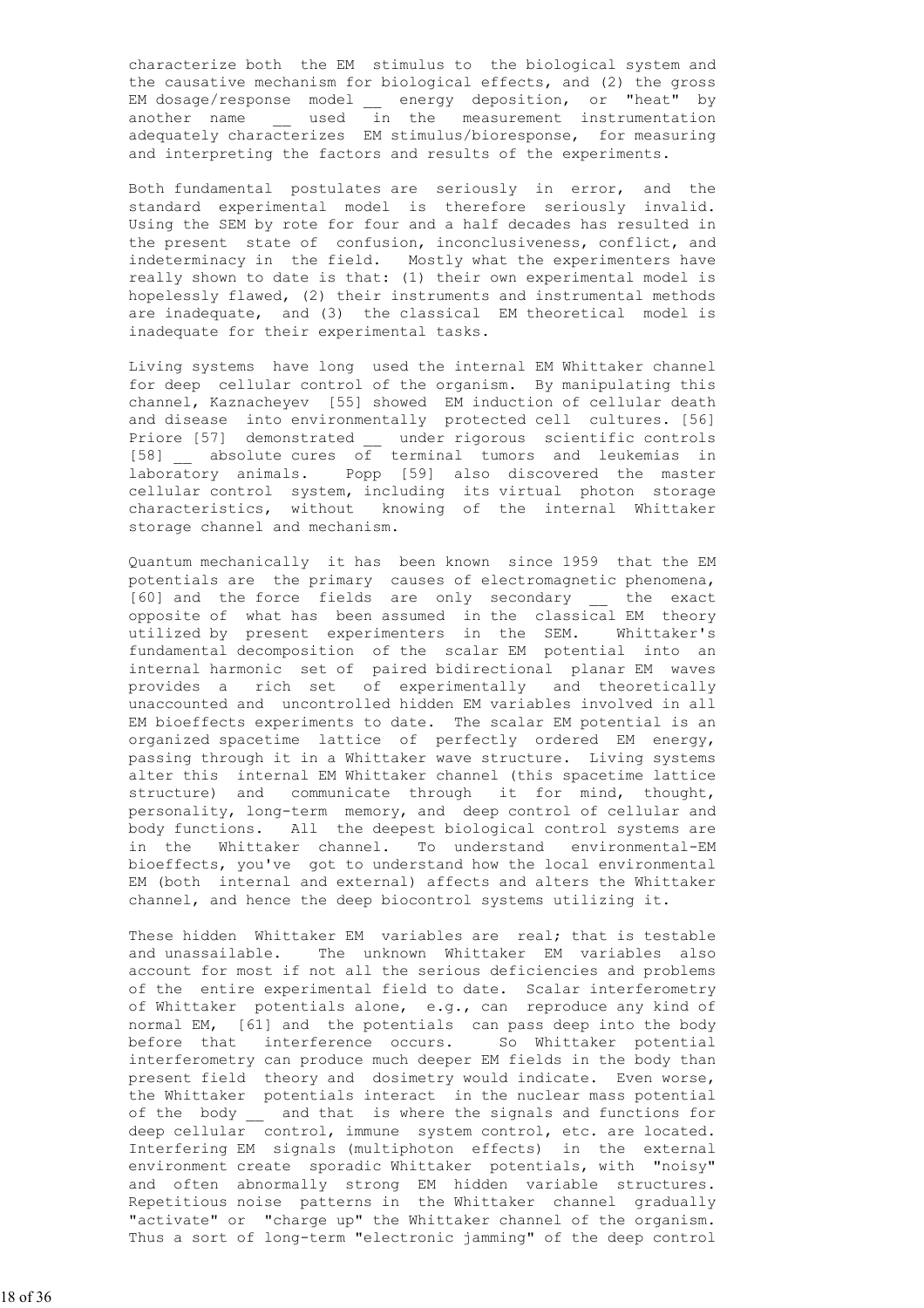systems of the body can result. Gradual degradation of the immune system and of the cellular control system can result. Thus there does exist a mechanism for long-term, cumulative damage to the biological system.. The basic probability of the multiphoton mechanism occurring for long-term effects cumulation and slow bio-degradation is primarily a function of the signal density in the specific environment, regardless of individual signal strength or frequency. This "electronic smog" effect is presently unknown in biophysics, and it has not been accounted for at all in the present experiments and studies in the EM bioeffects field. Long-term presence of specific multifrequency mixtures then can produce more specific short-term, medium-term, and long-term effects, in addition to the general degradation cumulating from sheer local environmental signal densities.

 Submitted for consideration to a major 1992 scientific symposium is a paper pointing out the fundamental difficulties with the standard experimental model, and the exact Whittaker nature of the uncontrolled hidden variables responsible for negating over four decades of painstaking scientific experiments. Also the paper points out the precise things that have to be done to correct the SEM, the instrumentation, and the EM theoretical model, so that future experiments will be decisive, consistent, and replicable.

 If the paper is accepted, then in August 1992 we will place into the scientific literature precisely what is wrong with the EM bioeffects field to date, and will attempt to correct the entire field by stimulating it to account for and measure the internal EM Whittaker variables that are presently hidden and uncontrolled. With such correction, hopefully we can avoid yet another four decades of indeterminate, inconclusive, inconsistent, and contradictory experimental effort, and also remove much of the present researcher frustration.

### Aristotelian Logic and Excessive Worship of Mathematics

 $\mathcal{L}_\text{max}$ 

 One will also desperately need to change one's mindset on Aristotelian logic \_\_ which nature often violates \_\_ and one must get rid of the false notion that "mathematics contains fundamental truth, a priori." Mathematics is just a game and a model \_\_ though a very, very useful one \_\_ based on assumptions (postulates) which we ourselves formulate and build-in to it. The only real "truth content" of the mathematics is judged by the validity of the postulates. Mathematics is no better or worse than the concepts assumed as its basis. If there's any truth in it, it's only what we ourselves have put into it. That's the reason for the experimental method in science; the only way a theory can be falsified or validated is by experimental examination and test.

 So get rid of the artificial mystique of "mathematics is truth, and the purest activity of the human mind." That's dogma and religion, not science. It is a must to read Morris Kline. [62] Also read about G. Spencer Brown's extension of logic to include complex numbers. [63] Then read my own fundamental correction to Aristotelian logic by addition of a fourth law and an applications rule. [64] With this background, one should be free from the "Aristotelian trap" and the unwarranted "worship of mathematics" trap. We need the mathematics as a useful tool; but we must not think that to be highly mathematical is to necessarily have an advanced grip on the truth. In physics today, too often one loses the real physics because of the over attachment to the beauty of the mathematics.

 The physics of a theory is embodied in the fundamental concepts associated with the mathematical symbols, not in the mathematical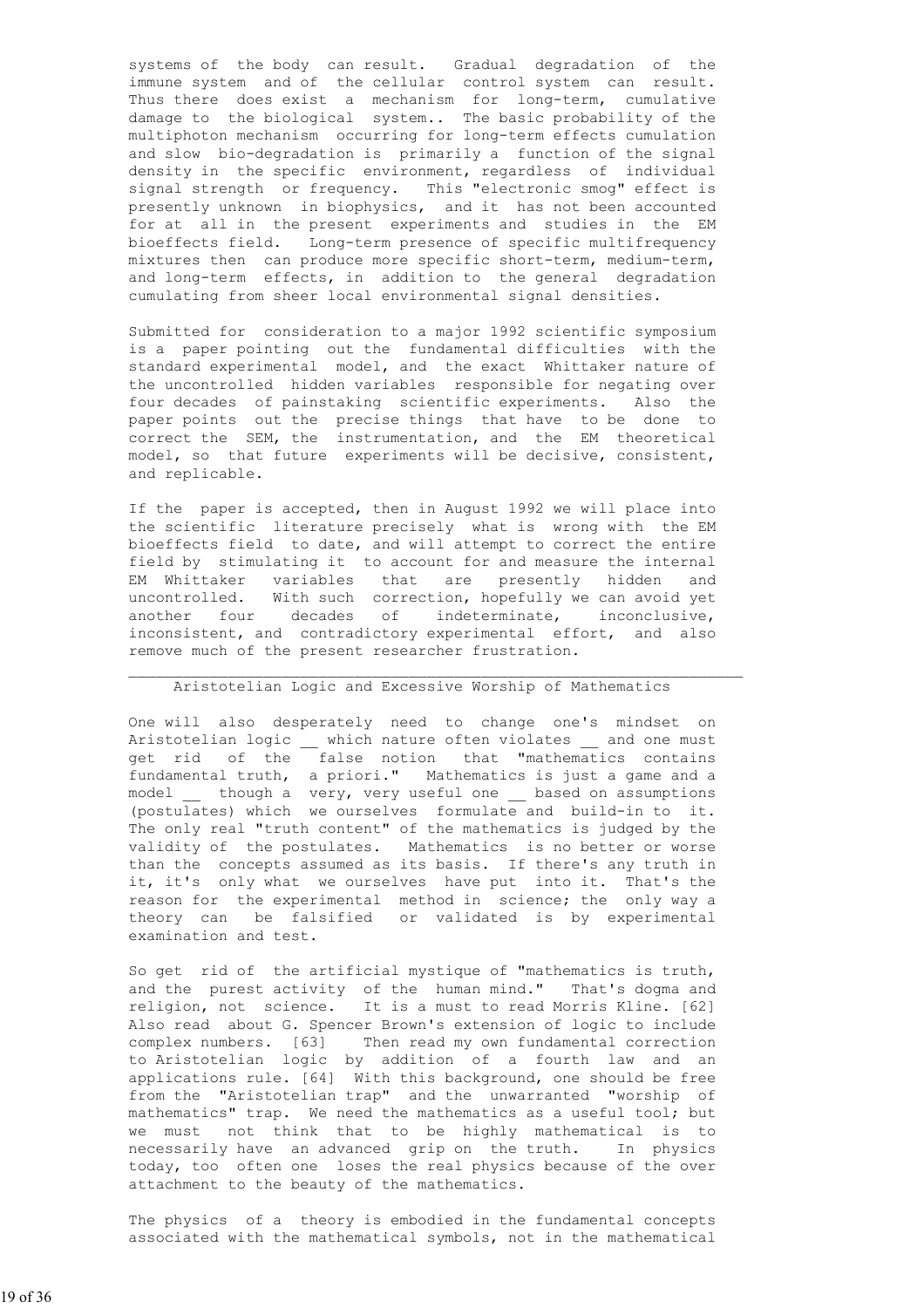manipulation of those symbols. The mathematics isn't the physics; the math is just the manipulation of the physics. Don't confuse the fundamental physics of a theory with the mathematics of the theory. The mathematics can be great, and the physics still quite wrong.

#### Background For a New Paradigm

 The above "blast" should give you a feel for my work, and the background for the area. In your normal studies, you will also get a course in special relativity, certainly by the time you get your master's degree. If you major in physics, you will also take one or more courses in general relativity in the curriculum for the doctorate. For either the master's or doctorate degrees, you will probably have at least one introductory course in quantum mechanics, or perhaps more. That's quite sufficient for understanding in this area and working in it. To assist a shift in mindset, however, one also needs to read \_\_ particularly at the beginning a lot of popularized Scientific American type articles on quantum mechanics, the vacuum, zero-point energy of vacuum, etc. Also read the popularized books by Heinz Pagels and Nick Herbert's Quantum Reality. Read them at least two or three times. Read Paul Davies' books; even though popularized, he is a master craftsman, and able to clearly state the gist of the broad array of present physics. In all of your reading, it's just as important to notice what is wrong, awkward, assumed, or imperfect as it is to notice what is known correctly. If you haven't read a good book on foundations of physics, at least read Lindsay and Margenau. [65]

### $\mathcal{L}_\text{max}$  , and the contribution of the contribution of the contribution of the contribution of the contribution of the contribution of the contribution of the contribution of the contribution of the contribution of t Personals

 As far as your career plans, it would be best to either seek your Doctorate in EE as you plan to, with a minor in physics, or else major in physics with a minor in something else such as EE. Just keep your mind open and not brainwashed, in either case. If you stay open-minded, most of your learning is going to occur after your doctorate anyway.

Thanks for your interest, and the best of luck to you. And yes, more and more youngsters, grad students, post-docs, and even a few senior professors are turning to this scalar potential EM, and I'm absolutely delighted. As they digest the Whittaker papers and the other papers, gradually they'll start to work and change physics. That's the only way we're going to get a new science. As Max Planck pointed out, essentially the only way you get a new physics is when the old physicists who so adamantly oppose and block it die off. The future will be determined by the young.

#### NOTES AND REFERENCES

 $\mathcal{L}_\text{max}$  , and the contribution of the contribution of the contribution of the contribution of the contribution of the contribution of the contribution of the contribution of the contribution of the contribution of t

- 1. E.g., T. E. Bearden and Walter Rosenthal, "On a testable unification of electromagnetics, general relativity, and quantum mechanics, Proceedings of the 26th Intersociety Energy Conversion Engineering Conference (IECEC '91), Aug. 4-9, 1991, Boston, Massachusetts, p. 487-492.
- 2. E.g., Floyd Sweet and T. E. Bearden, "Utilizing scalar electromagnetics to tap vacuum energy," Proceedings of the 26th Intersociety Energy Conversion Engineering Conference (IECEC '91), Aug. 4-9, 1991, Boston, Massachusetts, p. 370- 375.
- 3. E. T. Whittaker, "On the partial differential equations of mathematical physics," Mathematische Annalen, Vol. 57, 1903, p. 333-355. In this paper Whittaker proved that all scalar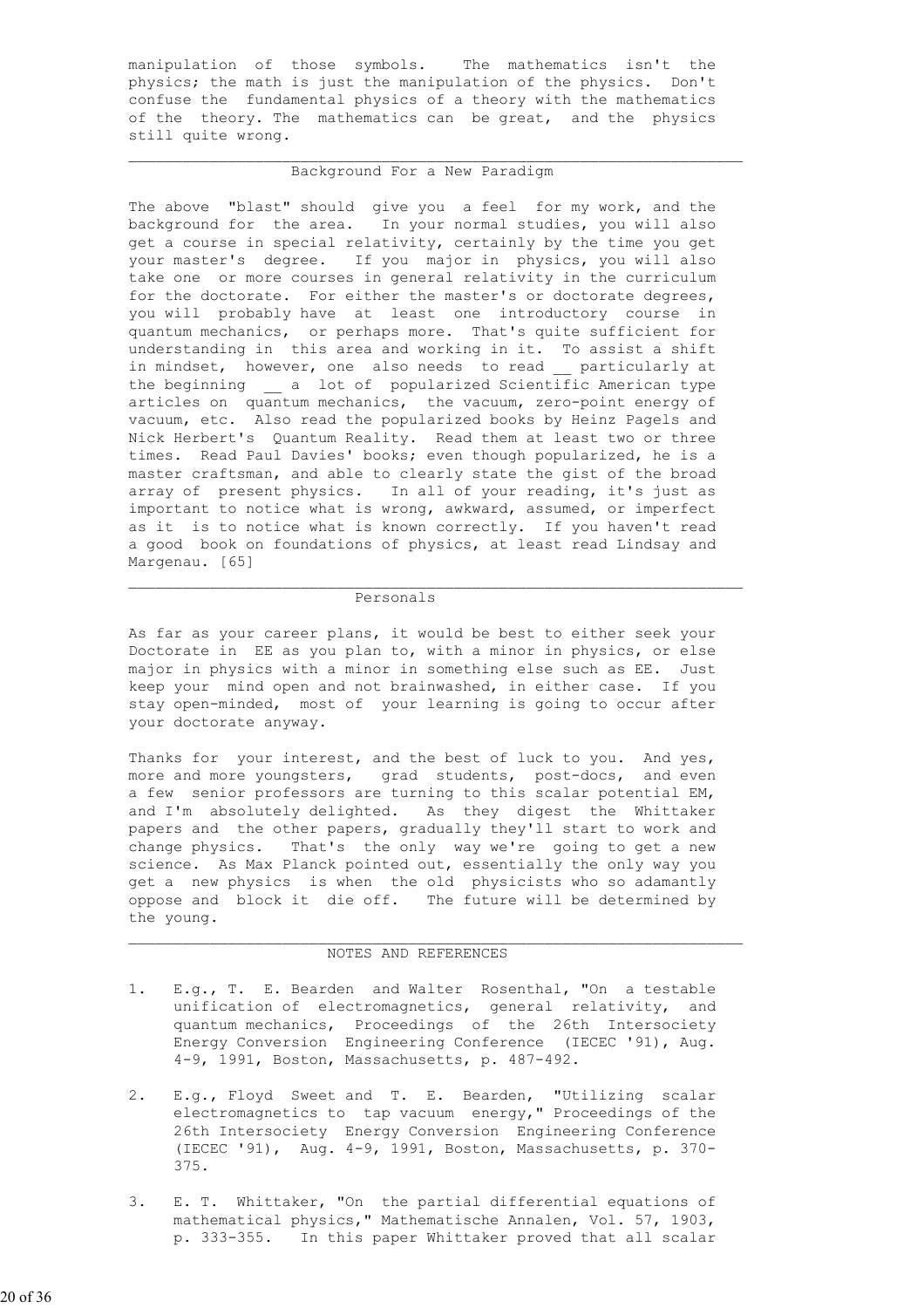EM potentials have an internal, organized, bidirectional EM plane-wave structure. Thus there exists an electromagnetics that is totally internal to the scalar EM potential. Since vacuum/spacetime is scalar potential, then this internal EM is in fact "internal" to the local potentialized vacuum/spacetime. For discovery of the Whittaker-type structure in sonic potentials, see Richard W. Ziolkowski, "Localized transmission of wave energy," Proc. SPIE Vol. 1061, Microwave and Particle Beam Sources and Directed Energy Concepts, Jan. 1989, p. 396-397. For a mention of this same type of bidirectional EM wave Whittaker structure in the potential connected with the Schroedinger equation, see V.K. Ignatovich, "The remarkable capabilities of recursive relations," American Journal of Physics, 57(10), Oct. 1989, p. 873-878. So far, American physicists have shown by their nonreaction to Ignatovich's paper that they have not yet realized that this is a methodology for directly engineering quantum change, and hence physical reality itself.

- 4. E. T. Whittaker, "On an expression of the electromagnetic field due to electrons by means of two scalar potential functions," Proceedings of the London Mathematical Society, Series 2, Vol. 1, 1904, p. 367-372. In this paper Whittaker showed that all the classical electromagnetics can be replaced by scalar potential interferometry. This ignored paper anticipated the Aharonov-Bohm (AB) effect by 55 years, and drastically extended it as well. Indeed, it prescribes a macroscopic AB effect that is distance-independent, providing a direct and engineerable mechanism for action-at a-distance. It also provides a testable hidden-variable theory that predicts drastically new and novel effects.
- 5. See Carl Barus, "A curious inversion in the wave mechanism of the electromagnetic theory of light," American Journal of Science, Vol. 5, Fourth Series, May 1898, p. 343-348. Even though Barus actually discovered the "backward-traveling" Maxwellian EM wave in 1898, modern Western scientists essentially ignored his work, and did not rediscover the time-reversed EM wave until it appeared in the open Soviet literature. See also Robert A. Fisher, Ed., Optical Phase Conjugation, Academic Press, New York, 1983, p. xv. In 1972 two Soviet scientists, from the P.N. Lebedev Physical Institute in Moscow, visited Lawrence Livermore National Laboratory and mentioned to U.S. scientists Dr. B. Ya. Zel'dovich's observation of an extremely curious "distortion undoing" property of the stimulated Brillouin backscattering process in a CS2-filled waveguide. This of course was nonlinear optical phase conjugation and its production of a time-reversed EM wave, the strange new EM wave that "reversed disorder and restored order." Thereafter, U.S. scientists gradually began working in optical phase conjugation. Most of them, however, still have difficulty with the fact that the phase conjugate wave is a true time reversed wave. Many do not understand the difference between true time reversal (true phase conjugation) and pseudo-phase-conjugation.
	- 6. Amnon Yariv, Optical Electronics, 3rd edn., Holt, Rinehart and Winston, New York, 1985. See particularly Chapter 16: "Phase Conjugate Optics \_\_ Theory and Applications."
	- 7. David M. Pepper, "Nonlinear optical phase conjugation," Optical Engineering, 21(2), March/April 1982, p. 156-183. On p. 156, Pepper specifically notes that "...these processing techniques can, in principle, be extended to other portions of the EM spectrum (e.g., rt, radio,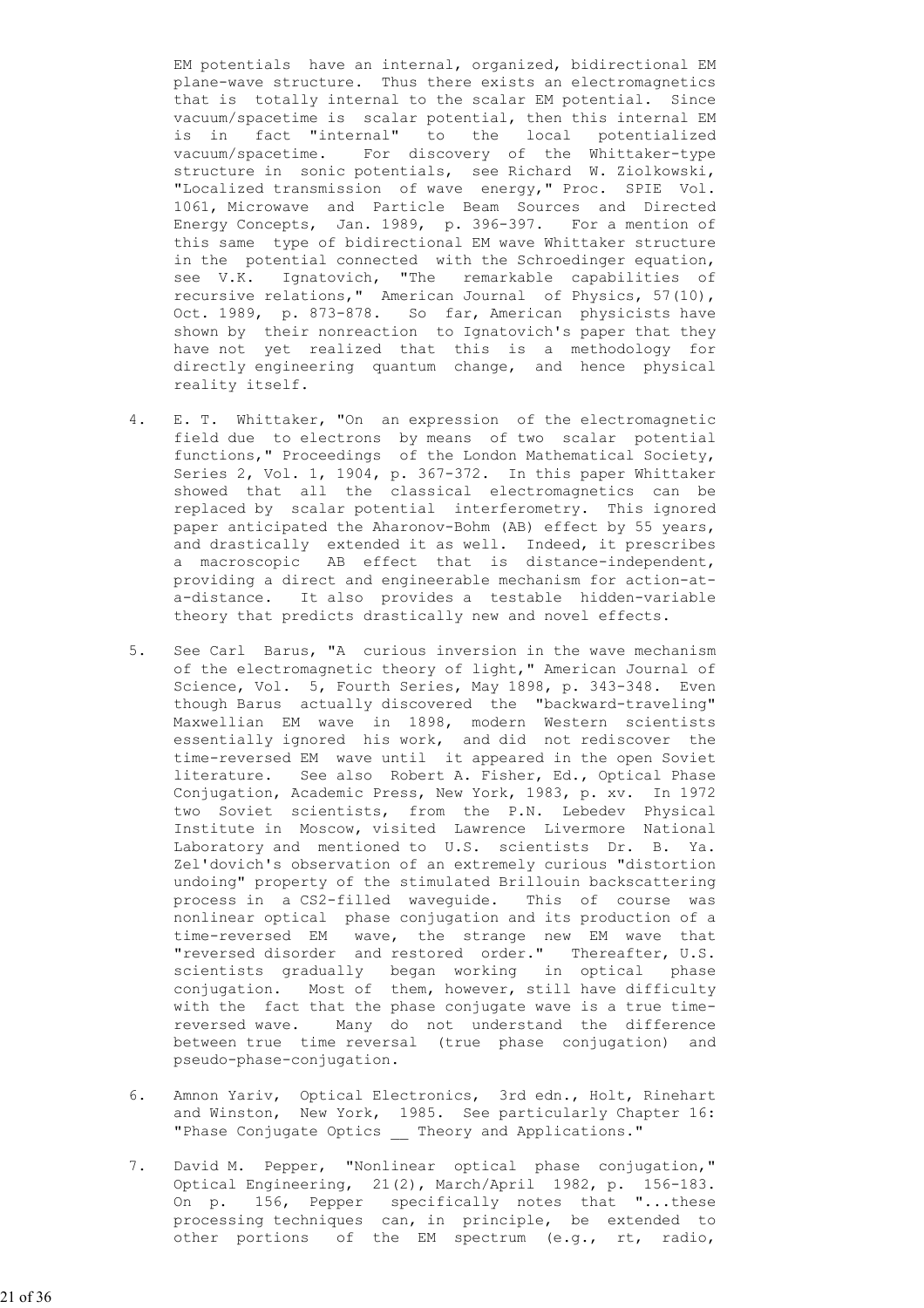microwave, radars, UV, etc.); and can also involve other fields (e.g., acoustic waves), given the proper nonlinear medium." In other words, phase conjugation is a universal nonlinear phenomenon, unknown until recently. Pepper's paper is presently the best all-around introduction to nonlinear optical phase conjugation in the English language.

- 8. See also David M. Pepper, "Applications of optical phase conjugation," Scientific American, 254(1), Jan. 1986, p. 74- 83. See particularly the striking photographic demonstration of time reversal of disorder on p. 75.
- 9. Robert G. Sachs, The Physics of Time Reversal, University of Chicago Press, Chicago, Illinois, 1987.
- 10. For the theoretical proof, see E.V. Smetanin, "Electromagnetic field in a space with curvature \_\_ new solutions," Soviet Physics Journal, 25(2), Feb. 1982, p. 107-111. A classical particle can have both a magnetic moment and a nonzero magnetic charge density in a curved spacetime.
- 11. There is a good reason for using two frequencies. To first (rough) order, the earth may be approximated as an isotropic nonlinear material. In that case, a sine-wave transmitted into the earth will simply break up, due to the nonlinearities. However, if two sine waves separated somewhat in frequency are input into the earth, but one pretends that one transmitted the difference frequency between them, the difference frequency will act as if it were a sign wave transmitted through a linear, nondistorting medium even though the individual two waves suffer all sorts of distortion, breakdown, etc. This is a way of "linearizing" a nonlinear situation if it isn't too nonlinear.
- 12. Yariv, ibid., p. 500-501. Go back also and take a relook at the photo on p. 75 of Pepper, Scientific American, 254(1), Jan. 1986. Do you see that, if a heat source scatters EM energy into a surrounding phase conjugate mirror, you will get some of the scattered energy re-ordered and returned to the source?
	- 13. An amusing lay description of Tesla's experiment with the accidental build-up of "earthquake-like" resonance in the buildings and area surrounding his New York laboratory, from induction by a tiny electromechanical oscillator, is contained in Margaret Cheney, Tesla: Man Out of Time, Prentice-Hall, Inc., Englewood Cliffs, New Jersey, 1981, p. 115-116. Slightly more light is shed on the incident by John J. O'Neill, Prodigal Genius: The Life of Nikola Tesla, Angriff Press, Hollywood, California, 1981, New Printing, p. 155-165.
	- 14. See John J. O'Neill, Prodigal Genius, p. 164-165. Tesla stated that his telegeodynamic oscillator, so small it could be slipped into a pocket, could be attached to any part of the Empire State Building and in 12 to 13 minutes would bring the building to full resonance, and destroy it. O'Neill could not make out the decimal point in his notes, so could not be sure Tesla stated it would require 0.25 HP or 2.5 HP. We point out that it must have been 0.25 if it was to be slipped into a rather large pocket. A 2.5 HP electric motor of the time would rather definitely not fit in one's pocket! See also Cheney, Tesla: Man Out of Time, p. 116-117, 275.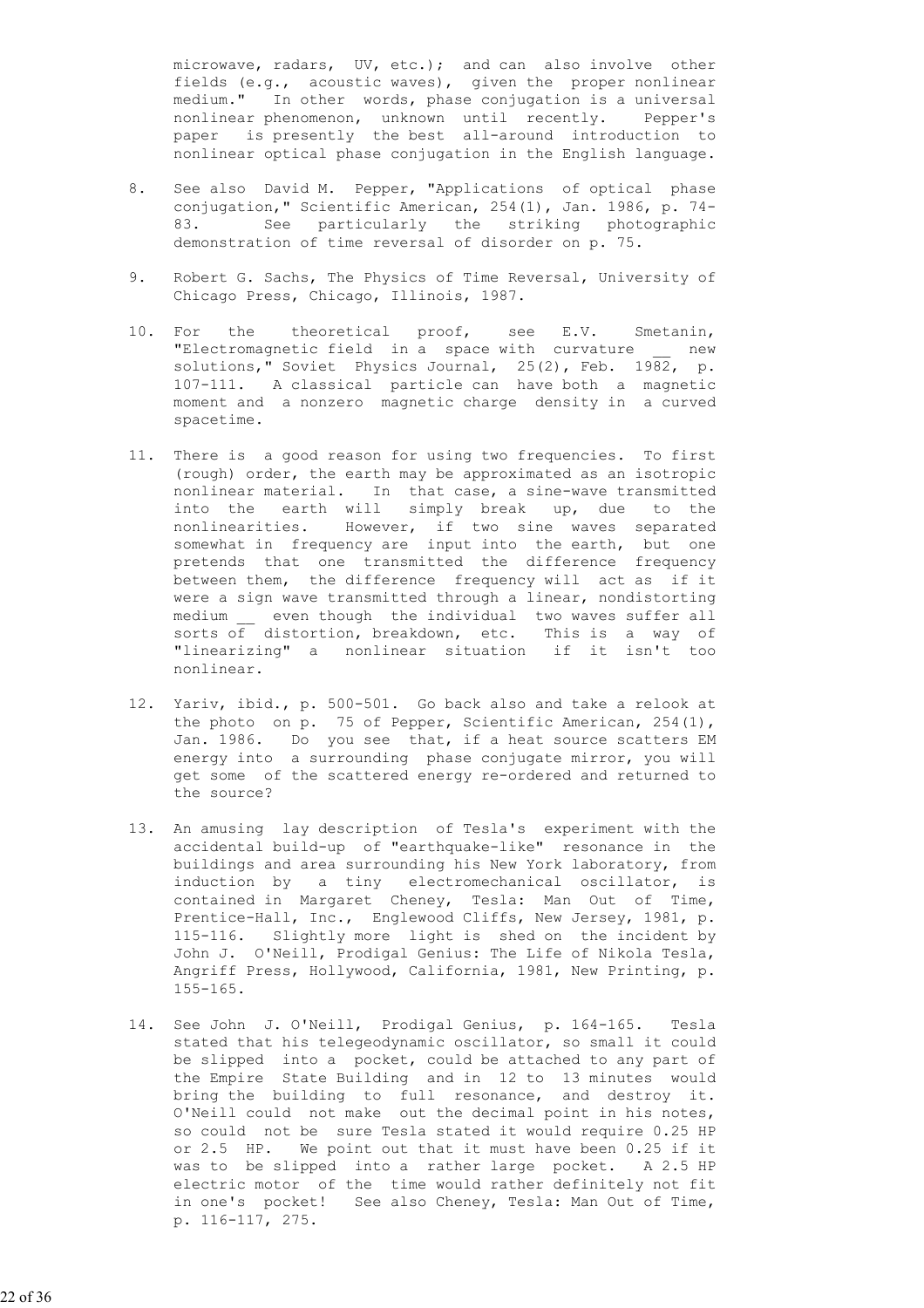Tesla indicated that his telegeodynamics could project enormous energy through the earth, essentially without loss. In other references he indicated that the energy would travel in beams to distant points on the earth, producing desired effects there. He also indicated that he was utilizing a unique form of resonance not presently understood by science. Suppose we assume that Tesla had discovered the mechanical analogue of the nonlinear optical pumped phase conjugate mirror. Then his "oscillator" actually involved mechanically pumping (by opposing mechanical waves or blows) a suitable nonlinear mechanical phase conjugation mirror material. If timed at a mechanical resonance frequency of the material, and attached to a building, an interesting phenomenon would occur. The scalar EM potential base waves for rhythmic scalar mechanical stress waves have an affinity for traveling through the atomic nucleus and its immediately adjacent vacuum. Recall that, in QM, all mechanical forces are generated by exchange of virtual photons, so opposing forces in a mechanical stress are caused by bidirectional virtual photon exchanges. It is "scalar electromagnetic" at base. As the scalar EM stress potential wave travels through its vacuum/nuclei medium, the normal electron orbital vibrations (including those caused from covalent bond vibrations, lattice vibrations, and temperature vibrations) constitute "signal wave inputs," causing the gating and emission of phase conjugate replica waves from the pumped nuclei out into the material lattices. If the stress pumping is at a resonance frequency of the material/nuclei, or a harmonic or subharmonic of it, then nonlinear oscillation theory together with E.T. Whittaker's bidirectional EM wave composition of the scalar stress potential will result in a phase-locked buildup or accumulation of the gated PCR energy from the activated vacuum/nuclei internal medium by constructive interference of the continually-gated PCR EM energy into the material lattice at its resonant frequency. In that case a "forced resonance" condition occurs in the building, surrounding earth, etc., and this scalar mechanical stress resonance spreads and builds, to enormous power <u>even</u> to the destruction of the building or to an earthquake.

> But since the oscillator itself has certainly not input such a large amount of energy, from whence does all the extra energy come? The answer is contained in Sweet and Bearden, "Utilizing scalar electromagnetics to tap vacuum energy," IECEC '91, ibid. The activated nuclei, in this mechanical scalar oscillator case, actually involve an oscillation modulated upon the virtual photon flux exchange between the activated local vacuum and each activated nucleus, similar to the type of oscillation that Sweet traps in the barium nuclei of his vacuum triode. This scalar oscillation onto the activated nucleus converts that nucleus to a pumped phase conjugate mirror (PPCM). Covalent bond oscillations and material lattice vibrations introduce "signal wave" inputs into the pumped nucleus through the EM coupling with its electron shells. Amplified phase conjugate replica (PCR) waves are thus emitted by these PPCM nuclei, in response to the signal wave inputs. According to standard PPCM theory, these amplified PCR waves will thus leave the nucleus and travel out through the electron shells into the material lattice, being scattered there. This process effectively gates energy from the vacuum/nucleus VPF exchange into the PCR waves, which "backtrack" the signal wave input path, back out into the material lattices, etc. If the pumping is at the fundamental, a harmonic, or a subharmonic of the resonance frequency of the materials,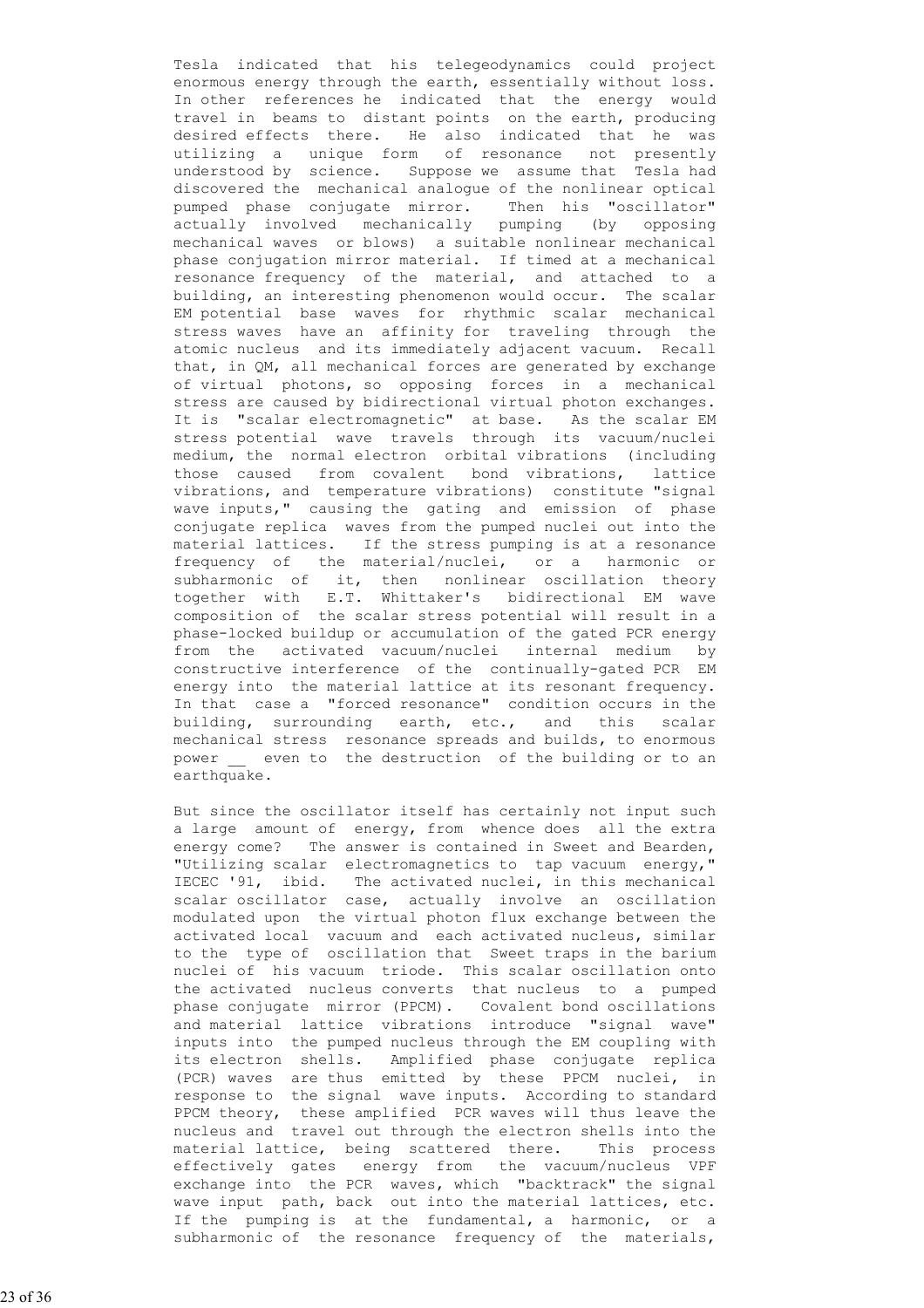then the scattered energy will accumulate "in phase" and the materials and building will be in increasing resonance. Thus the building and the local earth will begin to build up increasing, rumbling oscillations, as the increasing PCR waves from the PPCM nuclei scatter increasing energy into their constituent materials. The enormous energy involved is actually organized and gated from the excited local vacuum itself.

 As to Tesla's telegeodynamics and making mechanical waves that are laser-like and travel through the earth, one need only apply the known principle of the forward-going PCR wave. In other words, one deliberately inputs, say, two small signal waves. The PPCM material acts as if a single signal wave had been input, as a vector resultant wave. The resulting amplified PCR wave thus "backtracks" the resultant. If the resultant signal wave input is a sharp laser-like incoming beam, then the responding amplified PCR wave will be a sharp laser-like beam in the reverse direction. In such manner, a laser-like mechanical oscillation beam can be launched through the earth. The laser-like portion is based on a laser-like scalar potential beam that travels through the vacuum and atomic nuclei as its natural medium. Such a beam should travel through the earth or through the ocean with ease, since the scalar wave is gravitational, and not affected by the ionized electron shells of seawater, e.g. Note that, by slightly varying the signal wave input resultant, one can "steer" the PCR wave through its medium (the vacuum/atomic nuclei), much as a phased array radar steers its beam through space. It strongly suggests that one can make an underwater scalar radar or a "through the intervening earth" scalar radar, as well.

- 15. Y. Aharonov and D. Bohm, "Significance of Electromagnetic Potentials in the Quantum Theory," Physical Review, Second Series, 115(3), Aug. 1, 1959, p. 458-491. For an extensive discussion of the Aharonov-Bohm effect and an extensive list of references, see S. Olariu and I. Iovitzu Popescu, "The quantum effects of electromagnetic fluxes," Reviews of Modern Physics, 57(2), Apr. 1985. For confirmation that the AB effect has been proven to all but the most diehard of skeptics, see Bertram Schwarzschild, "Currents in normal metal rings exhibit Aharonov-Bohm effect," Physics Today, 39(1), Jan. 1986, p. 17-20.
- 16. See Timothy Boyer, "The classical vacuum," Scientific American, Aug. 1985, p. 70; Walter Greiner and Joseph Hamilton, "Is the Vacuum Really Empty?", American Scientist, Mar.-Apr. 1980, p. 154; I.J.R. Aitchison, "Nothing's plenty: The vacuum in modern quantum field theory," Contemporary Physics, 26(4), 1985, p. 333-391; Jack S. Greenberg and Walter Greiner, "Search for the sparking of the vacuum," Physics Today, Aug. 1982, p. 24-32; Richard E. Prange and Peter Strance, "The semiconducting vacuum," American Journal of Physics, 52(1), Jan. 1984, p. 19-21. See also R. Jackiw and J.R. Schrieffer, "The decay of the vacuum," Nuclear Physics B 190, 1981, p. 944.
- 17. Nick Herbert, Quantum Reality: Beyond the New Physics, anchor Books, Doubleday, Garden City, New York, 1987 is particularly recommended.
- 18. An excellent and thorough reference is Romon Podolny, Something Called Nothing \_\_ Physical Vacuum, What is It?", Mir, 1986.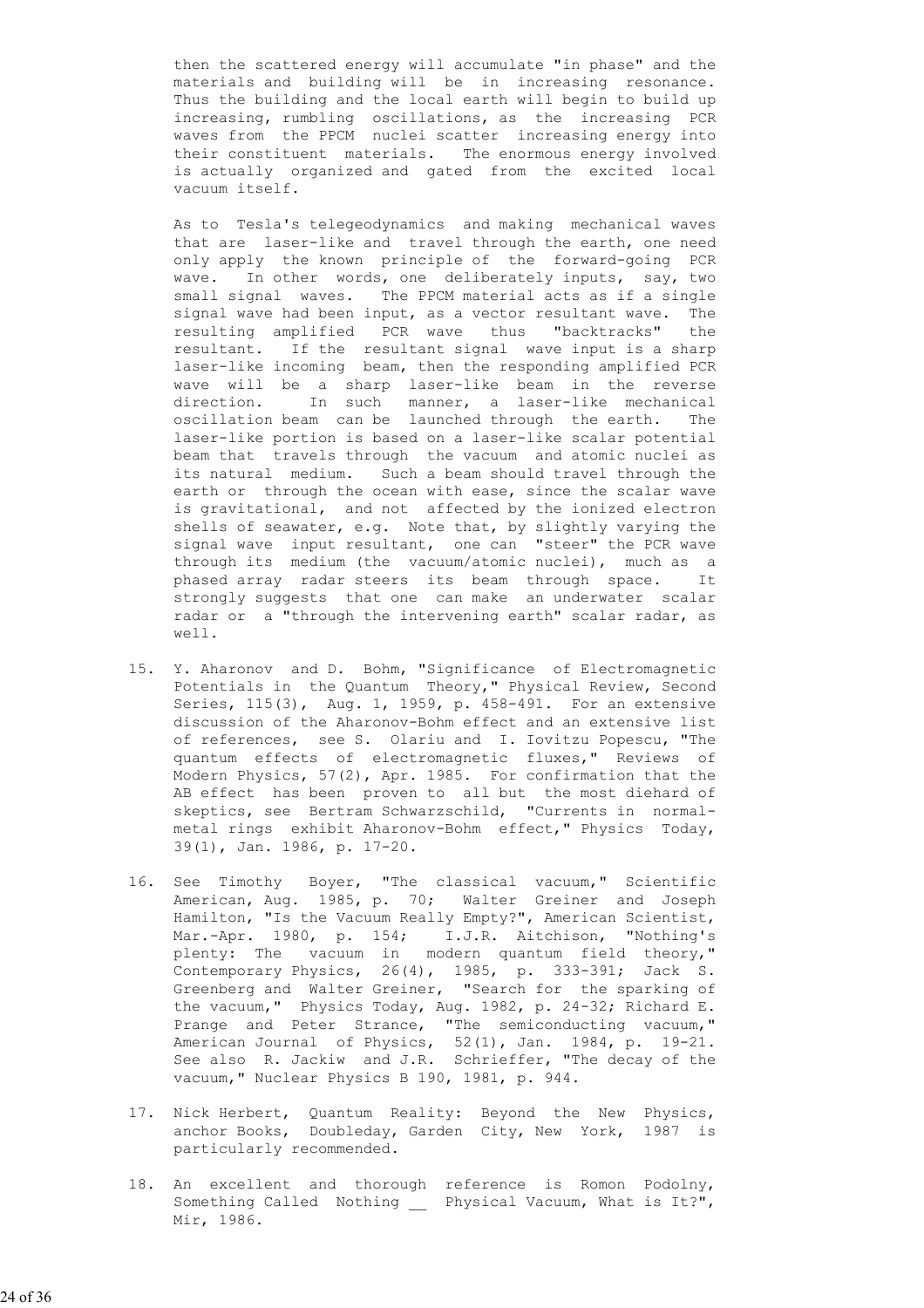- 19. See particularly H.E. Puthoff, "Source of vacuum electromagnetic zero-point energy, Physical Review A, 40(9), Nov. 1, 1989, p. 4857-4862; "The energetic vacuum: Implications for energy research," Speculations in Science and Technology, 13(4), 1990, p. 247-257; "Gravity as a Zero- Point Fluctuation Force," Physical Review A, Vol. 39, 1989, p. 2333; "Ground State of Hydrogen as a Zero-Point- Fluctuation-Determined State," Physical Review D, Vol. 35, 1987, p. 3266.
- 20. T.D. Lee, Chapter 25: Outlook, "Possibility of vacuum engineering," Particle Physics and Introduction to Field Theory, Harwood Academic Publishers, New York, 1981, p. 826. The application of the extended Whittaker scalar EM is in fact the method of accomplishing the very vacuum engineering speculated upon by Nobel Laureate Lee.
- 21. Here I particularly recommend B.J. Hiley and F. David Peat, Eds., Quantum Implications: Essays in Honour of David Bohm, Routledge & Kegan Paul, London and New York, 1987. You should of course also be aware of what Bohm's hidden variable theory is all about, and its connection with consciousness. See D. Bohm, Phys. Rev. 85, 1952, p. 166, 180; Causality and Chance in Modern Physics, Routledge & Kegan Paul, London, 1957; "Hidden variables and the implicate order," in Quantum Implications: Essays in Honour of David Bohm, Eds. B.J. Hiley and F. David Peat, Routledge & Kegan Paul, London & New York, 1987, p. 33. See also D. Bohm and B.J. Hiley, Found. Phys. 5, 1975, p. 93; Found. Phys. 12, 1982, p. 1001; Found. Phys. 14, 1984, p. 255. See also Y. Aharonov and D. Albert, "The issue of retrodiction in Bohm's theory," in Quantum Implications: Essays in Honour of David Bohm, ibid., p. 223. For a discussion of what nonlocal theory may really entail in terms of modular variables, see Yakir Aharonov, "Non-local phenomena and the Aharonov-Bohm effect," Quantum Concepts in Space and Time, Eds. R. Penrose and C.J. Isham, Clarendon Press, Oxford, 1986, p. 41-64. For other important discussions see Lee Smolin, "Stochastic mechanics, hidden variables, and gravity," ibid., p. 147-173; and Abner Shimony, "Events and processes in the quantum world," ibid., p. 182-203. For a new viewpoint on emission processes, see Robert M. Wald, "Correlations and causality in quantum field theory," ibid., p. 293-301; and Serge Haroche and Daniel Kleppner, "Cavity quantum electrodynamics," Physics Today, Jan. 1989, p. 24- 30. See David Bohm, Wholeness and the Implicate Order, Routledge and Kegan Paul; London, Boston, and Henley; 1980.
	- 22. Even Einstein who was awarded the Nobel Prize in part for explaining the photoelectric effect \_\_ never understood what a photon was. In his later years Einstein wrote: "All these 50 years of pondering have not brought me closer to answering the question: what are light-quanta?". The quotation is contained in P. Speziali, Ed., Albert Einstein- Michele Besso Correspondence 1903-1955, Hermann, Paris, 1972. There are formidable problems with the photon concept. E.g., the "energy" of a photon is not localized, but is distributed over the entire volume of the field and there is, in general, no use in attaching a coordinate to the photon. A photon in general cannot be described by a wavefunction, but only for special cases. In geometrical optics as well as Maxwell's electrodynamics, there is no room for photons. The complex one-photon wavefunction should not be identified with the electromagnetic field. For a given photon number, the electric or magnetic fields at a point cannot be measured as a function of time. For states with a fixed photon number, the expectation value of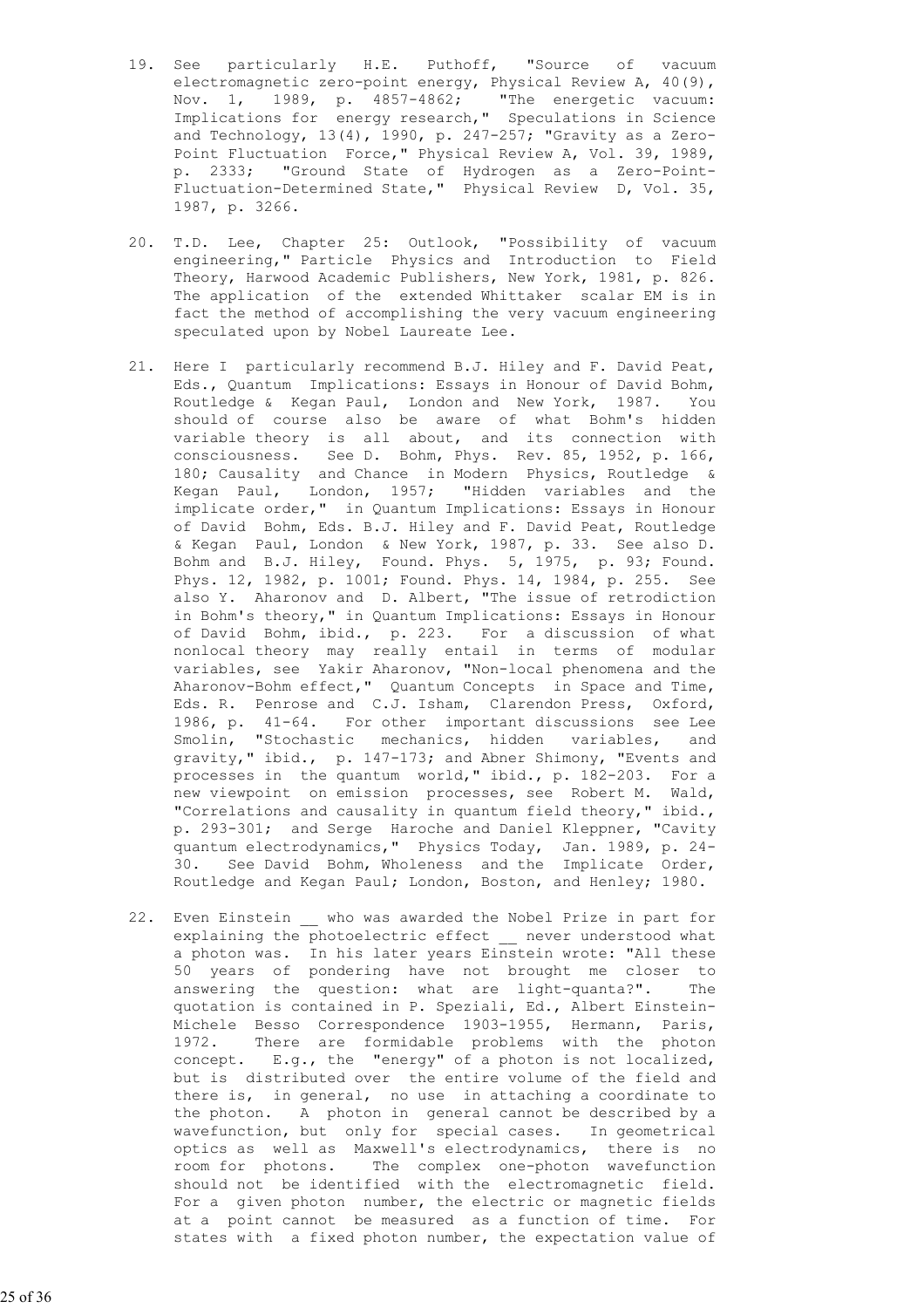the electric field is zero even for a very large photon number, so that in this case the correspondence principle cannot be used. For additional strong anomalies in the concept of a photon, see J. Strand, "Photons in introductory quantum physics," American Journal of Physics, 54(7), July 1986, p. 650-652.

 23. Richard Kidd et Al, "Evolution of the Modern Photon," American Journal of Physics, 57(1), Jan. 1989, p. 27-35. Note particularly that detection is actually binary, but one-half of each detection/measurement is normally discarded [actually, it is just hidden and listed as simply "Newton's third law reaction force."]. See also R. Chen, "Cancellation of Internal Forces," American Journal of Physics, 49(4), Apr. 1981, p. 372 for the fact that the internal EM energy is always involved in interactions, but usually never taken into account.

> Indeed, the so-called "photon interaction" is usually a spin-2 graviton breakup interaction. The graviton fissions (the photon and antiphoton decouple). The photon half normally interacts with the electron shells. The antiphoton half "burrows back into" the nucleus and interacts with it, providing the Newtonian third law recoil and the conservation of angular momentum, energy, etc. The ubiquitous presence of the Newtonian third law reaction force is direct and positive evidence for the fact that not only a photon interacts, but an antiphoton interacts also.

 Consider. Quantum field theory requires that every mechanical force be generated by virtual photon interactions. Therefore, to be consistent, Newton's third law reaction force must be generated by photon interaction. Since the 3rd law force is considered to be universal, it means that the "photon interaction that is a reverse of the normal photon interaction" is universal, and this "reversed photon" interaction must normally accompany each normal photon interaction. We point out that the only type of photon that would consistently produce the exact opposite force from the photon interaction would be a phase conjugate or time-reversal of that photon. I.e., there must have been two photons present in the interaction: the normal or time forward photon, and the time-reversed or antiphoton. This is actually implied by a quantum field theory statement of Newton's third law.

> However, the point can be even more rigorously proven. In a phase conjugate material, one can trick the antiphoton into exiting out of the atom, instead of interacting in the nucleus. In that case, according to the "photon interaction is normally graviton interaction" principle, the agent that normally generates Newton's third law recoil did not reach the nucleus, and so the recoil should be absent. And it is absent, in actual experiments. Such a phase conjugate mirror does not recoil if it emits a phase conjugate replica wave (phase conjugate photons, or antiphotons). And it doesn't recoil no matter how powerful that antiphoton emission is \_\_ no matter how many antiphotons it emits. On the other hand, if the same material emits an ordinary photon, it does recoil, and Newton's third law is present. This experiment directly establishes that most photon interactions actually are graviton interactions \_\_ paired photon/antiphoton interactions.

 24. To see just how arbitrary and postulational are present "definitions" of mass and force, see Robert Bruce Lindsay and Henry Margenau, Foundations of Physics, Dover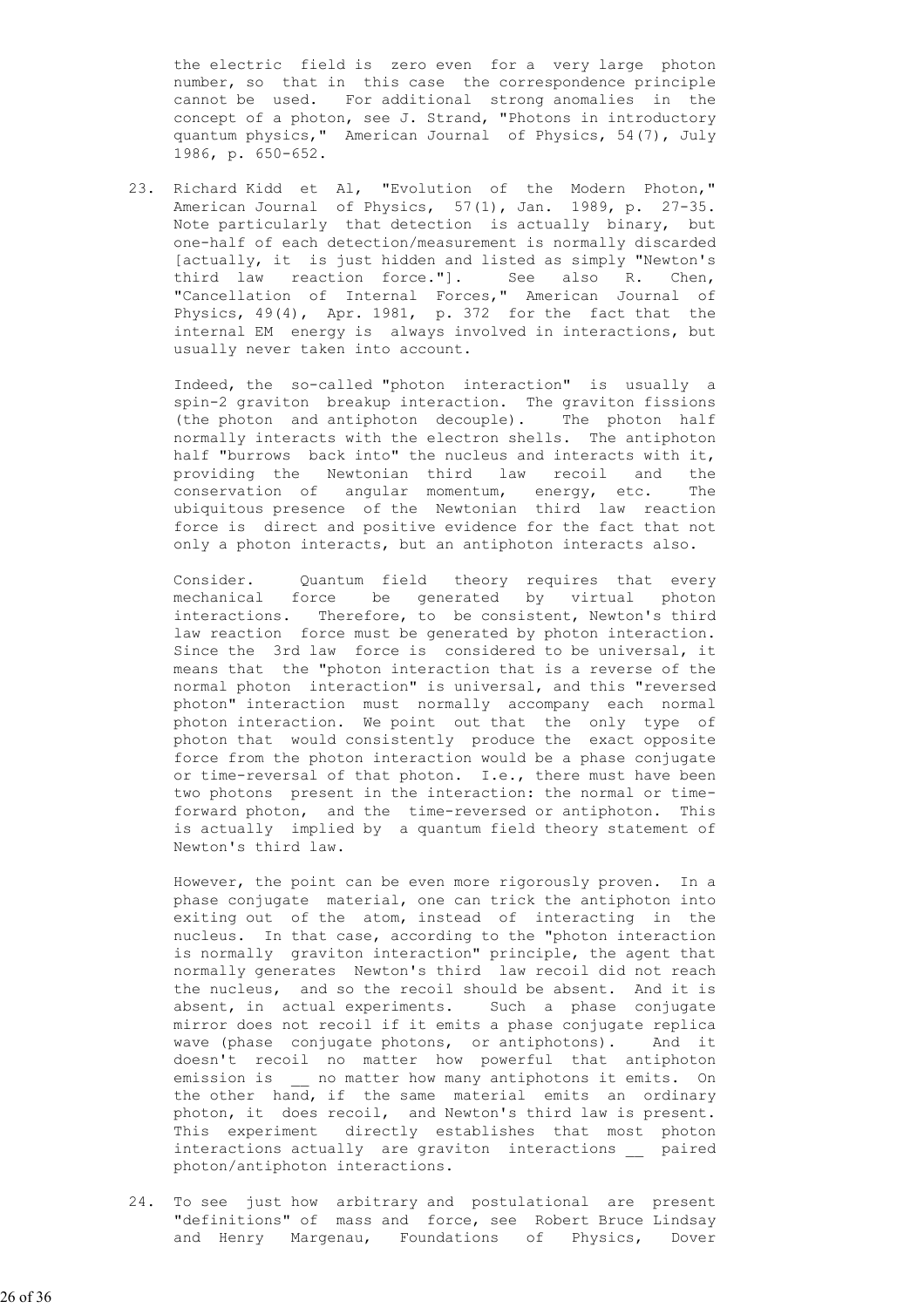Publications, New York, 1963, p. 283-287. Note on page 283 that a "field of force" at any point is actually defined only for the case when a unit mass is present at that point. See also Richard P. Feynman, Robert B. Leighton, and Matthew Sands, The Feynman Lectures on Physics, Addison-Wesley, New York, Vol 1, p. 2-4, for a definition of the electric field in context of its potentiality for producing a force. The modern view of the field is that, because of vacuum fluctuations, rigorously one no longer speaks of "the" field, but of the probability of a particular field configuration. See Charles W. Misner, Kip S. Thorne, and John Archibald Wheeler, Gravitation, W.H. Freeman and Co., San Francisco, 1973, p. 1191. Note that this view is still in error when one considers electron precession in the interaction of vacuum "fields" and the electron gas inside a detecting probe wire.

- 25. Aharonov and Bohm, Physical Review, 1959, ibid.
- 26. Energy should not be defined as the capacity to do work; that is wrong. Accomplishing translational work is something that can be done by dispersing energy (order), but that is not its definition.

 Energy is any ordering, either static or dynamic, in the virtual particle flux (VPF) of vacuum.

Work is just the scattering of energy the disordering of this VPF order. Note that the present definition of energy used in physics thus is a statement that "order is the (capacity to do) disordering of order." In that form, the illogical aspects of the statement can be seen. It is still correct, however, to state that "energy has the capacity to do work. Certainly, if you scatter or disorder the order, you will have disorder. With the word "has" substituted for "is," the sentence becomes just a statement about energy; it is not posing improperly as its definition. However, it now requires that a new definition for "energy" be found. The new definition was presented above.

 Electromagnetic energy is any ordering, either static or dynamic, in the virtual photon flux of vacuum. In other words, for a field energy, one selects \_\_ for the ordering \_\_ only the type of particle in the VPF that is the quantum particle of that field.

 A potential is any ordering, either static or dynamic or combination thereof, in the virtual particle flux of vacuum. Note that, according to this definition, a potential is pure energy, a priori. It is also totally ordered internally which is a new concept for physics. But we must be careful. Because of the nature of the virtual particle flux comprising it, the potential is a collection of nearly individual virtual energies a collection of the individual energies of a host of individually moving virtual particles. Each particle is still almost totally separate from each other, most of the time. In other words, as an informal analogy, potential is a sort of mostly disintegrated energy, which only has just a touch of integration, enough to allow it to be referred to as a single "collection" or "ordering." Note also that the ordering itself is an open system. Virtual particles are continually entering, leaving, or appearing and disappearing in it. The ordering is like a whirlpool in a river: The form or ordering may be stable, but the water molecules are continually passing through the stable, ordered form.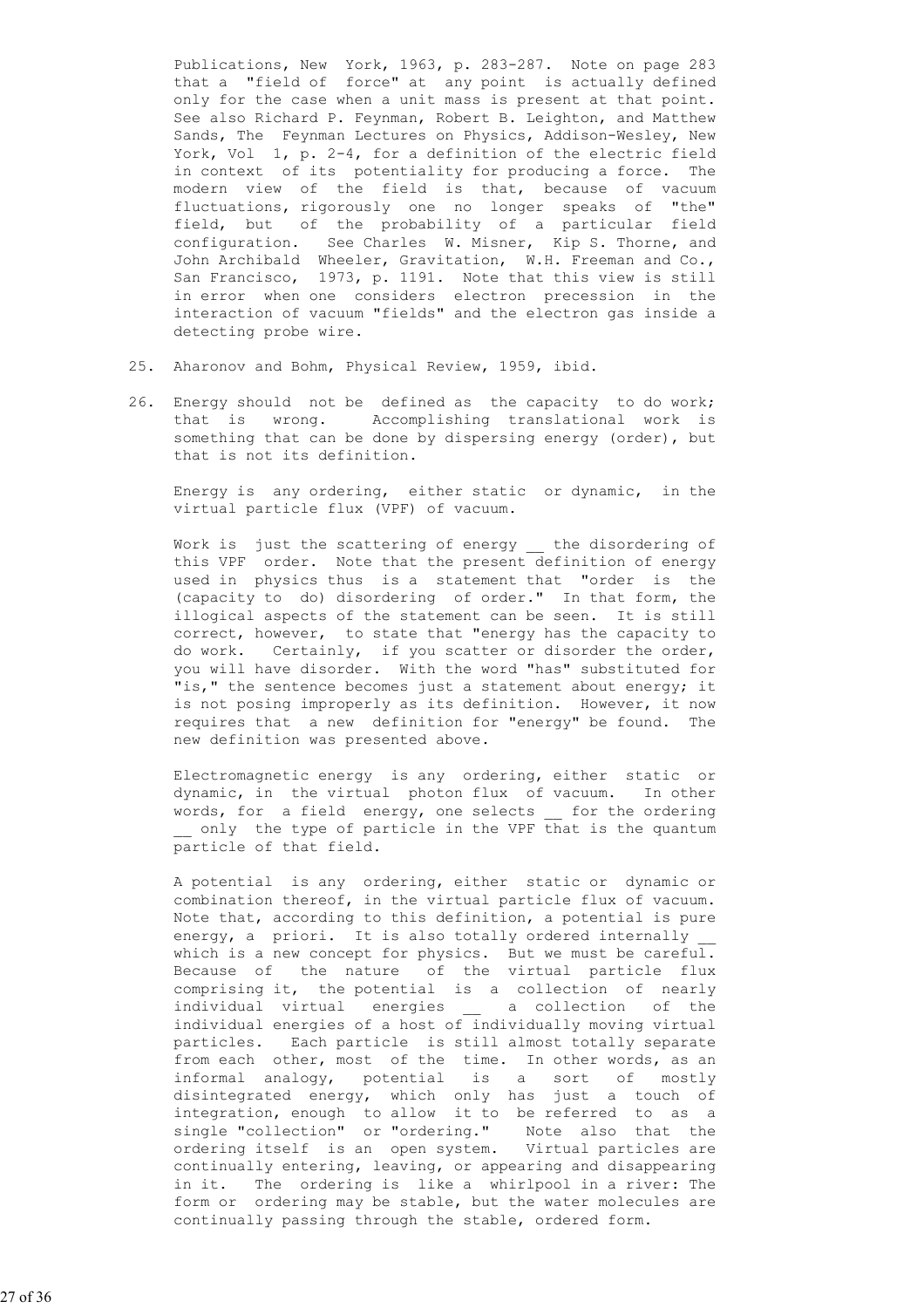A scalar potential is any static (stationary) ordering in the virtual particle flux of vacuum. A vector potential is any dynamic (nonstationary) ordering in the virtual particle flux of vacuum. Note that both scalar and vector potentials have totally ordered interiors. Scalar potentials and vector potentials are simply different subsets of the energy domain. And notice that both are simply stable forms in a dynamic medium, like two swirls in a river. So to speak, one swirl is stationary with respect to the observer on the bank; however, internally it is quite highly dynamic, with water molecules continually flowing into and out of the stabilized form. The second swirl is moving with respect to the observer on the bank; however, internally it also is quite highly dynamic internally, with water molecules continually flowing into and out of the stabilized form. The difference here is whether or not there is movement of the stable exterior form with respect to the observer. Both are open systems, continually being supplied with energy flowing in, and continually emitting energy. Also note that both kinds of EM potentials possess ordered internal Whittaker bidirectional wave structures.

 An electrostatic scalar potential is any static (stationary) ordering in the virtual photon flux of vacuum. Its ordered structure is an ordered lattice of spacetime/vacuum, and consists of a Fourier expansion of harmonic transverse EM plane waves, coupled to the phase conjugate of the expansion in 1:1 ratio. Scalar interferometry between two or more scalar EM potentials is just the multiple simultaneous interferometry of the constituent Whittaker waves. Incredibly dynamic interference of potentials/vacua/spacetimes from all the charged particles of the universe is continually occurring in "the" ambient vacuum \_\_ that is, in the quantum mechanical vacuum. The quantum mechanical vacuum concept is just the modification of the classical "empty vacuum" concept to take into account the spontaneous creation and annihilation of virtual particles, required by quantum mechanics and the Heisenberg uncertainty principle.

"A" vacuum is a spacetime and, to first order, a scalar potential. "The" ambient vacuum is a violently changing and interfering collection of potentials from moving particles all over the universe; i.e., "the" ambient vacuum is really an incredibly large number of conglomerated, interfering vacua/potentials. The conglomeration implication for vacuum/spacetime of these definitions, or of the gist of them, has previously been pointed out by W. Misner, K.S. Thorne and J.A. Wheeler, Gravitation, 1973, p. 399. Quoting: "...The terms 'gravitational field' and 'gravity' refer in a vague, collective sort of way to all of these entities. Another, equivalent term for them is the 'geometry of spacetime.'" Our comment is as follows: In other words, the notion of the geometry of spacetime is also a vague, conglomerated concept, and it also must not be primary, but must be composed of other field effects and things \_\_ which of course is Sakharov's hypothesis that gravitation is not even a primary field of nature, but is always due to interactions and effects of other fields.

> The above definitions are all precise. To the best of my knowledge, most of them have not previously appeared in physics in such an exact form. To explain why more precise definitions are so important, we quote a statement by Einstein: "...the scientist makes use of a whole arsenal of concepts which he imbibed practically with his mother's milk; and seldom if ever is he aware of the eternally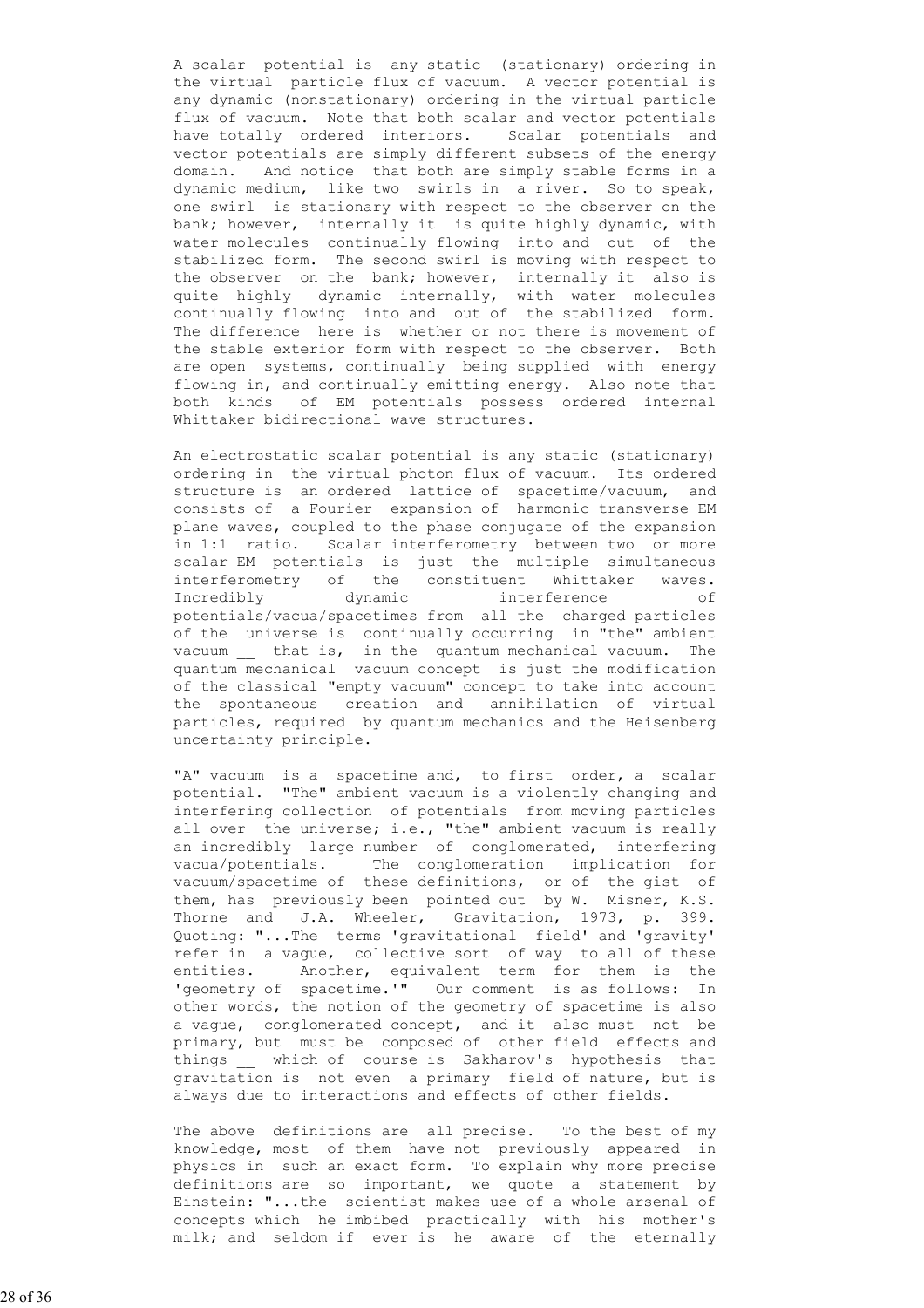problematic character of his concepts. He uses this conceptual material, or, speaking more exactly, these conceptual tools of thought, as something obviously, immutably given; something having an objective value of truth which is hardly ever, and in any case not seriously, to be doubted. ...in the interests of science it is necessary over and over again to engage in the critique of these fundamental concepts, in order that we may not unconsciously be ruled by them." Quoted from Albert Einstein, "Foreword," to Max Jammer, Concepts of Space: The History of Theories of Space in Physics, Harvard University Press, Cambridge, Massachusetts, 1969, p. xi-xii.

- 27. See Richard P. Feynman, Robert B. Leighton and Matthew Sands, The Feynman Lectures on Physics, Addison-Wesley, New York, Vol. I, 1963, p. 2-4 for a statement that the electric field exists at a point in the vacuum in the context of its potentiality for producing a force, should a charge be placed at that point. Maxwell's original theory was modeled on a mechanical ether, where the ether was a material medium. If that were truly the case, then force-fields would exist in the material-ether medium. Accordingly, they were so modeled by Maxwell. With the subsequent elimination of the material ether, Maxwell's EM force-in-the-material ether model was rendered incorrect, but the model has never been recast, to this date.
- 28. Calculations of the energy density in the vacuum range to enormous values on the order of 10exp100 grams per cubic centimeter, expressed in mass units. To convert this mass density to energy density, simply multiply by the square of the speed of light.
- 29. Recall again Feynman's statement. In the vacuum, one just has a force-field-free gradient in the potential until one places an observable charge in there for the potential gradient to couple to. With such charged particle(s) in place, the local interaction and coupling of the potential gradient with the charged particle(s) produces (and in fact constitutes) an electromagnetic force field.
- 30. Notice that, considering the electron gas as a fluid, a longitudinal pressure gradient does move nearly instantly down the wire, without concomitant electron movement as longitudinal current. So the potential gradient does race longitudinally down the wire at nearly the speed c. In our detectors and instruments, however, we still detect the lateral electron precession waves, however. Obviously we need some instruments of greater subtlety.
	- 31. For an explanation of the electron drift velocity, see any good sophomore physics text. E.g., see David Halliday, Robert Resnick, and John Merrill, Fundamentals of Physics, Third Edition Extended, Volume Two, John Wiley & Sons, New York, 1988, p. 649-650. The effective or averaged velocity of the electrons in the electron gas in a copper conductor, e.g., may be about 1.6 x 10 exp 6 meters per second, where the electrons are considered as free particles in a gas. However, when an electric field is applied to the conductor, the average velocity of the electrons down the wire may be only about 4 x 10 exp(-5) meters per second. This field induced motion down the wire is many orders of magnitude less than the average velocity of each moving electron (without respect to its direction). As can be seen, the electrons just gradually "drift along slowly" down the wire on the average, fully justifying the term "drift velocity." Most of the movement of the electrons in the wire is in a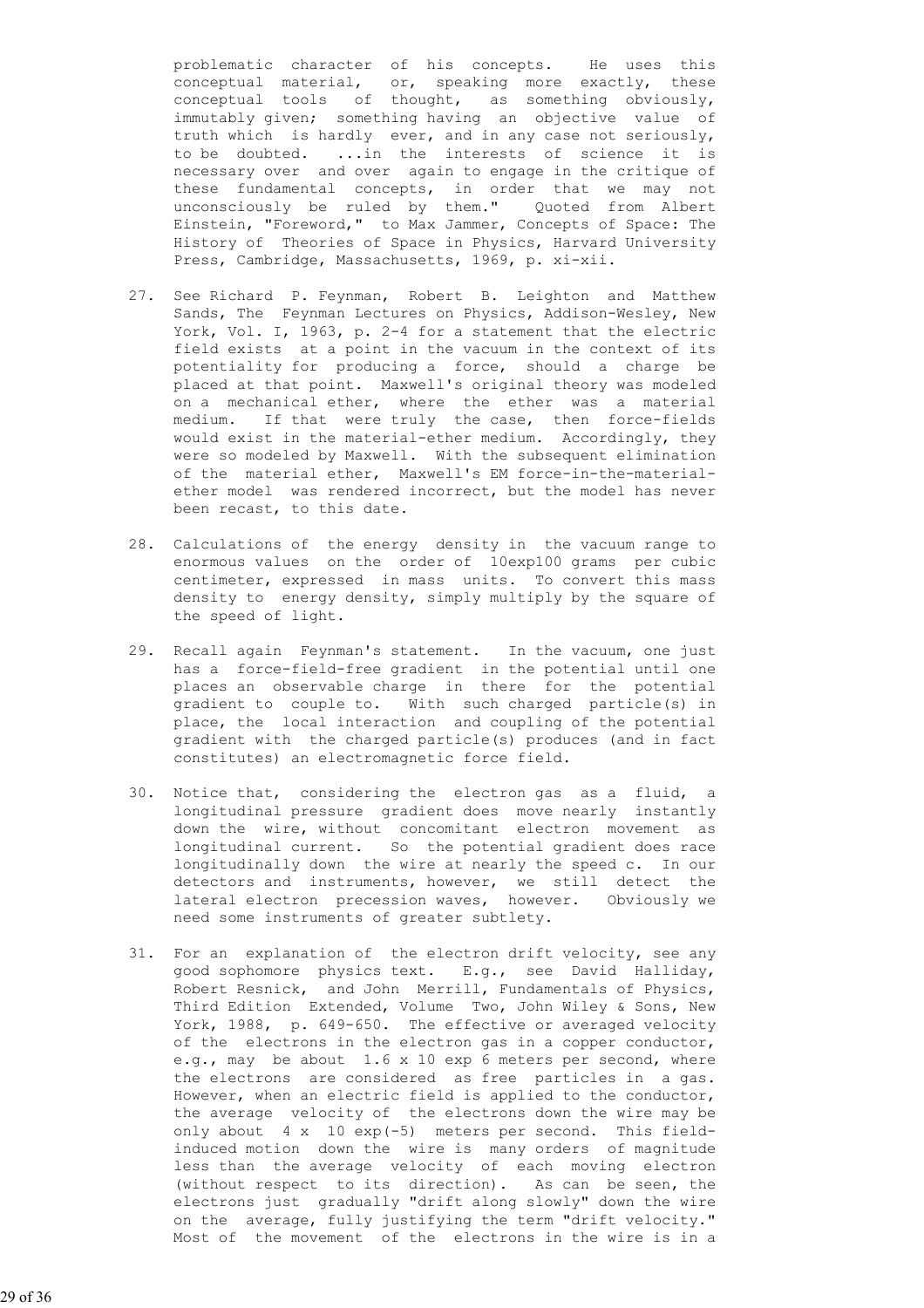radial (precession) direction.

- 32. The change in potential that travels down the wire is in fact a change in the intensity of the local vacuum's virtual photon flux exchange with the atoms of the wire, particularly with their atomic nuclei. It is this VPF exchange between vacuum and nucleus (and to a far lesser extent, between vacuum and the electrons) which is the "medium" for the true signal. Thus the signal is simply a traveling change in the vacuum/atom VPF exchange "potential", with only a slight delay due to interaction with the charges in the nuclei. The signal is primarily a change in the virtual state conditions, rather than in the observable state conditions. However, to "observe" this signal, the embedding or "coupling" interaction of the traveling potential gradient with the conduction electrons is important. This coupling produces translation force fields, i.e., acceleration changes in the translating electrons. We actually detect these electron translation changes. In other words, we actually detect electron wiggles, and infer or assume what must have been in the vacuum to interact with the electron gas and cause its waves or "wiggles." It is strongly accented that any detector detects only its own internal change; it detects nothing "external" at all.
- 33. Tesla was adamant that EM waves in the vacuum were not Hertzian, but were waves of rarefaction and compression, as are sound waves. For example, see Nikola Tesla, "Pioneer Radio Engineer Gives Views on Power," New York Herald Tribune, Sep. 11, 1932. Quoting: "...I showed that the universal medium is a gaseous body in which only longitudinal pulses can be propagated, involving alternating compressions and expansions similar to those produced by sound waves in the air. Thus, a wireless transmitter does not emit Hertz waves which are a myth, but sound waves in the ether, behaving in every respect like those in the air, except that, owing to the great elastic force and extremely small density of the medium, their speed is that of light." In a later article, "The True Wireless," Electrical Experimenter, May 1919, p. 87, Tesla wrote: "...The Hertz wave theory of wireless transmission may be kept up for a while, but I do not hesitate to say that in a short time it will be recognized as one of the most remarkable and inexplicable aberrations of the scientific mind which has ever been recorded in history." Four years before E.T. Whittaker's epochal 1903 paper describing the internal structure of the scalar potential as consisting of a phase locked harmonic series of special bidirectional EM standing waves, Tesla experimentally discovered the "standing potential waves". On July 3, 1899 and on through the evening into the morning of July 4, Tesla observed standing potential waves from a traveling thunderstorm, even after the storm had traveled a distance of several hundred miles. He recorded this significant discovery in his laboratory notes on July 4, 1899. See Nikola Tesla, Colorado Springs Notes 1899-1900, Nolit, Beograd, Yugoslavia, 1978, p. 61-62.

 In his magnifying transmitter, Tesla was not depending upon ordinary Hertzian waves, or earth-ionospheric duct transmission of power. These would not allow magnification of the power worldwide. For example, in Nikola Tesla, "My Inventions: Part V. The Magnifying Transmitter," Electrical Experimenter, June 1919, p. 176, Tesla stated that "...this wireless transmitter is one in which the Hertz-wave radiation is an entirely negligible quantity as compared with the whole energy." On p. 178 of the same article,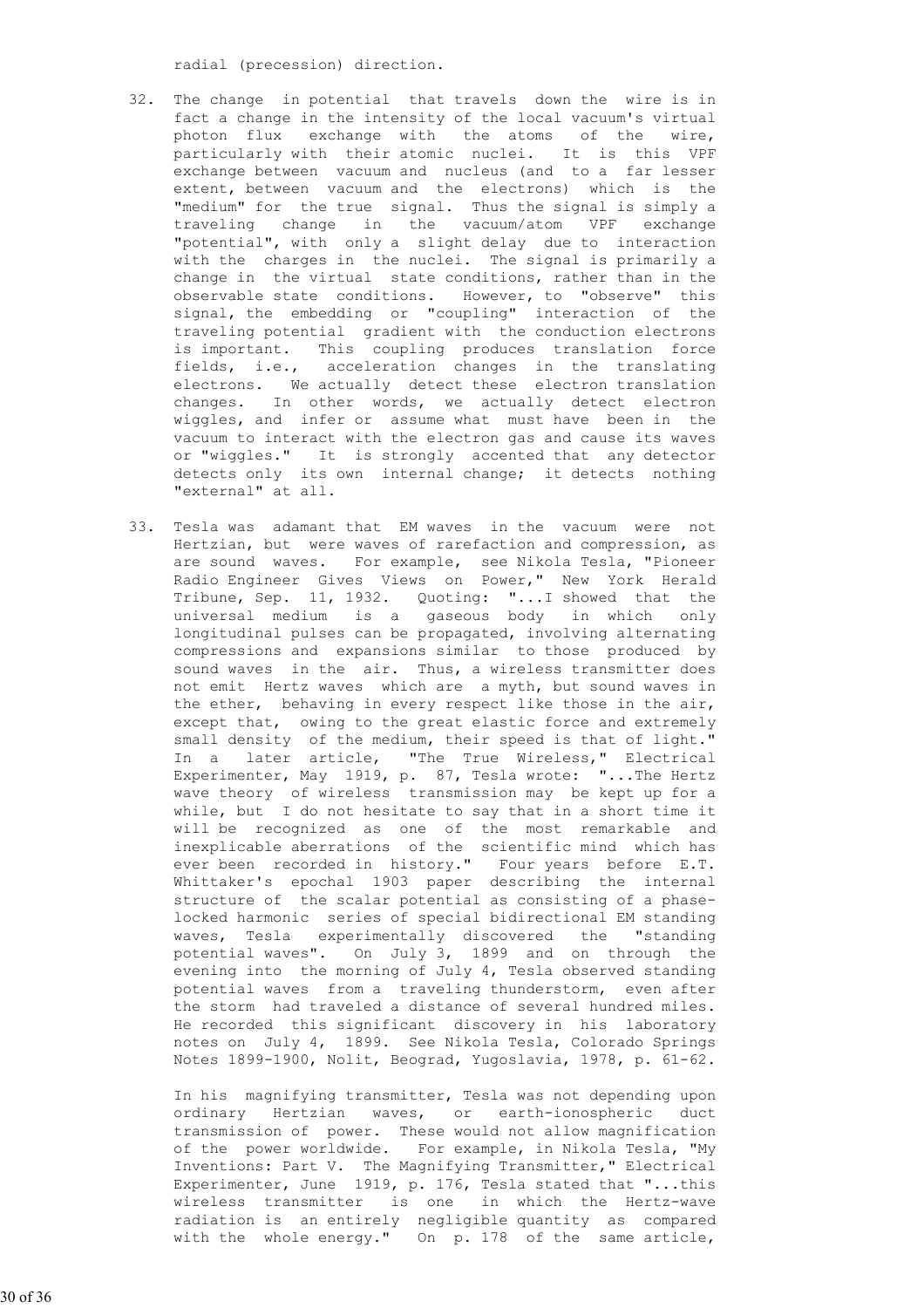Tesla stated that "The transmitter was to emit a wave complex of special characteristics..." In "The True Wireless," Electrical Experimenter, May 1919, p. 29, Tesla mentioned his use of a unique form of resonance in connection with his wireless transmission of energy, by stating that one "...must not view it in the light of present day science." On p. 62 of the same article, he stated that his "...transmission through the earth is in every respect identical to that through a straight wire." For a direct and "uncommon" explanation of how Tesla's magnifying transmitter actually worked, see T.E. Bearden, "Extracting electromagnetic energy from the nonlinear earth as a self-pumped phase conjugate mirror," Proceedings, PACE's Third International New Energy Technology Symposium, Jun. 25-28, 1988 at Maison due Citoyen, Hull (Ottawa), Canada, 1988.

- 34. For a comprehensive discussion of ether theories, see E.T. Whittaker, A History of the Theories of Aether and Electricity, Philosophical Library, New York, 1951. This is the same Whittaker whose 1903 and 1904 papers provide the missing linkage needed to unify EM, GR, and QM today.
- 35. By Michelson's interferometry experiments to measure the speed of light. See R.S. Shankland, "Michelson: America's First Nobel Prize Winner in Science," The Physics Teacher, Jan. 1977.
- 36. Ironically, a world-renowned Nobel Laureate whom I greatly admire and with whom I interacted face-to-face for about three hours \_\_ was completely unable to comprehend that a photon carried time, even though he was quite aware that its dimensions were energy multiplied by time! He in fact was adamant that it could only carry energy, not time. Many other physicists have exhibited the same bewilderment when queried on this question. The point is this: It is not, repeat not, the energy of the photon that is quantized. It is the photon's overall action/angular momentum that is quantized. Making up the photon, the energy and time components are canonical. For stable rate-of-time-flow conditions, the energy and time in a photon are discretized.
- 37. Years ago, we crudely used this to generate a fundamentally new definition of mass, and also to explain the mechanism for the "flow of time." See T. E. Bearden, Quiton/Perceptron Physics: A Theory of Existence, Perception, and Physical Phenomena, National Technical Information System, Report AD-763210, 1973. The paper is crude, and should be rewritten when possible. But it gets the main point across. It also derives Newton's laws of motion, relativistic form; the square law of gravitation; and a new defining equation for mass in terms of trapped action flux.
	- 38. Specifically, the photon and antiphoton actually differ internally. The photon is composed of (+DE)(+Dt), or a piece of positive energy and a piece of positive time, welded together without a seam. The antiphoton is composed of (-DE)(-Dt), or a piece of negative energy and a piece of negative time, welded together without a seam.
- 39. Maxwell in fact writes: "There are physical quantities of another kind which are related to directions in space, but which are not vectors. Stresses and strains in solid bodies are examples of these, and so are some of the properties of bodies considered in the theory of elasticity and in the theory of double refraction. Quantities of this class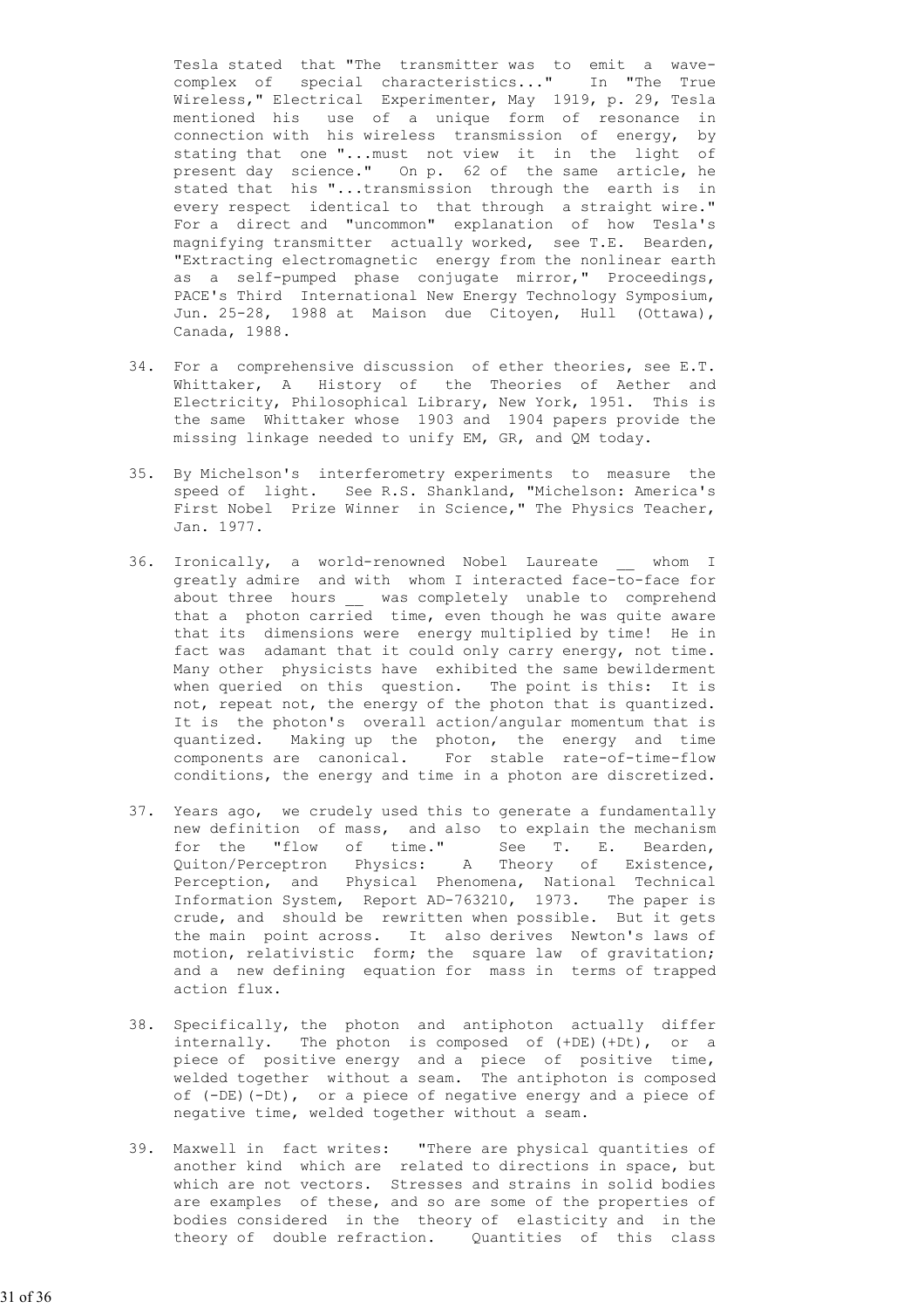require for their definition nine numerical specifications. They are expressed in the language of quaternions by linear and vector functions of a vector." [James Clerk Maxwell, A Treatise on Electricity and Magnetism, unabridged third edition, Volume 1, Dover Publications, New York, 1954, p. 10.] However, even though Maxwell utilized a mechanical model of the ether, he apparently never focused on the exact internal vector patterning of a scalar stress potential as a highly significant, engineerable property. On page 30 of his Treatise, e.g., he shows three figures illustrating his conception of directional actions at a point in space, involving vectorial convergence, rotation, and a combination of the two. However, I have found no evidence that he realized the significance of the precise pattern of the internal vector structure of a quaternion multiplication's remaining scalar component when the vector or directional components of that multiplication interact to a zero translation resultant. In other words, I have been unable to find any recognition by Maxwell that a zero-vector resultant translation system was highly significant, particularly in its gravitational implications. However, my search of Maxwell has certainly not been exhaustive, and evidence to the contrary may yet be surfaced.

- 40. Maxwell's theory is actually some 200-odd quaternion equations scattered throughout his 1873 book. See James Clerk Maxwell, A Treatise on Electricity and Magnetism, Oxford University Press, Oxford, 1873. The third edition is by Dover, 1954.
- 41. Whittaker, 1904, ibid.
- 42. There are at least two quite different kinds of zero, and mathematics uses the zero concept in two entirely different fashions. An example is in arithmetic. When we write a number, a zero in a digit's position means the absence of any digit there. It means the total absence of any digit there. In other words, it corresponds to an "empty set." We also use the zero standing alone as "the definite absence of any single number." However, here there is a great difference, because at the same time it's also the indefinite presence of multiple numbers. Specifically, e.g.,  $0 = 3 + 2 + (-5)$ , etc. In our arithmetic operations we regularly replace the "zero as absence of any single number" by "zero as the presence of multiple numbers whose sum is zero." In other words, this type of zero refers to absence only of any singular number. In this zero case, the sum of a group of two or more numbers that are present can be zero, while the numbers still remain. In vectors, of course, the directions refer to translations. So a zero vector need not be an "empty set." It's an "empty set" insofar as use of any single finite translation vector to represent the combined finite translations of the interacting vectors. None such can be there, because the overall system doesn't translate. But the zero vector resultant is not an empty set with regards to the actual continued presence of the multiply interacting vectors. They are still there and, if they represent forces, they produce a specifically patterned stress, or stress potential. A zero-vector resultant system of finite vector components, in vacuum, is a specific template and a specific vacuum engine doing continuous internal work on the medium. Simply speaking, the total energy in the stress can be taken as a function of the sum of the squares of the magnitudes of the internal vector components. Note that the internal energy patterning, however, is specific both in individual magnitudes and directions. So for zero-vector translation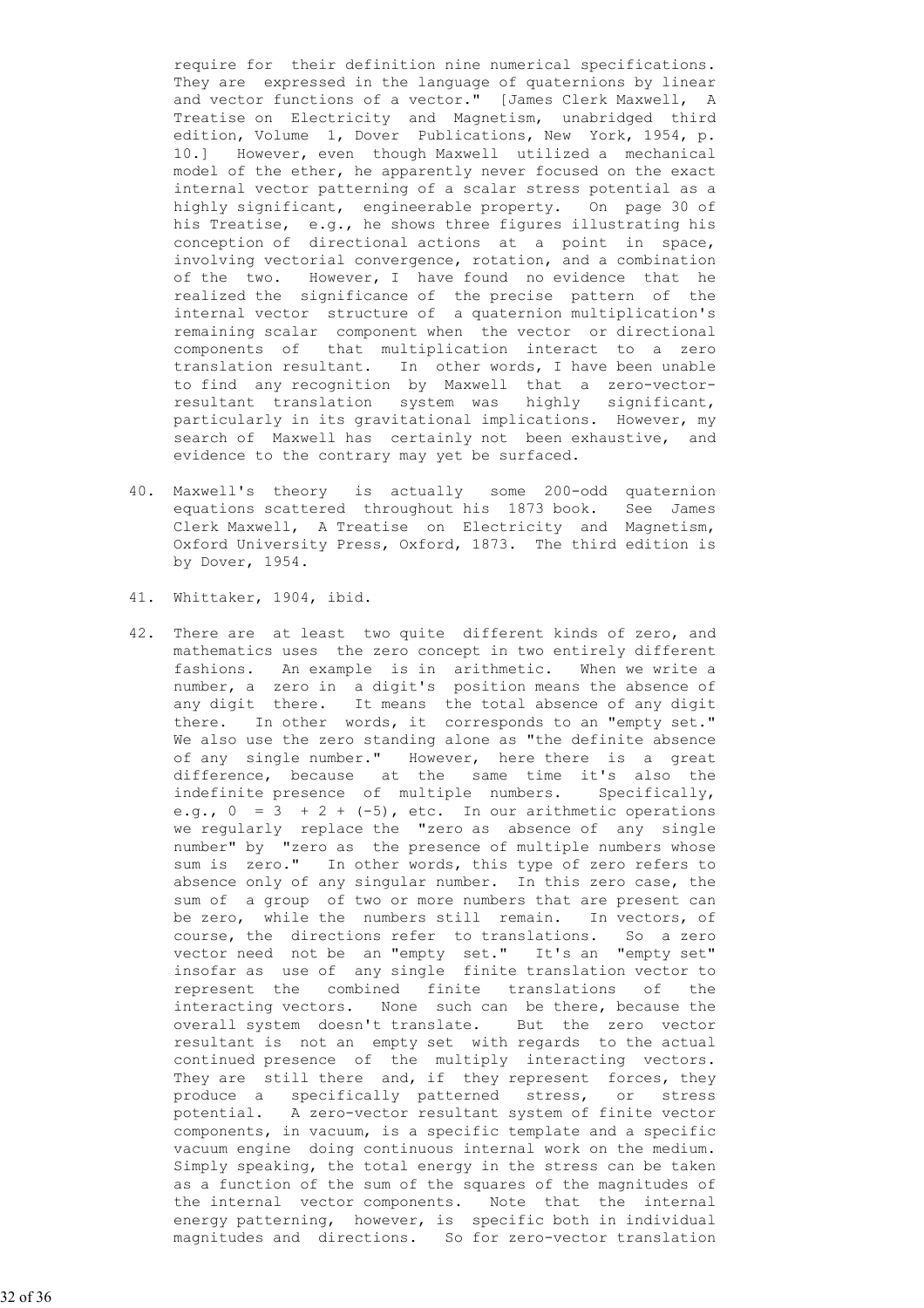resultant systems, the system is a scalar stress system non-translating \_\_ in terms of its total magnitude, but that scalar stress system is specific in terms of its hidden internal translation vector structure. Also, note that two stress systems can have identical stress magnitudes (the same amount of internal energy), but its internal components may vary drastically, both in individual directions and individual energies directed in those directions.

- 43. Tesla considered that an electrical charge was carried by the electron, but was distinct from the electron itself. He considered electricity to be a fluid thinner than any form of matter, with highly specific properties of its own, completely separate from matter. He considered the charge of the electron to be due to a surface layer of electricity covering it, and it could receive many layers, giving it multiple charges, all of which could be dissipated. See John J. O'Neill, Prodigal Genius, Angriff Press, Hollywood, California, 1981, p. 249-250.
- 44. For appreciable curvature and hence use of the vacuum as an appreciable EM energy source or sink, one must alter the mass potential of the atomic nucleus. In other words, that is where most of the potential energy is, and it has an internal Whittaker EM biwave structure which can gradually be appreciably activated and altered. See, for example, Ingram Bloch and Horace Crater, "Lorentz-invariant potentials and the nonrelativistic limit," American Journal of Physics, 49(1), Jan. 1981, p. 67-75. When the trapped EM energy in the mass potential is altered to a degree of notable size with respect to the particle's rest energy, ordinary Newtonian mechanics and the Schroedinger equation may be inadequate, even if v/c is small.
- 45. E.g., see David Halliday, Robert Resnick, and John Merrill, Fundamentals of Physics, Third Edition Extended, Volume Two, John Wiley & Sons, New York, 1988, p. 1024. See also Chapter 2 of Peter Galison, How Experiments End, University of Chicago Press, 1987 for a detailed description of the Einstein-de Haas experiment of 1915, and of the related experiments that followed it. Also note particularly that the suspended static magnet case does not appear to have been carefully examined; instead, almost all the work was with alteration, or change of the magnetization. I am aware of Soviet work, however, that flatly states that a magnet carefully and axially suspended vertically develops a macroscopic turning moment. See again Halliday, Resnick, and Merrill, p. 1024. Is there a cancellation angular momentum that cancels the macroscopic angular momentum effect? If so, from whence does it come? Can it be evaded? Think about it.
- 46. Our approach to scalar EM requires that the value of c be a function of the VPF intensity of the vacuum. In fact, some of the very best measurements clearly show this fact. See, for example, Bryan G. Wallace, "The great speed of light in space coverup," Scientific Ethics, 1(1), Feb. 1985, p. 2-3. According to Wallace's findings, significant unexplained systematic variations exist in all measured interplanetary radar data, and the Jet Propulsion Laboratory is apparently forced to use empirical correction factors to uphold the constancy of the speed of light. See also M.E. Ash, I.I. Shapiro, and W.B. Smith, Astron. J., Vol. 72, 1967, p. 72. Direct experiments on Einstein's second postulate, in the 1961 interplanetary radar contact with Venus, challenge whether relativity is correct. Variations of over 30,000% of the best possible general relativity fit the MIT Lincoln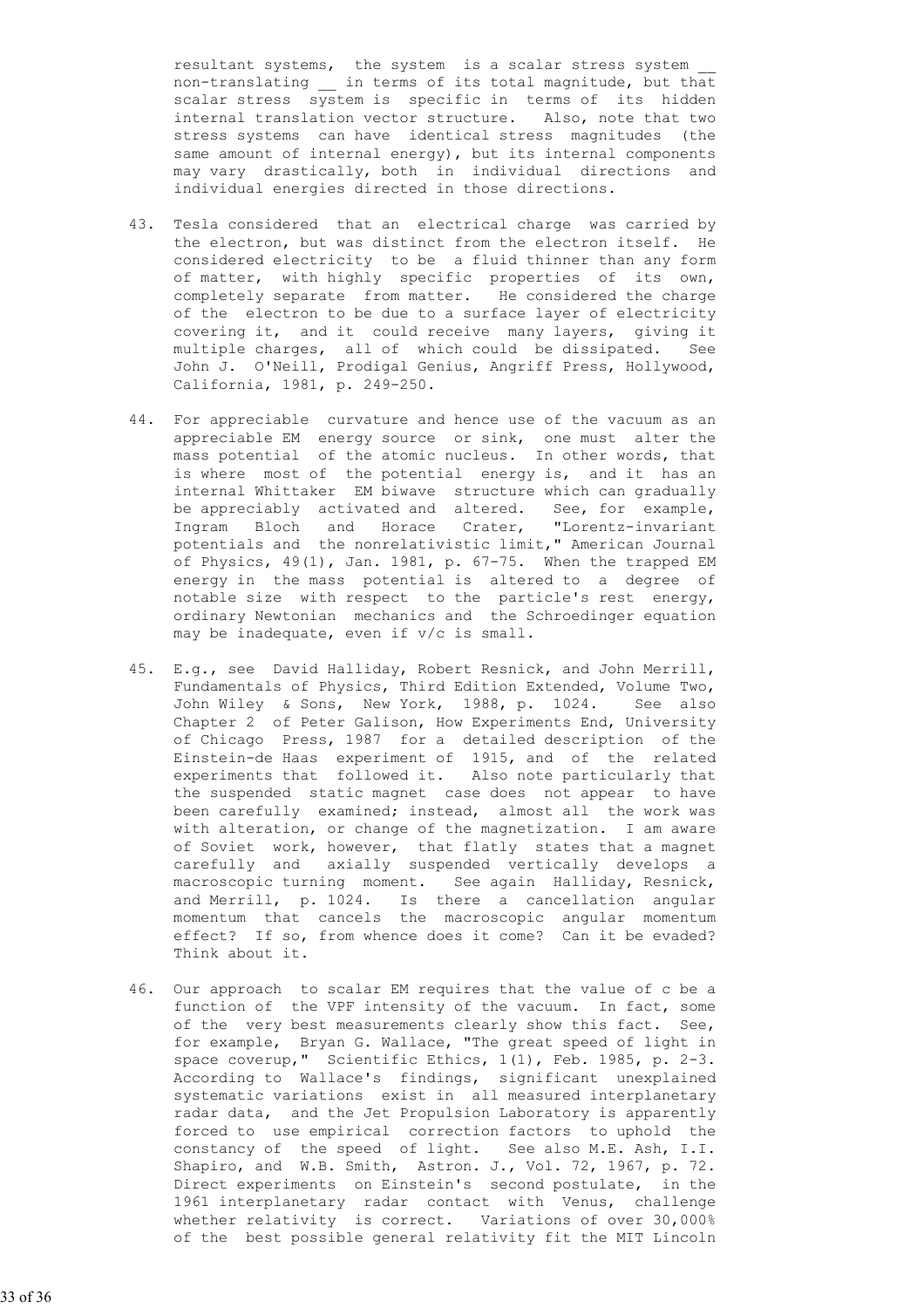Lab could generate were measured. The variations were not random but contained diurnal, lunar, and synodic periodic components. See also Bryan G. Wallace, "The Unified Quantum Electrodynamic Ether," Foundations of Physics, Vol. 3, 1973, p. 381. Wallace details measurements strongly challenging the Einstein assumption of the constant velocity of light, and deals with the nature of the ether. Wallace's analysis of such data strongly challenging the constancy of the speed of light in vacuum has been largely suppressed by leading scientific journals.

- 47. The huge collection of charged particles in the mass of the earth, and the local scalar EM potential resulting from them, results in an ambient vacuum potential in the earth laboratory that is higher in magnitude than the ambient vacuum potential in deep space far from planetary and stellar masses. Just as sound travels faster through steel than air, light should travel faster in a hard vacuum in the earth laboratory than it does in deep space. Indeed this is true. See, for example, B.N. Belyaev, "On random fluctuations of the velocity of light in vacuum," [in Russian], Izvestiya Vysshikh Uchebnykh Zavedenii, Fizika, Vol. 11, Nov. 1980, p. 37-42.
	- 48. A.D. Sakharov, "Vacuum Quantum Fluctuations in Curved Space and the Theory of Gravitation," Soviet Physics Doklady, Vol. 12, 1968, p. 1040.
- 49. Thus the probability that a quantum potential will be formed between separated electronic systems, etc., is a function of the overall signal density of the environment, rather than specific signal characteristics. I have previously proposed a self-targeting mechanism that directly creates the quantum potential, via the hidden Whittaker biwave EM communication inside the scalar EM potential. See T.E. Bearden, Gravitobiology, Tesla Book Co., POB 12183, Chula Vista, CA 91912, 1991, p. 33-37. An example of the quantum potential effect also apparently happened during the U.S. air attack on Libya in April 1986. See Mark Thompson, "Mixed signals may have misguided U.S. weapons," The Washington Post, Jan. 22, 1989, p. A4 for a description of the incident.
	- 50. For various papers treating the quantum potential, but without any notion of the mechanism that creates one, see Quantum Implications: Essays in Honour of David Bohm, Eds. B.J. Hiley and F. David Peat, Routledge & Kegan Paul, London & New York, 1987. Also, particularly see the various papers on this subject in Quantum Concepts in Space and Time, Eds. R. Penrose and C.J. Isham, Clarendon Press, Oxford, 1986.
	- 51. Floyd Sweet and T.E. Bearden, ibid.
	- 52. Paul J. Nahin, Oliver Heaviside: Sage in Solitude, IEEE Press, New York, 1988, p. 307.
	- 53. For a beautiful consideration of negative energy in a theory of gravitation, see Frederick E. Alzofon, "Antigravity with present technology: Implementation and theoretical foundation," in AIAA/SAE/ASME Joint Propulsion Conference, 17th, Colorado Springs, Colorado, July 27-29, 1981, New York: American Institute of Aeronautics and Astronautics Report #AIAA-81-1608, 1981.
	- 54. For example, see "Nonlinear Forced Oscillations," in Modern Mathematics for the Engineer, Edwin F. Beckenbach, Ed., McGraw-Hill, New York, 1956, p. 18-20 for a particularly simple and succinct introduction. More complete coverages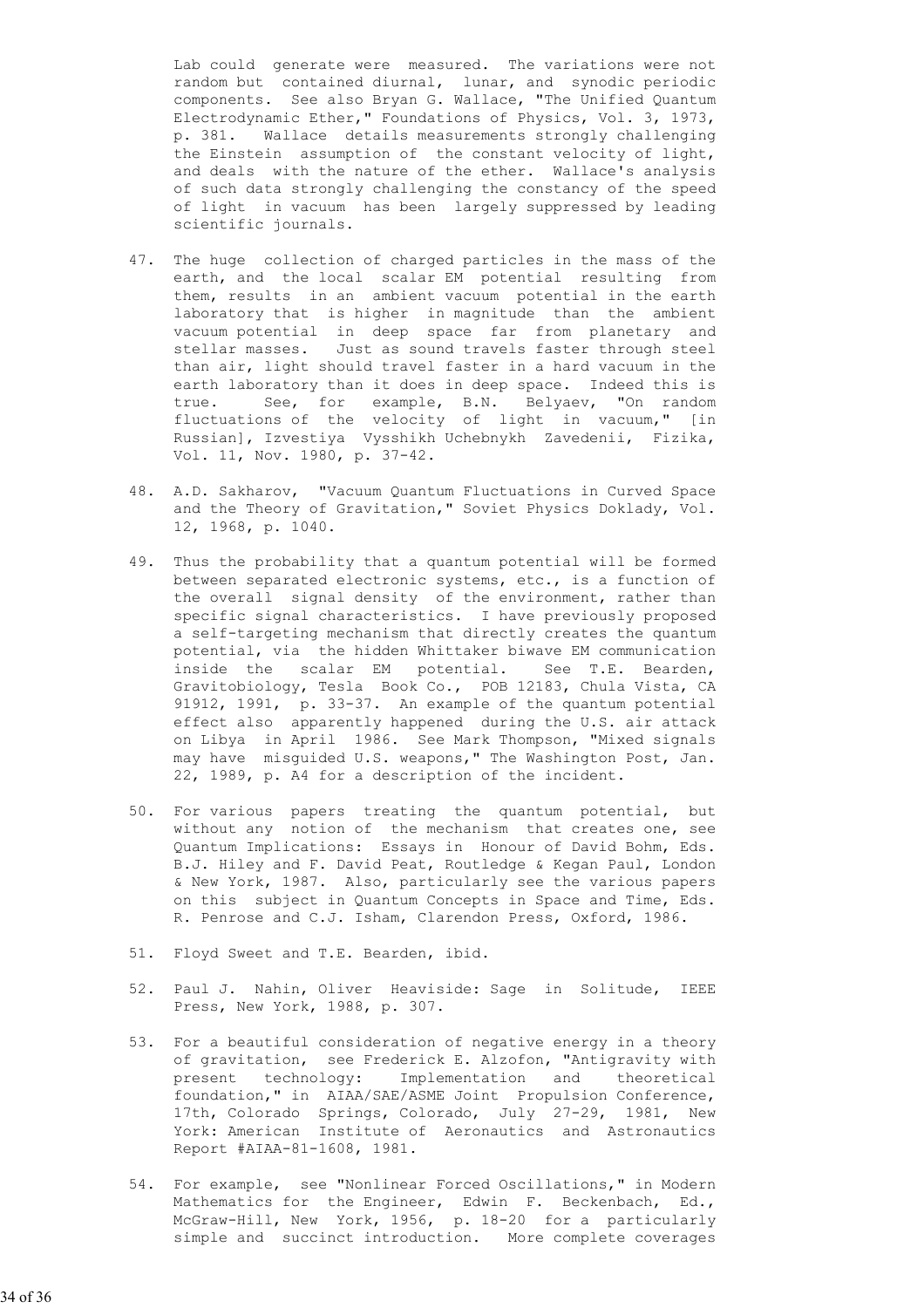are readily available. Our comment here is that, in the graviton theory advanced in this paper, gravitons comprising a scalar EM potential are already linked spatially and harmonically/subharmonically, to compose a spatiotemporal lattice.

- 55. The following references should prove useful: Vlail P. Kaznacheyev and L.P. Mikhailova, Ultraweak Radiations in Intercellular Interactions, [in Russian], Novosibirsk, 1981; Vail P. Kaznacheyev, "Electromagnetic Bioinformation in Intercellular Interactions," PSI Research, 1(1), Mar. 1982, p. 47-76. [Although the PSI Research journal is now defunct, the referenced article in it contains a considerable amount of the information referenced in Kaznacheyev's book.] See also V.P. Kaznacheyev et Al, "Distant intercellular interactions in a system of two tissue cultures," Psychoenergetic Systems, 1(3), Mar. 1976; Vlail P. Kaznacheyev et Al, "Apparent information transfer between two groups of cells," Psychoenergetic Systems, 1(1), Dec. 1974; V.P. Kaznacheyev, "Information function of Ultraweak Light Flows in Biological Systems," in Problems in Biophysics, Novosirbirsk, 1967, p. 7-18 [in Russian].
- 56. For decades the Soviets induced anomalous health changes and diseases in personnel in the U.S. Embassy in Moscow, utilizing microwave radiation. Studies by Johns Hopkins researchers established that the anomalous health changes only occurred in personnel located in areas that had zero EM force fields. In other words, they occurred only where the potentials if any would have been gradient-free, and hence persistent, and without bleed-off. Specific Whittaker structures introduced into the persistent potentials could directly account for the results, a la Kaznacheyev's cytopathogenic effect. Note that, in nonlinear systems, the phenomenon of nonlinear resonance would imply that subharmonics of the specific Kaznacheyev optical signals from damaged cells could be utilized to produce the cytopathogenic effect. In other words, microwaves could be utilized to produce the same results. See T.E. Bearden, Gravitobiology, Tesla Book Co., Chula Vista, California, 1991 for more complete details, mechanisms, and extensive references.
	- 57. In the 1960s and 70's French inventor Antoine Priore, working with some of the finest French medical scientists, positively proved that killer diseases such as cancer, leukemia, sleeping sickness, etc. can be cured with unorthodox electromagnetics. This was not anecdotal material, but rigorous scientific experiments properly performed and reported in the French medical journals. For a complete resume of the Priore affair, see Jean-Michel Graille, Le Dossier Priore, De Noel, Paris, 1984 (in French). For a substantial synopsis, see Christopher Bird, "Appendix I: The Case of Antoine Priore and His Therapeutic Machine: A Scandal in the Politics of Science," in T.E. Bearden, AIDS: Biological Warfare, ibid. p. 346-375. See also Priore references, ibid., p. 333-339. For an excellent lay summary of the Priore Affair, with some details of the working of Priore's machine, particularly see David M. Rorvick, "Do the French have a cure for cancer?", Esquire Magazine, July 1975, p. 110-111, 142-149.
	- 58. As an example, one eminent French scientist who worked with Priore was Dr. Robert Courrier, then Secretaire Perpetuel of the French Academy of Sciences, and also head of the Biology Section of the Academy. Courrier personally presented Priore's astounding results to the French Academy.